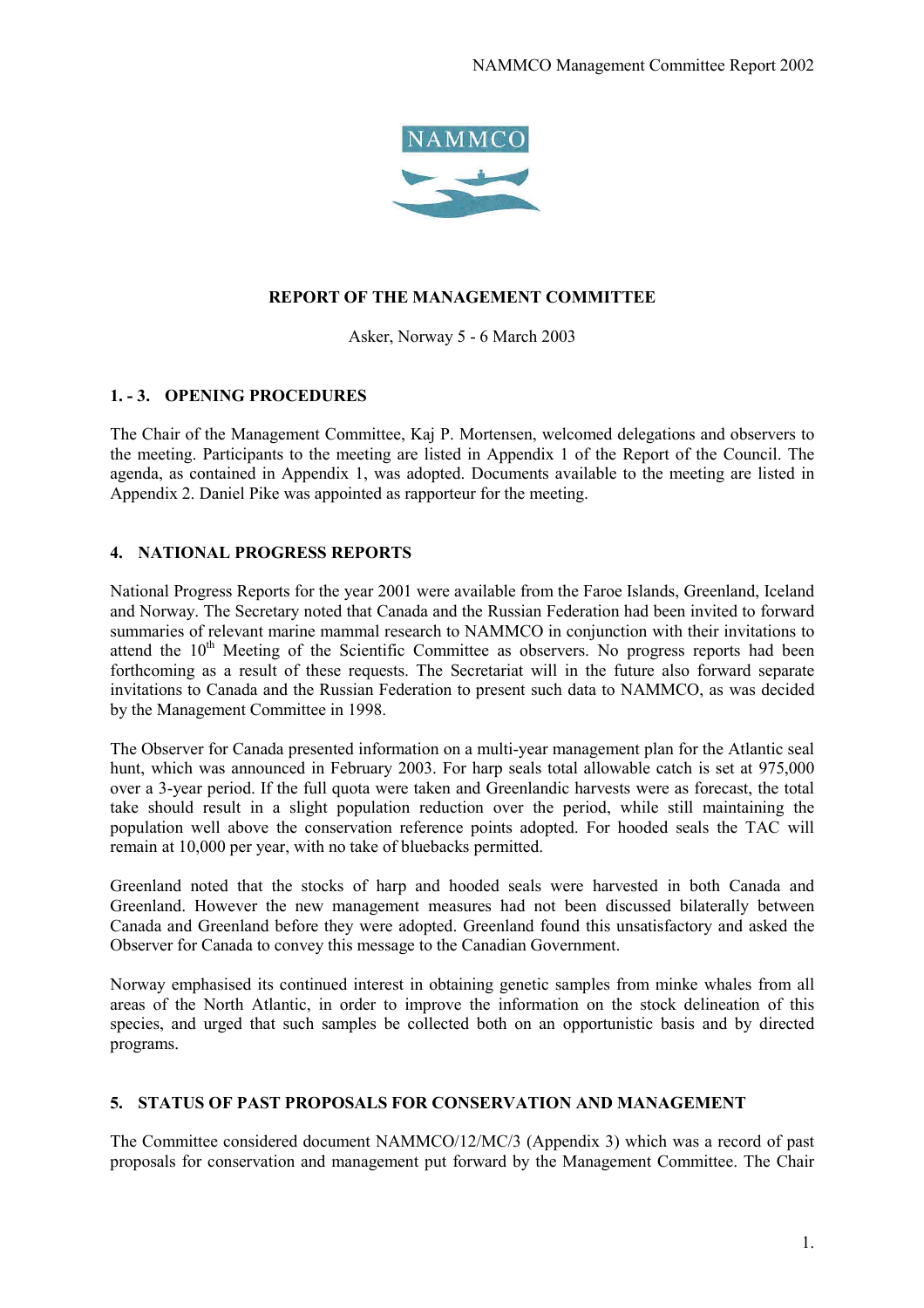asked the Committee to comment on any regulatory or other measures that had been taken in response to these proposals.

## **5.1 Atlantic walrus**

In 1995 the Management Committee recommended that Greenland take appropriate steps to arrest the decline of walrus along its west coast, and encouraged Canada to consider working co-operatively with Greenland to assist in achieving this objective. Greenland informed the Committee that the regulatory initiative to introduce quotas and other hunting regulations for this species had been delayed, and comprehensive public hearings have been conducted. The draft regulations have now been submitted to the Council of Hunters. It is expected that a final decision on the initiative will be taken later this year.

## **5.2 Ringed seal**

Greenland noted the past conclusion of the Management Committee that the harvest of ringed seals in West Greenland waters is sustainable. The Greenland government is instituting a regulatory system whereby quotas could be introduced if required, but they are not considered necessary at this time.

Greenland provided further information on the increased incidence of hairless and partially hairless seals in Greenlandic waters. This has been observed by hunters both in ringed and harp seals. The lack of hair has no apparent effect on the health of the seals, but the skin is of course of no value to hunters. The reasons for this phenomenon are not known. The Committee urged that further research be conducted to determine the origin and ramifications of this condition in seals.

## **5.3 Harp seal**

## *5.3.1 Northwest Atlantic*

The Management Committee took note of the information tabled by the Observer for Canada on the new 3-year management plan for Atlantic seals (see 4). If the full quotas are taken, the total harvest by Canada and Greenland will exceed replacement yield and result in a stock decline over this period. However, given the recent rapid growth and very high current abundance of this stock, the projected harvests should pose no threat to long-term sustainability.

## *5.3.2 White/Barents Sea and Greenland Sea*

The Management Committee noted that new information on abundance, movements and genetics will become available later this year and will be considered by the ICES/NAFO Working Group, after which it will be reviewed by the Scientific Committee.

## **5.4 Hooded seal**

## *5.4.1 Northwest Atlantic*

Canada noted that recent harvests from this stock had been in the low hundreds.

## **5.5 Northern bottlenose whales**

The Scientific Committee at their next meeting will consider new abundance estimates from NASS 1995 and 2001. The Faroe Islands informed the Committee that 6 bottlenose whales had stranded and been utilised in September 2002.

## **5.6 Long-finned pilot whales**

The Scientific Committee at their next meeting will consider a new abundance estimate from NASS-2001. The Faroe Islands informed the Committee that efforts to tag pilot whales with satellite-linked radio transmitters would continue.

## **5.7 Minke whales – Central North Atlantic**

Víkingsson reminded the Committee that the Scientific Committee will be undertaking a new assessment of this stock in 2003. New abundance estimates will then be available from the NASS-2001 and a revised estimate will be available from NASS-1987. He noted that methodological problems would preclude getting an unbiased estimate from the 1995 NASS aerial survey, on which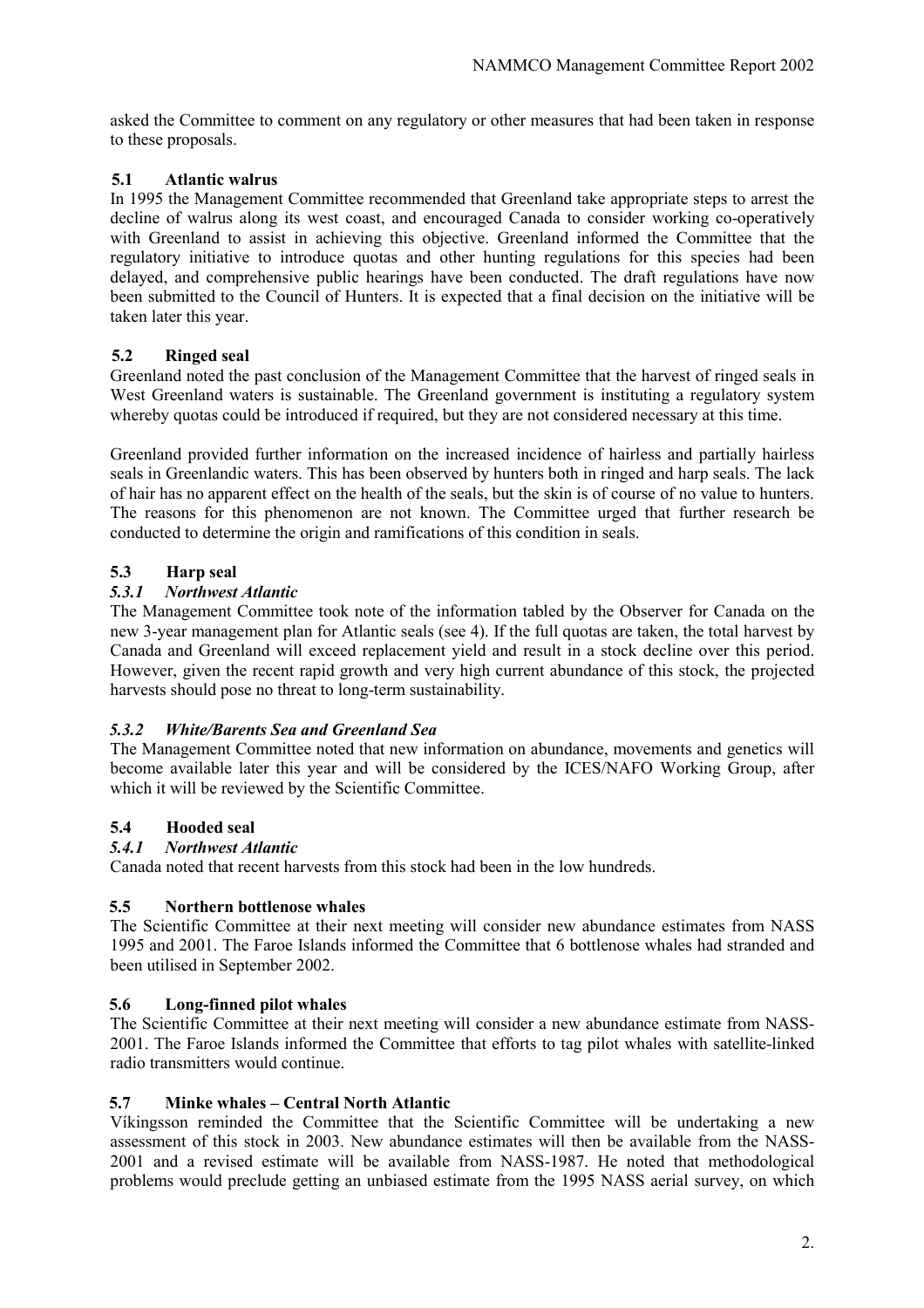the advice already given for this stock was based. However the advice given is likely still within sustainable limits as it was derived using very conservative assumptions.

Norway requested information from Iceland on any planned scientific catch of minke whales. Iceland responded that a scientific catch was under consideration, but that the issue had not been decided and no details were available.

## **5.8 Beluga - West Greenland**

The Management Committee noted its previous conclusion that a reduction in harvesting will be required to reverse the decline of the West Greenland beluga. Greenland informed the Committee that the regulatory initiative to introduce quotas and other hunting regulations for this species had been delayed, and comprehensive public hearings have been conducted. The draft regulations have now been submitted to the Council of Hunters. It is expected that a final decision on the initiative will be taken later this year. The Management Committee welcomed this information and noted that the response of Greenland in this matter could have ramifications for the credibility of NAMMCO as an organisation.

## **5.9 Narwhal - West Greenland**

The Management Committee noted its previous concern about the sustainability of harvests in some areas. New information on abundance in Canada and Greenland and movements from tagging experiments will soon become available, and a joint assessment meeting between the NAMMCO Scientific Committee and the Scientific Working Group of the JCNB is scheduled for 2004. Greenland informed the Committee that the regulatory initiative described for beluga and walrus would also apply to narwhal.

#### **5.10 Fin whales - East Greenland - Iceland stock area**

The Management Committee noted that a new assessment for this stock as well as the Northeast Atlantic stock was planned for 2003, using new abundance estimates from NASS-2001 and recent Norwegian surveys. The Committee discussed what emphasis should be placed on these assessments, given that Iceland had now re-joined the IWC and the issue would eventually be taken up in that forum. Iceland stated that it expected to obtain scientific and management advice from NAMMCO for the foreseeable future. The Faroe Islands noted that they give priority to NAMMCO for advice on this and other species, and would find it regrettable if these assessment efforts were duplicated in another forum. The Scientific Committee should therefore continue to place high emphasis on the assessment of fin whales, and NAMMCO as a whole must continue to provide management advice. The Committee concluded that the Scientific Committee should continue the fin whale assessment as a high priority for 2003. The Committee also noted that these comments applied to the planned minke whale assessment (see 5.7).

## **5.11 Incorporation of users' knowledge in the deliberations of the Scientific Committee**

The Management Committee had previously asked the Secretariat to proceed with a proposal by the Scientific Committee to use stock status reports as a starting point for discussions with resource users to incorporate their knowledge in advice to Council, and to use the stock status report on minke whales as a pilot project. However, in 2002 this process was put in abeyance pending the outcome of the NAMMCO International Conference on User Knowledge and Scientific Knowledge in Management Decision Making, held in Reykjavik in January 2003.

The Management Committee considered the Report from the Conference presented to the Council and the discussion of the Report by the Council. It was obvious from the recommendations and conclusions from the Conference that significant work remains to take this work forward. The Management Committee therefore agreed to form a Working Group to deal with this task. The general terms of reference of the Working Group will be to use the recommendations and conclusions from the Report of the Conference as guidance to further the work of integrating user knowledge into the management decision making process. One of the tasks of the Working Group will be to re-visit the proposal already developed by the Scientific Committee and accepted by the Council, and recommend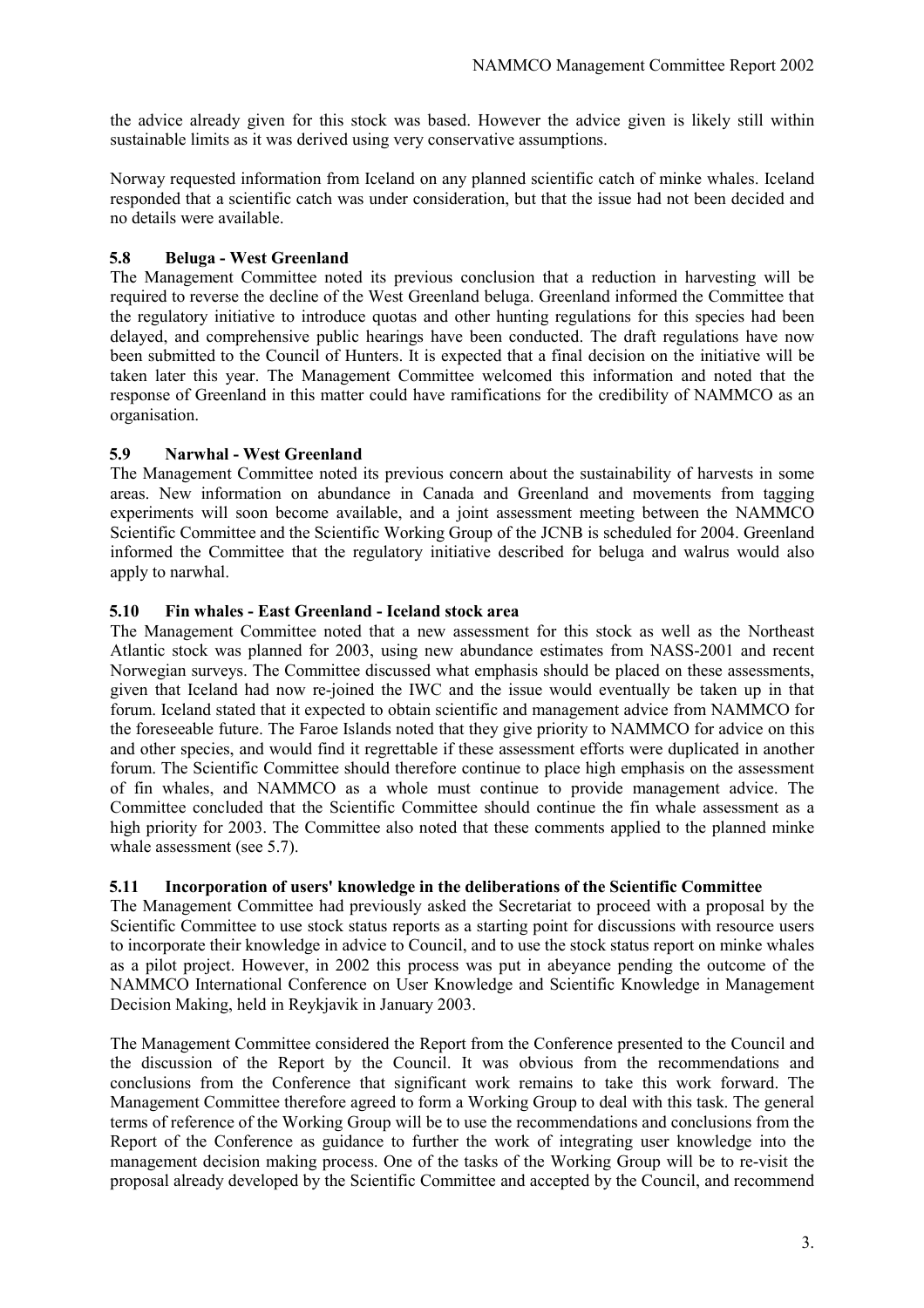if it should proceed or be modified in some way in light of the recommendations from the Conference. More specific terms of reference may be developed at a later time. The Working Group will be composed of a small number of resource users, managers and scientists, as well as the NAMMCO Secretariat. It is anticipated that it will be formed and meet by correspondence and will report to the Management Committee at their next meeting.

## **6. STATUS OF PAST REQUESTS TO THE SCIENTIFIC COMMITTEE**

The Chair drew the attention of the Committee to the updated summary of requests by the NAMMCO Council to the Scientific Committee, and responses by the Scientific Committee (Appendix 4).

The Vice-Chairman of the Scientific Committee reiterated the conclusion of the Scientific Committee that little progress on the items pertaining to multi-species management and marine mammal - fishery interactions can be expected unless significant new resources are directed to multispecies modelling efforts, and to the collection of data on marine mammal diet and consumption in some areas.

Greenland, while appreciating the simple format of the summary, requested that future versions state explicitly whether a particular request had been fulfilled or whether more work was required.

#### **7. NEW PROPOSALS FOR CONSERVATION AND MANAGEMENT, REQUESTS FOR ADVICE FROM THE SCIENTIFIC COMMITTEE AND RECOMMENDATIONS FOR SCIENTIFIC RESEARCH.**

#### **7.1 Economic aspects of marine mammal - fisheries interactions**

#### *7.1.1 New requests for advice*

The Management Committee agreed that the Scientific Committee should monitor progress made in multispecies modelling and in the collection of input data and decide when enough progress has been made to warrant further efforts in this area. Future meetings should focus on assessing modelling results from the Scenario Barents Sea model and possibly the GADGET-based template models for other areas, if they are developed. The Scientific Committee should also consider the feasibility of connecting the multi-species models with simple economic models at that time.

## *7.1.2 Recommendations for scientific research*

The Management Committee again noted the deficiencies in research efforts in this area identified by the Scientific Committee (see 6). The Committee emphasised the importance of research in the area of marine mammal - fishery interactions if multi-species management of marine resources was to become a realistic option. The Committee therefore reiterated the recommendations for research on the consumption by marine mammals given in 2002 (NAMMCO 2002). In addition the following research items pertaining to multispecies modelling should be given a high priority by National Governments:

- The functional nature of prey selection by marine mammals under varying levels of prey abundance and from mixtures of available prey. To derive these functions diet data must be collected in conjunction with resource surveys at appropriate temporal and spatial scales.
- theoretical and practical work on prey selection models
- development of aggregated consumption functions
- migratory and spatial aspects of consumption models
- further work on the Scenario Barents Sea model
- use GADGET as a framework to generate template models for candidate areas in the North Atlantic

## **7.2 Harp and hooded seals**

## *7.2.2 New requests for advice*

The Management Committee noted that new information recently had become available on the abundance of harp seals in the Greenland Sea and the Northwest Atlantic. In addition new information is available on movements and stock delineation of harp seals in the Greenland, Barents and White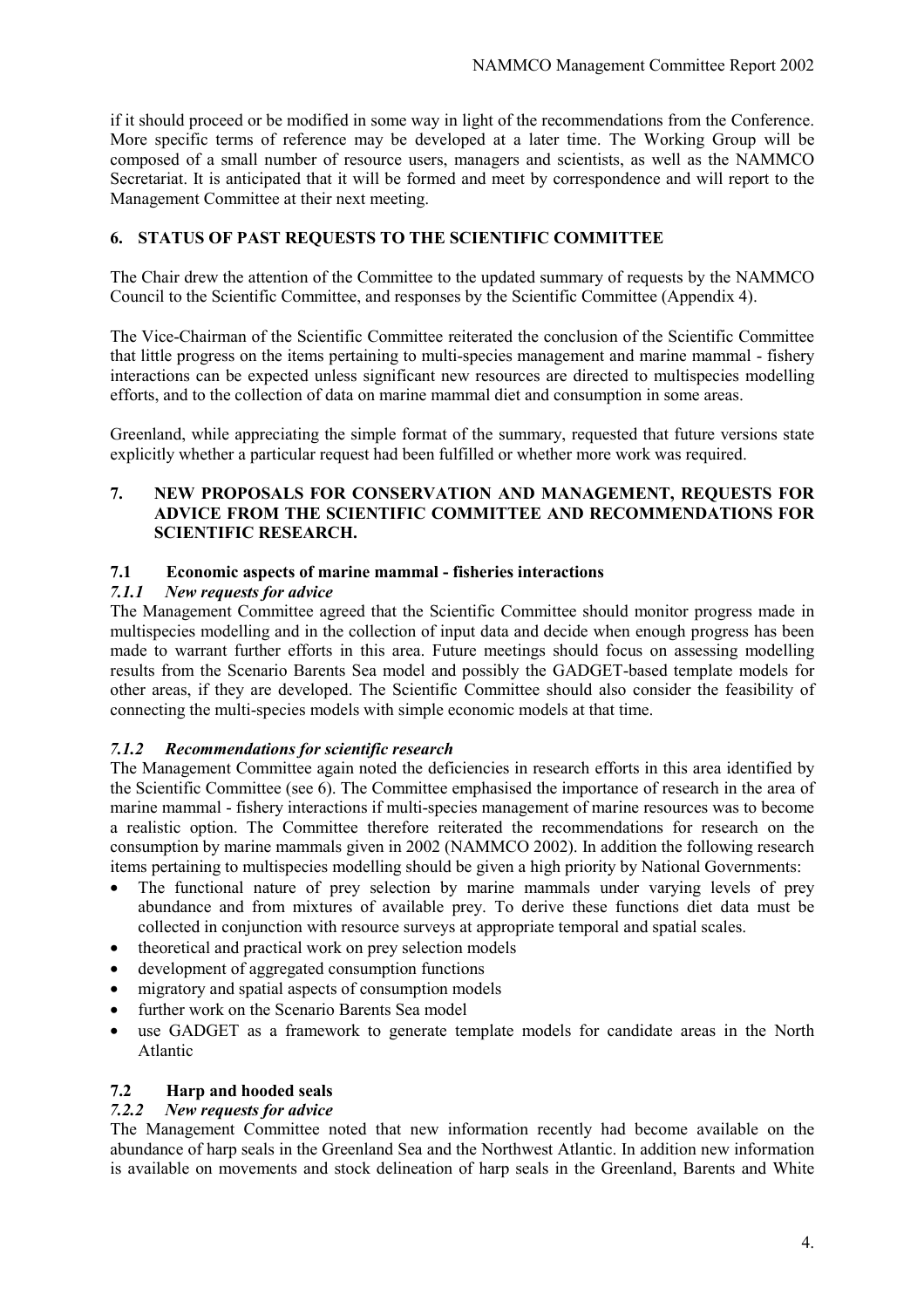seas. The Management Committee therefore reiterated its previous request to the Scientific Committee to regularly update the stock status of North Atlantic harp and hooded seals as new information becomes available. The Management Committee noted the likely impact of increasing abundance of these species on fish stocks. For harp seals in the Northwest Atlantic, the immediate management objective is to maintain the stocks at their present levels of abundance.

## **7.3 Harbour porpoise**

There were no new proposals under this item.

## **7.4 Beluga - West Greenland**

## *7.4.1 New requests for advice*

The Management Committee noted that a new survey of West Greenland beluga will be conducted in 2004. The Scientific Committee was therefore requested to update the assessment of West Greenland Beluga in light of the new survey results and any other new information. The main management objective is to halt the decline of this stock.

#### **7.5 Narwhal - West Greenland**

There were no new proposals under this item.

#### **7.6 Fin whales**

There were no new proposals under this item. It was emphasised that the scheduled assessments for the East Greenland-Iceland and Northeast Atlantic stocks should proceed as a high priority for the Scientific Committee. The Committee supported the efforts of the Scientific Committee to assess the technical aspects of satellite tagging of large whales and recommend ways to increase the success of this activity in NAMMCO member countries.

#### **7.7 White-beaked, white-sided and bottlenose dolphins**

The Management Committee noted that new abundance data from the NASS-2001 and earlier surveys is now becoming available for these species. In addition, information on diet, life history and stock delineation is being collected from sampling programs conducted in the Faroe Islands and Iceland. A new sampling program for white-sided and white-beaked dolphins is being initiated in Norway. The Management Committee stressed the importance of its previous request to the Scientific Committee to continue its assessment efforts for these species once sufficient information becomes available, given the level of direct harvest in the Faroe Islands and the known interactions with fisheries in NAMMCO member countries.

## **7.8 North Atlantic Sightings Surveys**

## *7.8.1 Recommendations for scientific research*

The Management Committee took note of the Welcome Address given by the Scientific Secretary on this topic. The Committee considered that the information on abundance, trends in abundance and distribution provided by the series of NASS is crucially important in the management of cetacean stocks throughout the North Atlantic. It is also important in the assessment of the potential interactions between these species and fisheries, in that information on distribution and abundance is essential for estimating consumption by whales. Such information can only be provided by synoptic surveys that cover a very broad area, and that are conducted at time intervals suitable for detecting trends in abundance. The co-ordination of survey methodologies among participating parties is also required. The Committee therefore recommended that member countries continue to co-ordinate cetacean surveys across the North Atlantic, and attempt to broaden the coverage of these surveys through the inclusion of other participants, particularly in the Northwest Atlantic.

## **7.9 Others**

## *7.9.1 Minke whales*

The Management Committee recalled its recommendation from 2002 that the Scientific Committee should complete an assessment of Central Atlantic minke whales once new abundance estimates from NASS-2001 become available, and noted that this assessment will be carried out in 2003.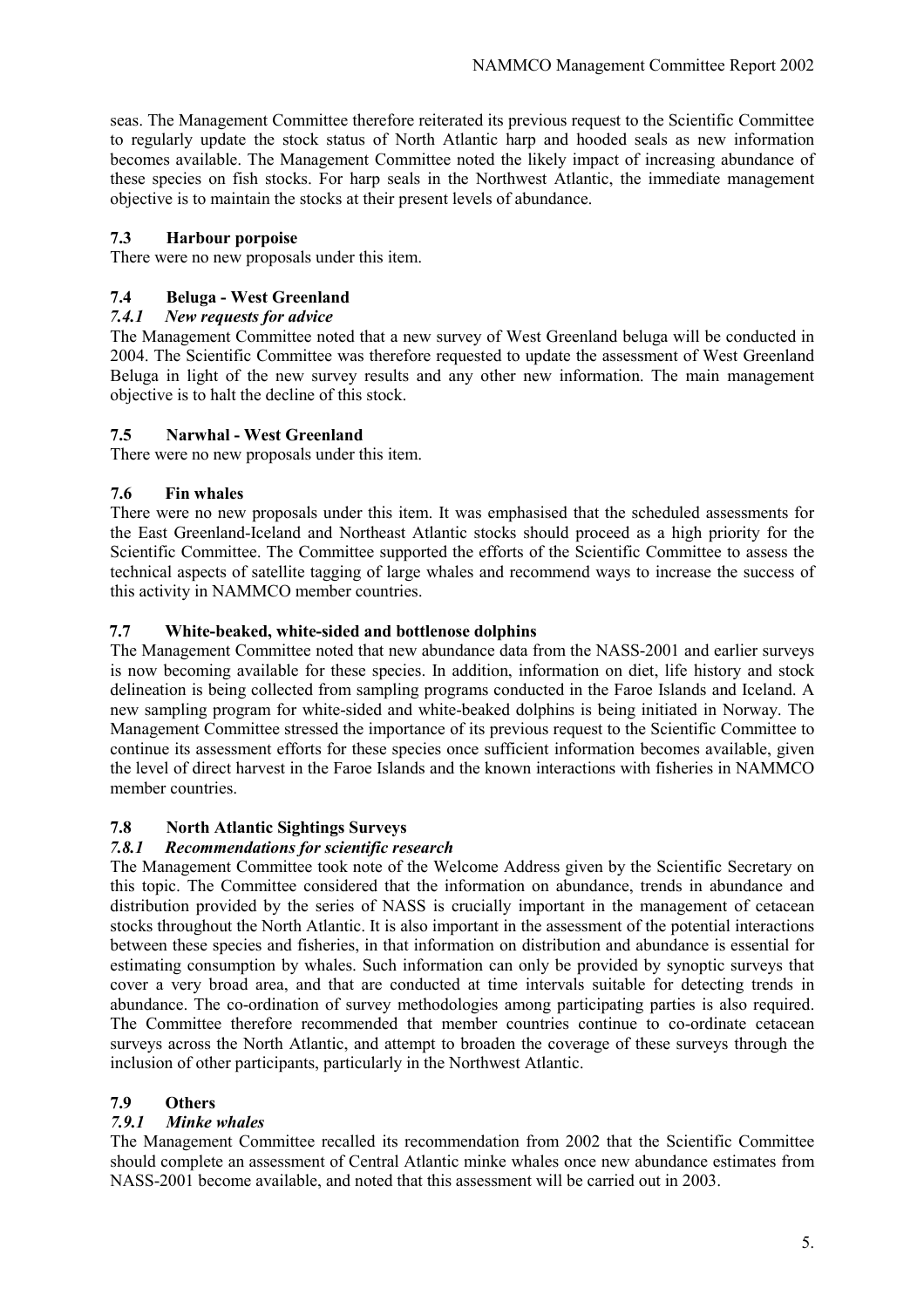The Management Committee considered a suggestion made by the observer from the High North Alliance to broaden the request for advice to include the Northeast Atlantic stock of minke whales. The suggested request would include an assessment of the effects of various annual catch levels on the stock over various time periods, and an estimation of replacement yield after catches at these levels and time periods. Other points included an estimation of the catch levels required to reduce the stock to 70 - 80 thousand animals over various time periods, and recommendations for the type of monitoring required to determine the effects of these management measures.

The Management Committee noted this suggestion. It was not decided to put this forward as a request for advice to the Scientific Committee.

## *7.9.2 Grey Seals*

The Management Committee noted that the Scientific Committee would be responding to its request from 2002 to conduct an assessment of grey seal populations throughout the North Atlantic in the next year.

#### *7.9.3 Humpback whales*

The Management Committee recalled its request from 2002 to complete abundance estimates for this species as a high priority, and to consider the results of the "Years of the North Atlantic Humpback" (YoNAH) project as they pertain to member countries. The Committee noted with satisfaction that new abundance estimates from the NASS-1995 and 2001 would be completed and considered by the Scientific Committee within the coming year.

## **8. REPORT OF THE WORKING GROUP ON BYCATCH**

Kim Mathiasen, Chairman of the Working Group on Bycatch, presented the report of the teleconference held 17 February 2003 (Appendix 5).

The Working Group reviewed the progress of member countries in establishing systems to effectively monitor bycatch. No new initiatives have been taken in the Faroe Islands or Greenland. An effort to improve reporting of bycatch through fishery logbooks was initiated in 2002 for gillnet fisheries in Iceland. Results to date indicate that the rate of reporting is still low and improvements to the system are required. In 2003 the reporting system will be expanded to include all Icelandic fisheries. In Norway the mandatory reporting of bycatch through fishery logbooks is being supplemented through other measures including independent observers in a sub-sample of the offshore fleet and the establishment of a "reference fleet" from which more detailed information will be collected. Methods for collecting bycatch data from small coastal vessels (*sjark*) are still under development. It is expected that the new system will begin to return useable data within the next few months. The Working Group considered that procedures for the monitoring of bycatch in NAMMCO member countries had not yet reached a stage of implementation where an evaluation could be conducted. At least another year would be required before the systems in Norway and perhaps Iceland were at a stage where a useful evaluation could be conducted.

Some modifications to the format of the National Progress Reports were made to improve the reporting of bycatch by member countries to NAMMCO. The Working Group noted that reporting by some countries was still inadequate and that the new format was not being used consistently.

There had been an increase in the number of large cetaceans entangled in fishing gear in West Greenland in recent years. In some cases these animals are still alive when found and are killed by the fishermen after receiving permission from the Greenlandic authorities. The Management Committee agreed to refer the matter of the killing methods employed in large whale entanglements to the Committee on Hunting Methods to obtain advice on the procedures that could be employed in such situations.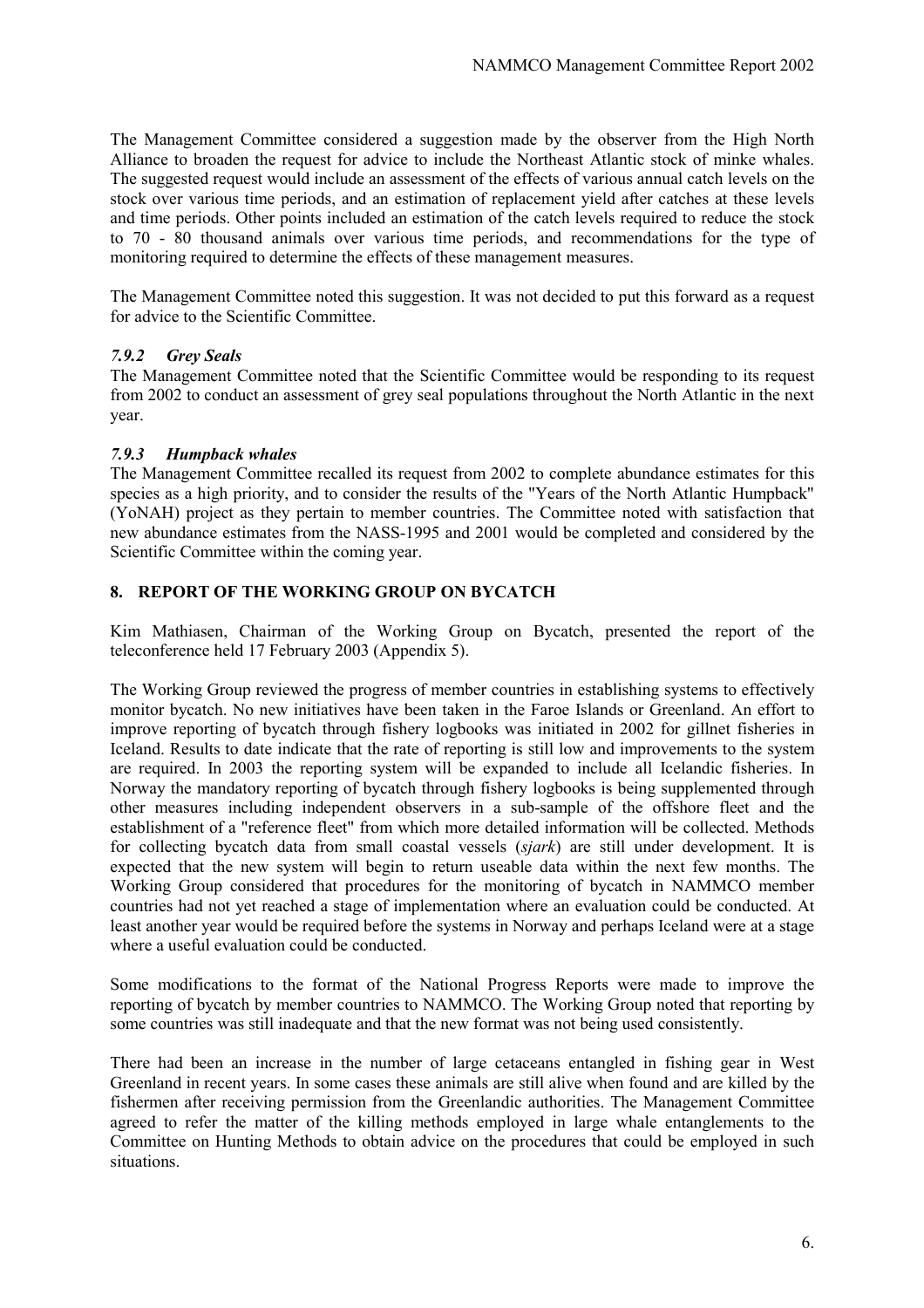The Management Committee supported the following recommendations of the Working Group:

- i. As recommended in 2002, member countries should report their bycatch to NAMMCO through the new National Progress Report format.
- ii. As soon as one member country has a functioning bycatch monitoring system in place, the Working Group should meet to conduct a full evaluation of the system and make recommendations on bycatch monitoring to all member countries. The evaluation should focus on the practical and logistical aspects of the reporting system. It was anticipated that this could be done within the next 12 to 24 months.

The Management Committee noted that the Scientific Committee would be required to evaluate the accuracy and precision of bycatch data in their assessments of any stocks that are subject to bycatch.

## **9. REPORT OF THE COMMITTEE ON INSPECTION AND OBSERVATION**

The Chair of the Management Committee on Inspection and Observation, Egil Ole Øen, presented the report from the first meeting held on 31 January 2003 (Appendix 6).

The Committee reviewed the experiences with the implementation of the Scheme and pointed out some areas for improvements. In general the Committee saw no serious obstacles as to upgrading the routines and making the implementation process run more smoothly. The Committee emphasised that the Inspection and Observation Scheme is working according to the intentions laid down in the provisions of the Scheme and underlined that NAMMCO is the only organisation that has a well functioning international Inspection and Observation Scheme for whaling and sealing.

The Management Committee noted the recommendations for improving the implementation of the Scheme. It was decided that the budget for the Scheme would not be increased at this time. The Committee endorsed the recommendation that observations should be focussed on particular hunting activities and/or regions in some years. Furthermore the recommendation that the member countries nominate more than one observer candidate to facilitate the implementation of the Scheme was supported.

## **10. IMPLEMENTATION OF THE JOINT NAMMCO CONTROL SCHEME**

## **10.1 NAMMCO International Observation Scheme 2002**

The Chair referred to the Report of the NAMMCO International Observation Scheme under the Joint Control Scheme for the Hunting of Marine Mammals, prepared by the Secretariat. Administrative Coordinator Charlotte Winsnes presented the report to the Management Committee.

In 2002 land-based observations of whaling and sealing activities were conducted in the Faroe Islands, Greenland and Norway. In addition, shipboard observations of whaling were conducted in Greenland and Norway. No observations of Norwegian sealing activities were conducted. Reporting was complete in all cases and no violations were observed. Observations conducted onboard vessels were found to be less expensive than land-based observations due to the low accommodation costs. However the opportunities to accommodate an observer on Norwegian vessels are limited. There is a continued lack of awareness about NAMMCO and the Scheme among marine mammal hunters in some areas.

The Management Committee noted that for the first time on-board observation with a duration of more than one day had been conducted, and encouraged further expansion in this direction.

#### **10.2 NAMMCO International Observation Scheme 2003**

The Management Committee agreed to that the observations for 2003 would focus on shipboard and land based whaling activities in Norway.

## **11. ANY OTHER BUSINESS**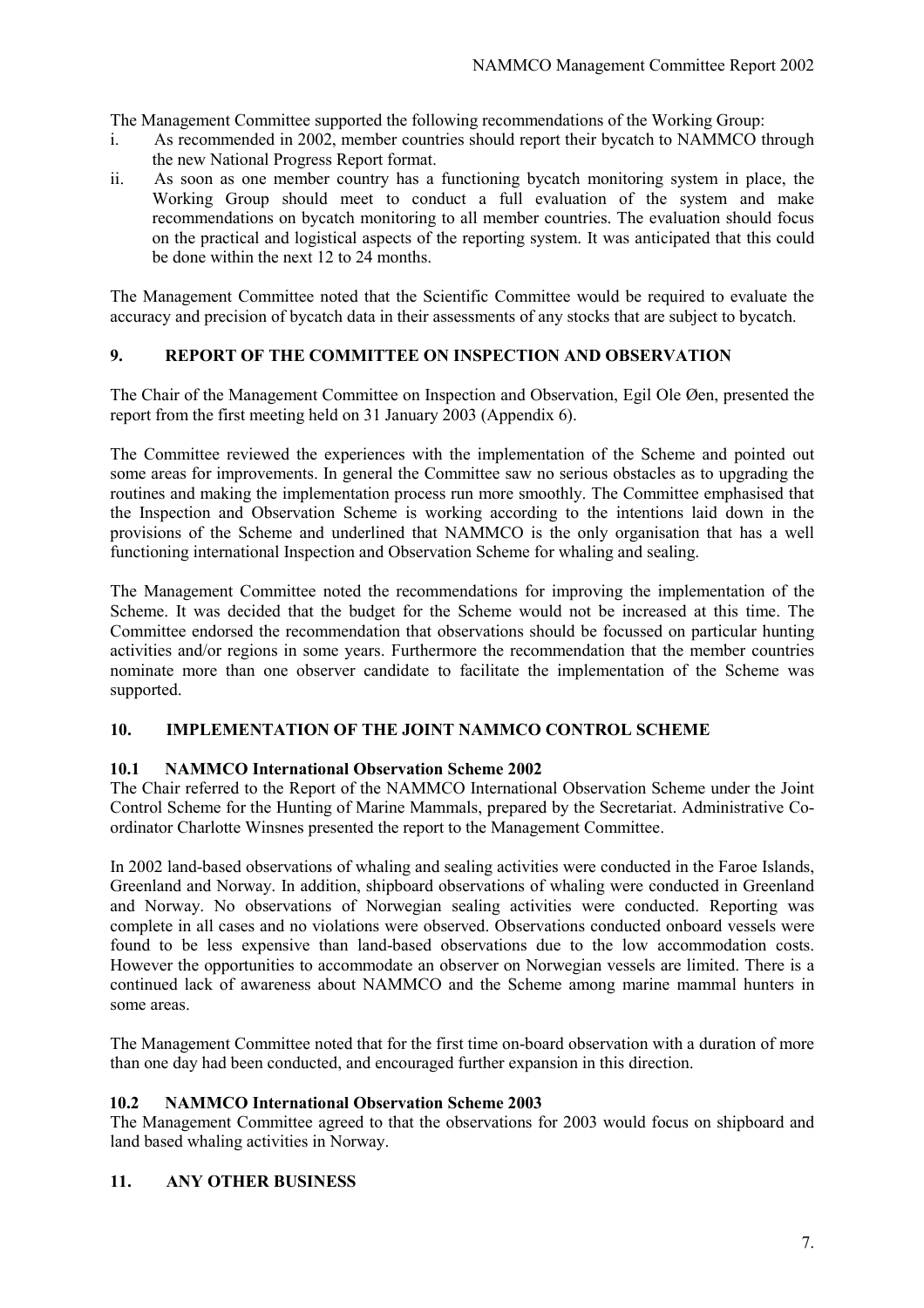#### **11.1 Ecosystem approach to management**

The Management Committee noted that the Agreement establishing NAMMCO identified an ecosystem approach to the management of living marine resources as a desired objective. NAMMCO has been in the forefront of work in this area, particularly with regard to the activities of the Scientific Committee in the assessment of marine mammal - fisheries interactions. However the Management Committee considered that a more broad-based approach was also needed, to consider the changes in management systems that might be required when using a multispecies, ecosystem-based approach to management. It was therefore decided to establish an *ad hoc* Working Group on Enhancing Ecosystem-based Management, mainly composed of managers. The general objective of the Working Group will be to investigate the progress that has been made in other fora in implementing ecosystembased management, and recommending what sorts of principles and measures can be applied to the situations faced by NAMMCO member and neighbouring countries. As the work of the Working Group involves ecosystems that include jurisdictions of non-member countries, it was considered important that those countries, in particular Canada and the Russian Federation, participate in the Working Group to the extent possible. Given the holistic nature of the issue it was agreed that those non-members be invited to participate fully in the Working Group, as specially invited participants rather than as observers. The Working Group will forward a report to the Management Committee prior to its next meeting in 2004.

## **12. ADOPTION OF REPORT**

The report was adopted on March 6, 2003. The Management Committee thanked the rapporteur for his efforts. The Management Committee agreed to Faroe Islands' recommendation that NAMMCO member countries appoint members to a drafting group to assist the rapporteur in writing the reports at future meetings.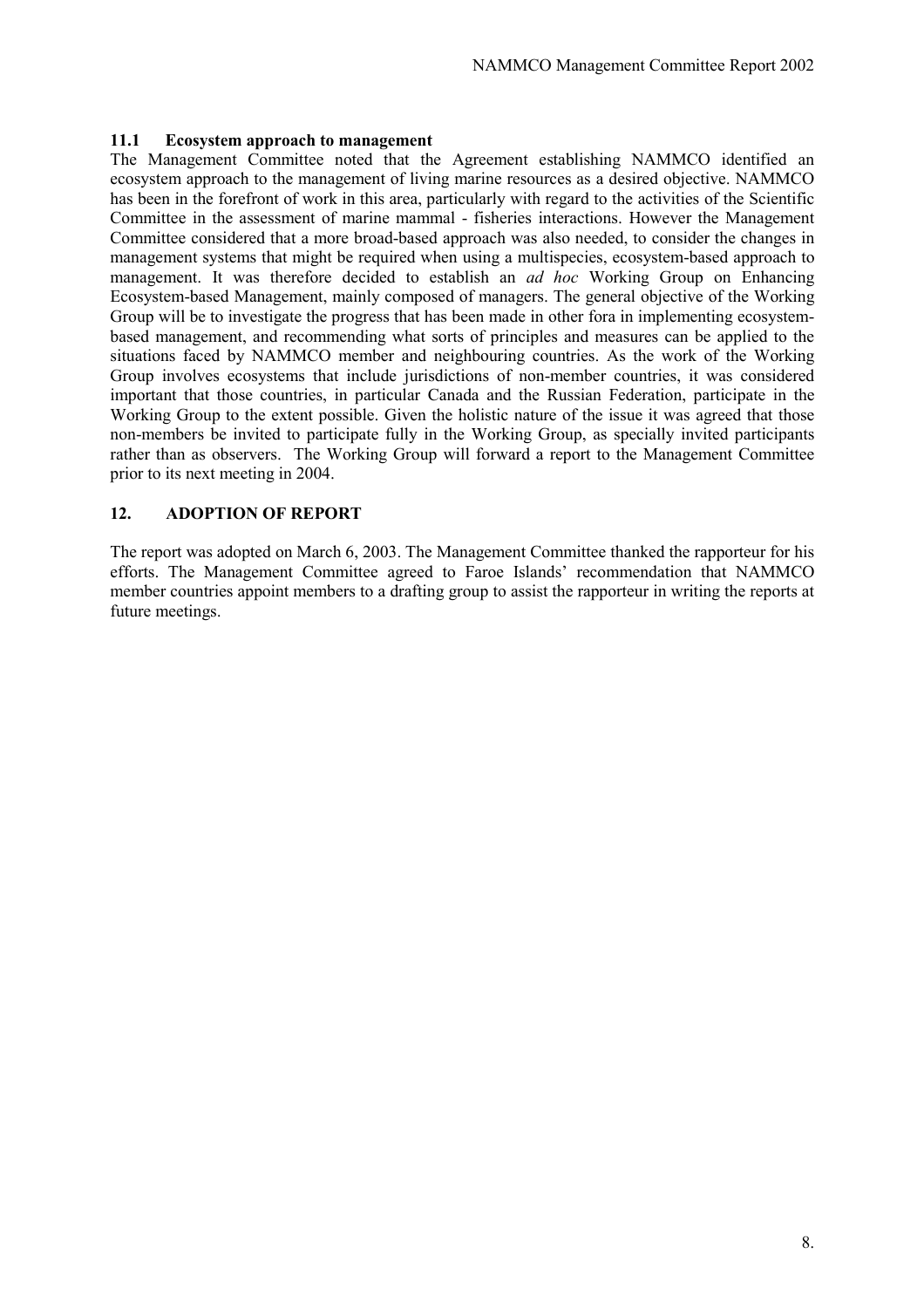NAMMCO/12/MC/2



## **NORTH ATLANTIC MARINE MAMMAL COMMISSION**

## **Meeting of the Management Committee**

5 March 2003, Leangkollen, Asker, Norway

## **NAMMCO/12/MC/2: DRAFT AGENDA**

| <b>Agenda Items</b>                                        |                   |                                                                                                                                                                                                          | <b>Document reference</b>                                                                  |
|------------------------------------------------------------|-------------------|----------------------------------------------------------------------------------------------------------------------------------------------------------------------------------------------------------|--------------------------------------------------------------------------------------------|
| 1.                                                         |                   | CHAIRMAN'S OPENING REMARKS                                                                                                                                                                               |                                                                                            |
| 2.                                                         |                   | <b>ADOPTION OF AGENDA</b>                                                                                                                                                                                |                                                                                            |
| 3.                                                         |                   | APPOINTMENT OF RAPPORTEUR                                                                                                                                                                                |                                                                                            |
| 4.                                                         |                   | <b>NATIONAL PROGRESS REPORTS</b>                                                                                                                                                                         | NAMMCO/SC/10/NPR-F,<br>NAMMCO/SC/10/NPR-G,<br>NAMMCO/SC/10/NPR-I and<br>NAMMCO/SC/10/NPR-N |
| 5.                                                         | 5.1<br>5.2<br>5.3 | STATUS OF PAST PROPOSALS FOR CONSERVATION AND<br><b>MANAGEMENT</b><br>Atlantic walrus<br>Ringed seal<br>Harp seal<br>5.3.1<br><b>Northwest Atlantic</b><br>5.3.2 White/Barents Sea                       | NAMMCO/12/MC/3                                                                             |
|                                                            | 5.4               | 5.3.3<br>Greenland Sea<br>Hooded seal<br>5.4.1<br><b>Northwest Atlantic</b><br>Greenland Sea<br>5.4.2                                                                                                    |                                                                                            |
|                                                            | 5.5<br>5.6<br>5.7 | Northern bottlenose whales<br>Long-finned pilot whales<br>Minke whales - Central North Atlantic                                                                                                          |                                                                                            |
|                                                            | 5.8               | Beluga - West Greenland                                                                                                                                                                                  |                                                                                            |
|                                                            | 5.9               | Narwhal - West Greenland                                                                                                                                                                                 |                                                                                            |
|                                                            | 5.10<br>5.11      | Fin whales - East Greenland - Iceland stock area<br>Incorporation of users' knowledge in the deliberations of<br>the Scientific Committee                                                                |                                                                                            |
| 6.                                                         |                   | STATUS OF PAST REQUESTS TO THE SCIENTIFIC COMMITTEE                                                                                                                                                      | NAMMCO/12/MC/4                                                                             |
| 7. NEW PROPOSALS FOR CONSERVATION AND MANAGEMENT, REQUESTS |                   |                                                                                                                                                                                                          |                                                                                            |
|                                                            |                   | FOR ADVICE FROM THE SCIENTIFIC COMMITTEE AND                                                                                                                                                             |                                                                                            |
|                                                            |                   | RECOMMENDATIONS FOR SCIENTIFIC RESEARCH.                                                                                                                                                                 |                                                                                            |
| 7.1                                                        |                   | Economic aspects of marine mammal - fisheries interactions<br>Proposals for conservation and management<br>7.1.1<br>New requests for advice<br>7.1.2<br>7.1.3<br>Recommendations for scientific research |                                                                                            |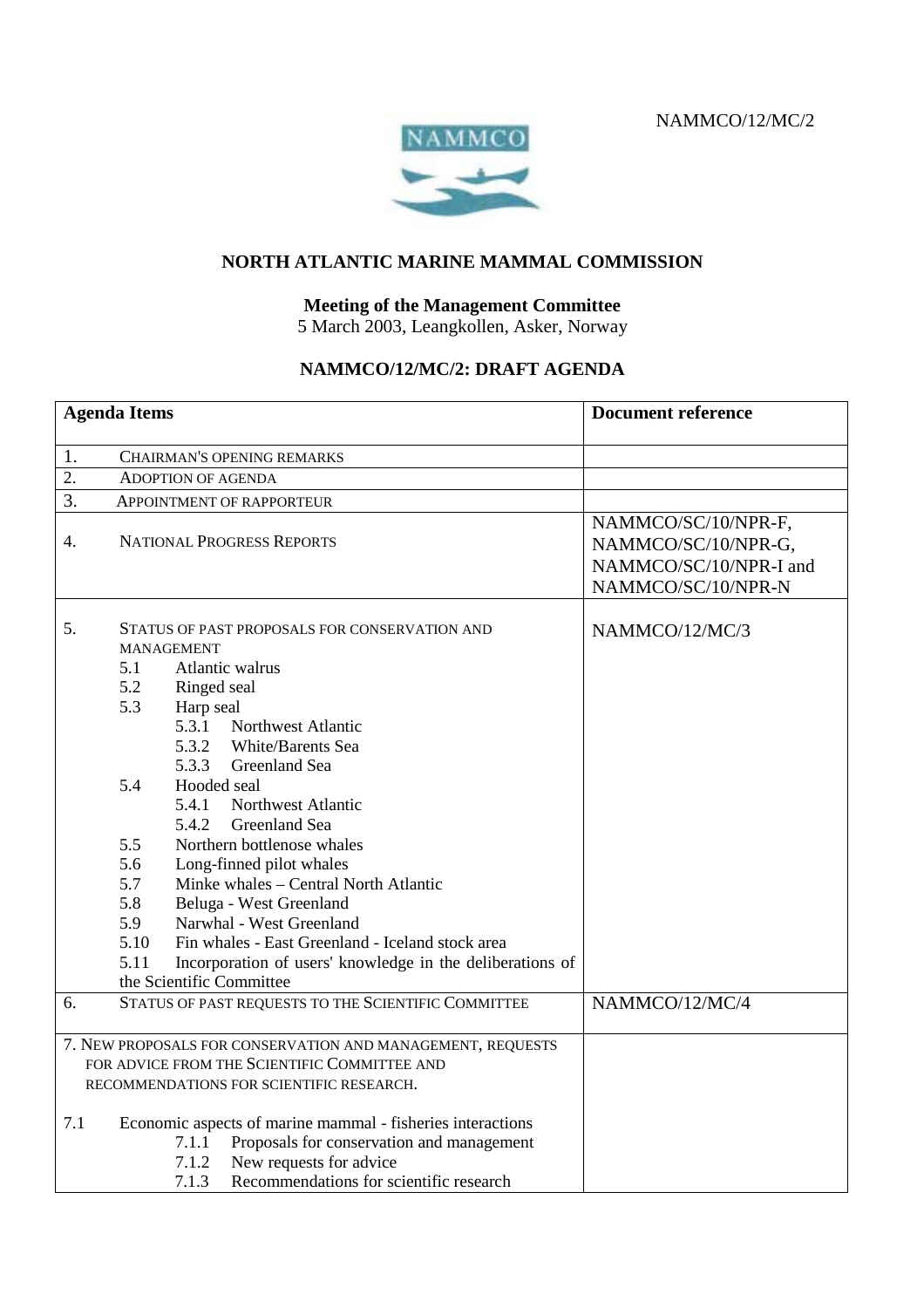NAMMCO/12/MC/2

|     | <b>Agenda Items</b>                                                                  | <b>Document reference</b> |
|-----|--------------------------------------------------------------------------------------|---------------------------|
|     |                                                                                      |                           |
|     | Item 7 Continued:                                                                    |                           |
| 7.2 | Harp and hooded seals                                                                |                           |
|     | 7.2.1<br>Proposals for conservation and management                                   |                           |
|     | 7.2.2<br>New requests for advice                                                     |                           |
|     | Recommendations for scientific research<br>7.2.3                                     |                           |
| 7.3 | Harbour porpoise                                                                     |                           |
|     | 7.3.1<br>Proposals for conservation and management                                   |                           |
|     | New requests for advice<br>7.3.2                                                     |                           |
|     | 7.3.3<br>Recommendations for scientific research                                     |                           |
| 7.4 | Beluga - West Greenland                                                              |                           |
|     | 7.4.1<br>Proposals for conservation and management                                   |                           |
|     | New requests for advice<br>7.4.2                                                     |                           |
|     | Recommendations for scientific research<br>7.4.3                                     |                           |
| 7.5 | Narwhal - West Greenland                                                             |                           |
|     | 7.5.1<br>Proposals for conservation and management                                   |                           |
|     | 7.5.2<br>New requests for advice                                                     |                           |
|     | Recommendations for scientific research<br>7.5.3                                     |                           |
| 7.6 | Fin whales                                                                           |                           |
|     | 7.6.1<br>Proposals for conservation and management                                   |                           |
|     | New requests for advice<br>7.6.2<br>7.6.3<br>Recommendations for scientific research |                           |
| 7.7 |                                                                                      |                           |
|     | White-beaked, white-sided and bottlenose dolphins<br>7.7.1                           |                           |
|     | Proposals for conservation and management<br>7.7.2                                   |                           |
|     | New requests for advice<br>Recommendations for scientific research<br>7.7.3          |                           |
| 7.8 | North Atlantic Sightings Surveys                                                     |                           |
|     | Proposals for conservation and management<br>7.8.1                                   |                           |
|     | New requests for advice<br>7.8.2                                                     |                           |
|     | Recommendations for scientific research<br>7.8.3                                     |                           |
| 7.9 | Others                                                                               |                           |
|     |                                                                                      |                           |
| 8.  | REPORT OF THE WORKING GROUP ON BYCATCH                                               | NAMMCO/12/MC/5            |
|     |                                                                                      |                           |
| 9.  | REPORT OF THE COMMITTEE ON INSPECTION AND OBSERVATION                                | NAMMCO/12/MC/6            |
|     |                                                                                      |                           |
| 10. | IMPLEMENTATION OF THE JOINT NAMMCO CONTROL SCHEME                                    | NAMMCO/12/MC/7            |
|     | NAMMCO International Observation Scheme 2002<br>10.1                                 |                           |
|     | 10.2<br><b>NAMMCO</b> International Observation Scheme 2003                          |                           |
|     | 10.3<br>Other matters                                                                |                           |
|     |                                                                                      |                           |
| 11. | ANY OTHER BUSINESS                                                                   |                           |
| 12. | <b>ADOPTION OF REPORT</b>                                                            |                           |
|     |                                                                                      |                           |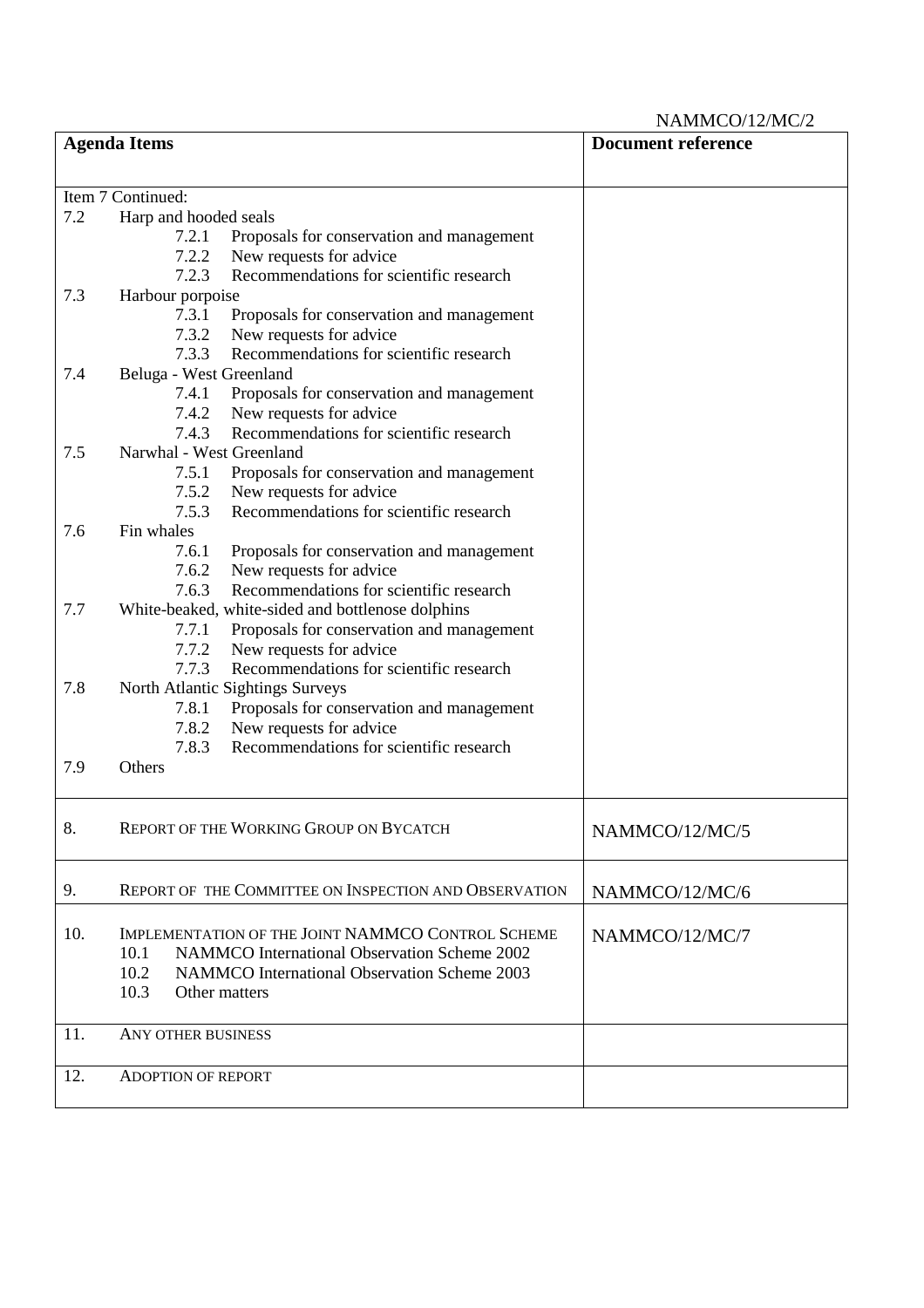## **ANNOTATIONS TO MANAGEMENT COMMITTEE DRAFT AGENDA**

## **4. National Progress Reports**

National Progress are available as documents NAMMCO/SC/10/NPR-F, NAMMCO/SC/10/NPR-G, NAMMCO/SC/10/NPR-I and NAMMCO/SC/10/NPR-N. Member countries should be prepared to answer questions related to information presented in their National Progress Reports.

#### **5. Status of past proposals for conservation and management**

An updated list of past proposals for conservation and management made by the Management Committee is available as NAMMCO/12/MC/3. Member Countries should be prepared to report on progress in implementing these proposals.

## **6. Status of past requests to the Scientific Committee**

An updated overview of past requests for advice from the Scientific Committee, and the Committee's response to each, is available as NAMMCO/12/MC/4. The Management Committee may wish to reiterate or refine earlier requests.

#### **7. New proposals for conservation and management, requests for advice from the Scientific Committee and recommendations for scientific research**

The report of the Scientific Committee will be available as NAMMCO/12/5 Items 7, 8 and 9 of the Scientific Committee report deal in detail with progress in addressing outstanding requests for advice on species/stocks and other issues. Item 10 deals with NASS 2001. The Management Committee may make proposals for conservation and management, new proposals for requests for advice from the Scientific Committee and new recommendations for scientific research on these and other items.

## **8. Report of the Working Group on Bycatch**

The Management Committee decided in 1997 to establish a Working Group on Bycatch to "consider how the issue of by-catches of marine mammals could be addressed at its next meeting, noting the duties of States under article 61.4 of UNCLOS in this respect." At its meeting in 2002 the Management Committee supported the Working Group's recommendations to change the format in which by-catch is reported, including reporting through the new format of the National Progress reports with an explanation of how by-catch information is collected *(NAMMCO Annual Report 2002: 103)*. The Working Group met by telephone, on February 14 2003. The report is available as document NAMMCO/12/MC/5.

#### **9. Report of the Committee on Inspection and Observation**

At its last meeting (Ilulissat, February 2002) the Management Committee adopted the terms of reference, and formally constituted the Committee on Inspection and Observation. -The Committee shall function as a standing review body to monitor the implementation of the Observation Scheme and provide recommendations for improvement. -The Committee shall upon request from the Secretariat provide advice on the Observation Scheme. -The Committee shall report annually to the Management Committee. (*NAMMCO Annual Report 2001: 104*). The Committee met 31 January 2003. The report of the Committee is available as document NAMMCO/12/MC/6.

#### **10. Implementation of Joint NAMMCO Control Scheme**

## **10.1 NAMMCO International Observation Scheme 2002**

The report from the Secretariat on the implementation of the International Observation Scheme in 2002 is available as document NAMMCO/12/MC/7.

#### **10.2 NAMMCO International Observation Scheme 2003**

Article 14 of the Guidelines to Section B (International Observation Scheme) of the Joint NAMMCO Control Scheme for the Hunting of Marine Mammals states: "By October each year the Secretariat develops a proposal for the Management Committee for the scope and range of activities during the following year in accordance with budgeted funds for these activities. The Secretariat will present the proposed plans for the Observation Scheme for 2003.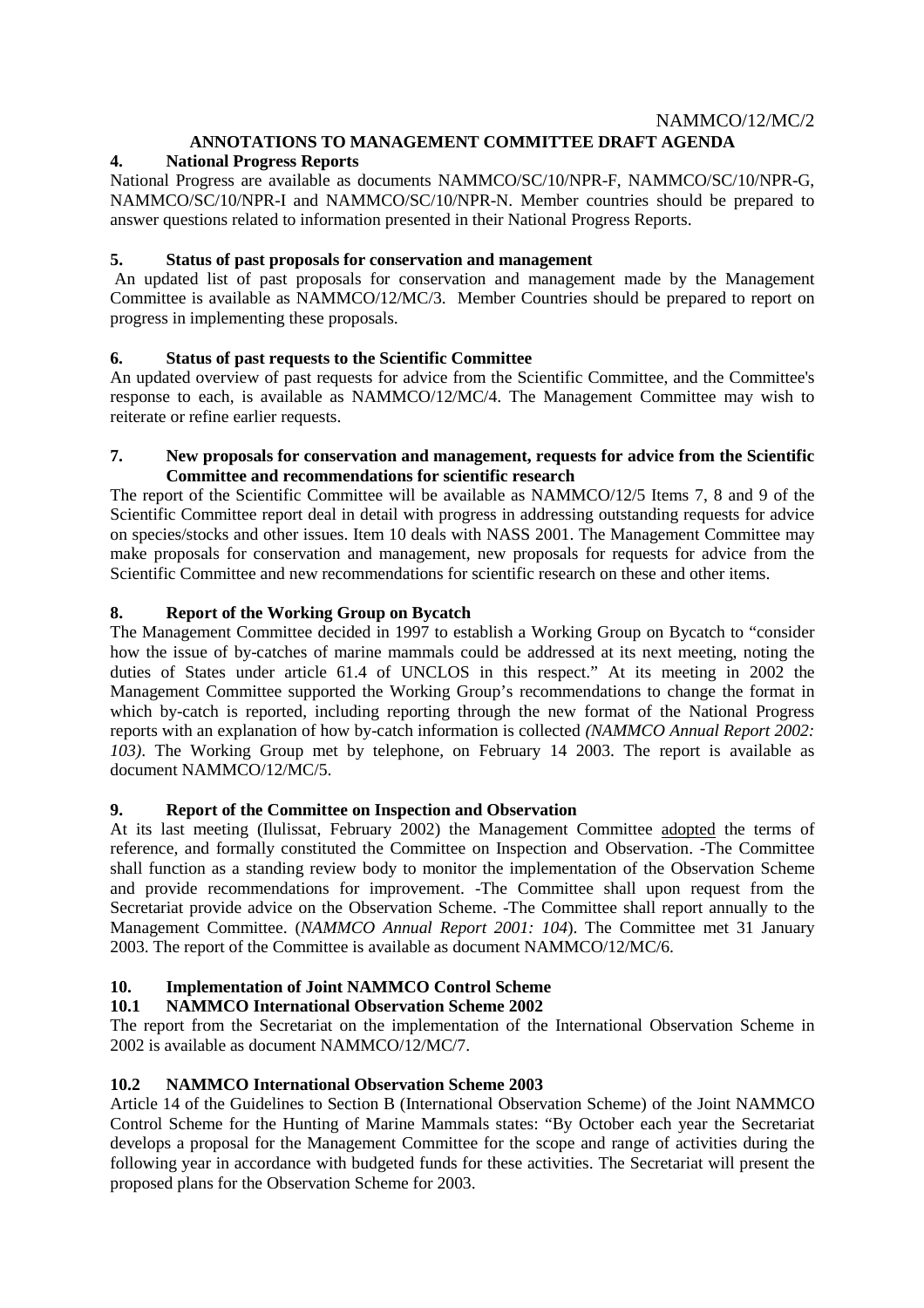

## **NORTH ATLANTIC MARINE MAMMAL COMMISSION**

## **Meeting of the Management Committee**

5 March 2003, Leangkollen, Asker, Norway

## **NAMMCO/12/MC/1 LIST OF DOCUMENTS**

| NAMMCO/12/MC/1                   | List of documents                                                                                               |
|----------------------------------|-----------------------------------------------------------------------------------------------------------------|
| NAMMCO/12/MC/2                   | Agenda                                                                                                          |
| NAMMCO/12/MC/3                   | Status of proposals for conservation and management (up to<br>and including NAMMCO/11)                          |
| NAMMCO/12/MC/4                   | Summary of requests by NAMMCO Council to the Scientific<br>Committee, and responses by the Scientific Committee |
| NAMMCO/12/MC/5                   | Report of the Management Working Group on By-catch                                                              |
| NAMMCO/12/MC/6                   | Report of the Committee on Inspection and Observation                                                           |
| NAMMCO/12/MC/7                   | Report of the NAMMCO International Observation Scheme<br>2002                                                   |
| <b>National Progress Reports</b> |                                                                                                                 |
| NAMMCO/SC/10/NPR-F               | Faroe Islands - Progress Report on Marine Mammal Research<br>in 2001                                            |
| NAMMCO/SC/10/NPR-G               | Greenland - Progress Report on Marine Mammal Research in<br>2001                                                |
| NAMMCO/SC/10/NPR-I               | Iceland - Progress Report on Marine Mammal Research in<br>2001                                                  |
| NAMMCO/SC/10/NPR-N               | Norway - Progress Report on Marine Mammal Research in<br>2001                                                   |
| Council documents                |                                                                                                                 |

| Council documents |                                                          |  |
|-------------------|----------------------------------------------------------|--|
| NAMMCO/12/5       | Report of the Scientific Committee, 17-19 September 2002 |  |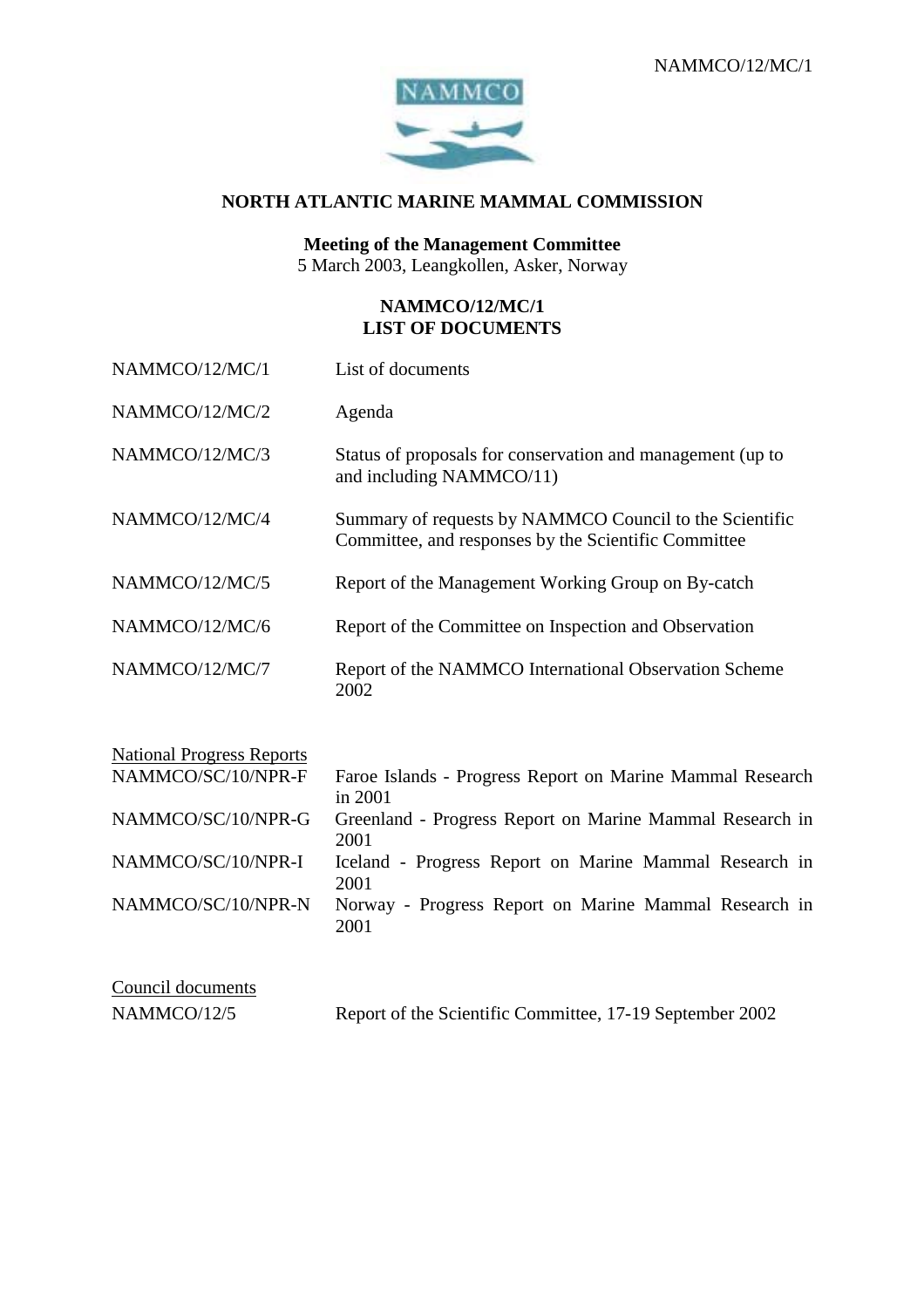

## **NORTH ATLANTIC MARINE MAMMAL COMMISSION**

#### **Meeting of the Management Committee** 5 March 2003, Leangkollen, Asker, Norway

## **STATUS OF PAST PROPOSALS FOR CONSERVATION AND MANAGEMENT**

(Up to and including NAMMCO/11 - 2002)

## **NAMMCO/12/MC/3**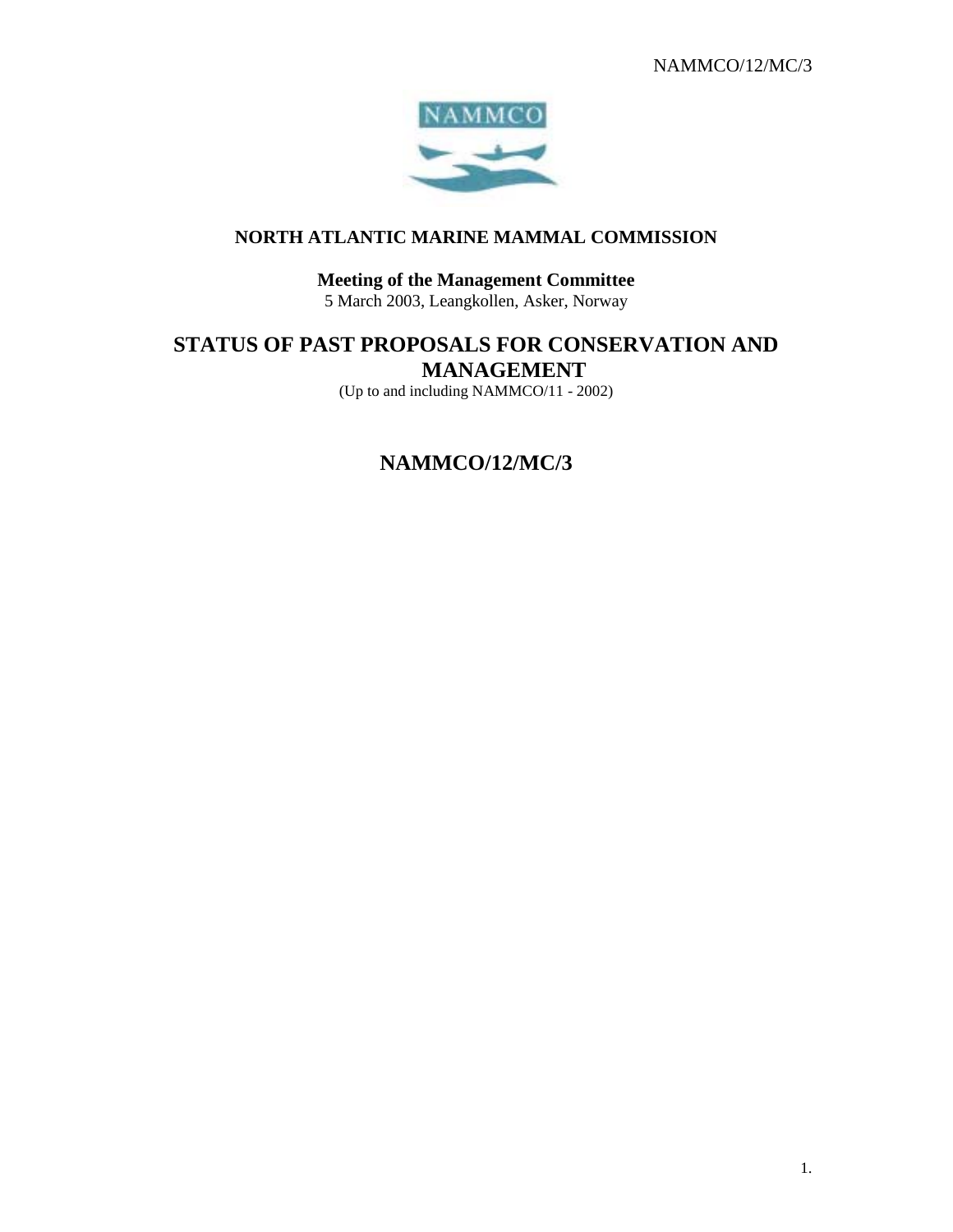## **STATUS OF PAST PROPOSALS FOR CONSERVATION AND MANAGEMENT**

| PROPOSAL FOR CONSERVATION AND MANAGEMENT                                                                                                                                                                                                                                                                                                                                                                                                                                                                                                                                                                                                                                                                                                                                                                                                                                                                                                                  | <b>MANAGEMENT MEASURES/RESPONSE BY MEMBER</b><br><b>COUNTRIES</b>                                                                                                                                                                                                                                                                                                                                                                                                                                                                                                                                                                                                                                                                                                                                                                                                                                                                                                                                                                                                                                                                   |
|-----------------------------------------------------------------------------------------------------------------------------------------------------------------------------------------------------------------------------------------------------------------------------------------------------------------------------------------------------------------------------------------------------------------------------------------------------------------------------------------------------------------------------------------------------------------------------------------------------------------------------------------------------------------------------------------------------------------------------------------------------------------------------------------------------------------------------------------------------------------------------------------------------------------------------------------------------------|-------------------------------------------------------------------------------------------------------------------------------------------------------------------------------------------------------------------------------------------------------------------------------------------------------------------------------------------------------------------------------------------------------------------------------------------------------------------------------------------------------------------------------------------------------------------------------------------------------------------------------------------------------------------------------------------------------------------------------------------------------------------------------------------------------------------------------------------------------------------------------------------------------------------------------------------------------------------------------------------------------------------------------------------------------------------------------------------------------------------------------------|
|                                                                                                                                                                                                                                                                                                                                                                                                                                                                                                                                                                                                                                                                                                                                                                                                                                                                                                                                                           |                                                                                                                                                                                                                                                                                                                                                                                                                                                                                                                                                                                                                                                                                                                                                                                                                                                                                                                                                                                                                                                                                                                                     |
| 5.1<br><b>Atlantic walruses</b>                                                                                                                                                                                                                                                                                                                                                                                                                                                                                                                                                                                                                                                                                                                                                                                                                                                                                                                           |                                                                                                                                                                                                                                                                                                                                                                                                                                                                                                                                                                                                                                                                                                                                                                                                                                                                                                                                                                                                                                                                                                                                     |
| The Management Committee examined the advice of the Scientific<br>Committee on Atlantic Walrus and noted the apparent decline which the<br>Scientific Committee identified in respect to "functional" stocks of<br>walrus of Central West Greenland and Baffin Bay.<br>While recognising the over all priority of further work to clarify and<br>confirm the delineation and abundance of walrus stocks in the North<br>Atlantic area, the Management Committee recommends that Greenland<br>take appropriate steps to arrest the decline of walrus along its west<br>coast.<br>Taking into account the views of the Scientific Committee that the<br>Baffin Bay walrus stock is jointly shared with Canada and that the West<br>Greenland stock might be shared, the Management Committee<br>encourages Canada to consider working co-operatively with Greenland<br>to assist in the achievement of these objectives (NAMMCO Annual<br>Report 1995: 49). | Greenland provided the Management Committee with information on<br>further measures recently implemented through legislation by the<br>Greenland authorities for the conservation of the West Greenland<br>stock. These regulations include: the restriction of walrus hunting to<br>people with valid professional hunting licences only; a year-round<br>ban on walrus hunting south of 66 o N; limitations on the means of<br>transport used in connection with walrus hunting to dog sleds and<br>vessels of 19.99 GRT/31.99 GT or less; and the sale of walrus<br>products limited to direct sales at open markets or for personal use<br>only. Municipal authorities now also have the possibility of<br>implementing further restrictions if circumstances<br>require.<br>(NAMMCO/8)<br>Greenland noted that in addition to the regulatory measures that were<br>taken in 1999, it had been decided to introduce quotas on walrus. A<br>new regulatory proposal has been drafted and public hearings will be<br>held in the near future. The final regulatory proposal will take these<br>hearings into account. (NAMMCO/11) |
| 5.2<br><b>Ringed seals</b>                                                                                                                                                                                                                                                                                                                                                                                                                                                                                                                                                                                                                                                                                                                                                                                                                                                                                                                                |                                                                                                                                                                                                                                                                                                                                                                                                                                                                                                                                                                                                                                                                                                                                                                                                                                                                                                                                                                                                                                                                                                                                     |
| 5.2.1<br>The Management Committee noted the conclusions of the Scientific<br>Committee on the assessment of ringed seals in the North Atlantic,<br>which had been carried out through the Scientific Committee Working<br>Group on Ringed Seals. In particular, the Management Committee                                                                                                                                                                                                                                                                                                                                                                                                                                                                                                                                                                                                                                                                  |                                                                                                                                                                                                                                                                                                                                                                                                                                                                                                                                                                                                                                                                                                                                                                                                                                                                                                                                                                                                                                                                                                                                     |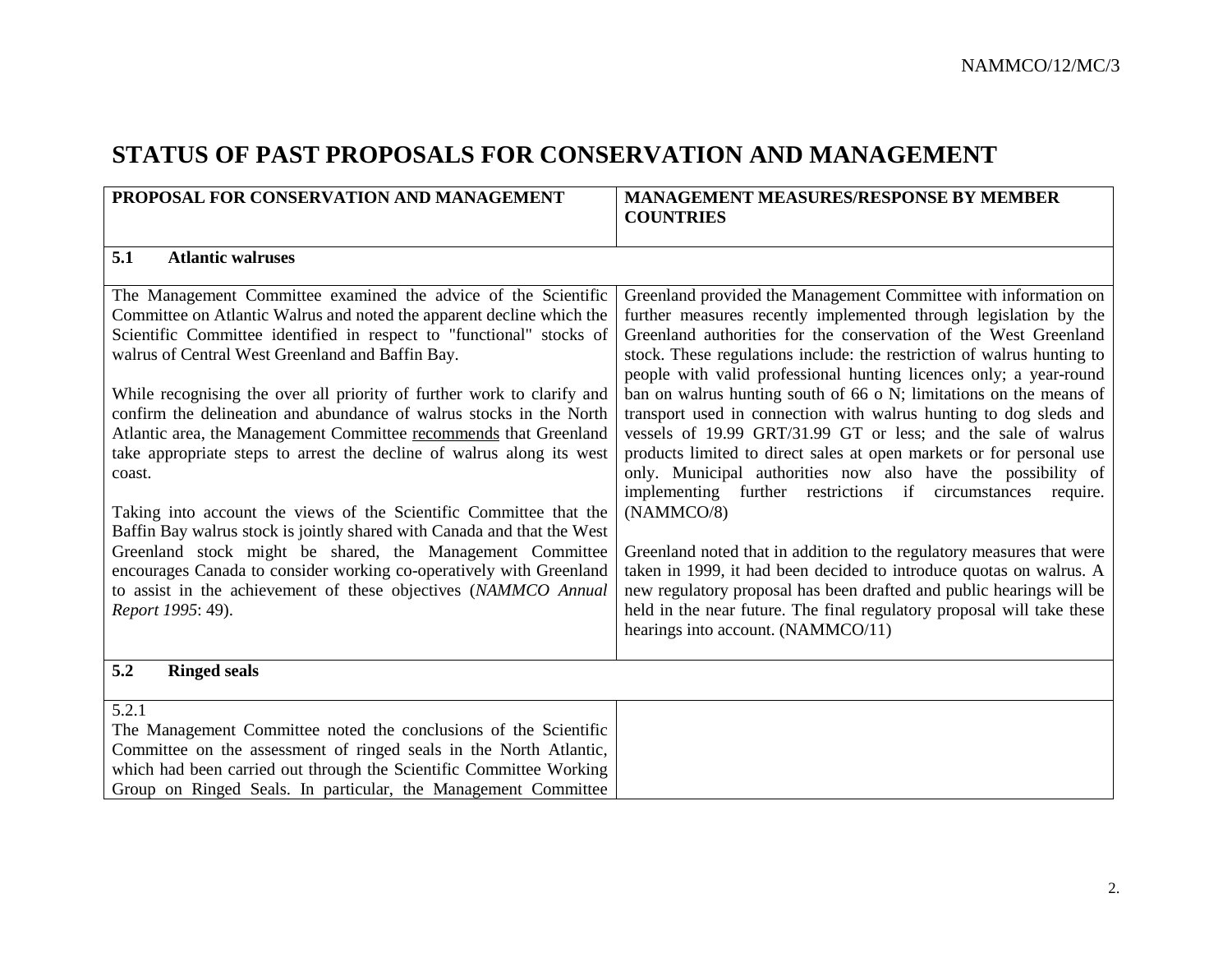| PROPOSAL FOR CONSERVATION AND MANAGEMENT                                                                                                              | <b>MANAGEMENT MEASURES/RESPONSE BY MEMBER</b><br><b>COUNTRIES</b>                                                               |
|-------------------------------------------------------------------------------------------------------------------------------------------------------|---------------------------------------------------------------------------------------------------------------------------------|
|                                                                                                                                                       |                                                                                                                                 |
| noted that three geographical areas had been identified for assessing the<br>status of ringed seals, and that abundance estimates were only available |                                                                                                                                 |
| for Area 1 (defined by Baffin Bay, Davis Strait, eastern Hudson Strait,<br>Labrador Sea, Lancaster, Jones and Smith sounds (NAMMCO/6).                |                                                                                                                                 |
|                                                                                                                                                       |                                                                                                                                 |
| 5.2.2                                                                                                                                                 |                                                                                                                                 |
| While recognising the necessity for further monitoring of ringed seal                                                                                 | The Greenland government is presently undertaking a regulatory                                                                  |
| removals in Area 1, the Management Committee endorsed the Scientific<br>Committee's conclusions that present removals of ringed seals in Area         | initiative which will deal with hunting of all seals in Greenland,<br>rather than just harbour seals as at present (NAMMCO/11). |
| 1 can be considered sustainable (NAMMCO/6).                                                                                                           |                                                                                                                                 |
|                                                                                                                                                       |                                                                                                                                 |
|                                                                                                                                                       |                                                                                                                                 |
| 5.3<br>Harp seals in the Northwest Atlantic                                                                                                           |                                                                                                                                 |
| Northwest Atlantic<br>5.3.1                                                                                                                           |                                                                                                                                 |
| 5.3.1.1                                                                                                                                               |                                                                                                                                 |
| The Management Committee noted that a new abundance estimate for                                                                                      |                                                                                                                                 |
| Northwest Atlantic harps seals of 4.8 million was available, based on a                                                                               |                                                                                                                                 |
| pup production estimate for 1994 of 702,900. The Management<br>Committee also noted the conclusion that the Northwest Atlantic                        |                                                                                                                                 |
| population of harp seals has been growing at a rate of 5% per year since                                                                              |                                                                                                                                 |
| 1990, and that the 1996 population was estimated to be 5.1 million,                                                                                   |                                                                                                                                 |
| with a calculated replacement yield of 287,000.                                                                                                       |                                                                                                                                 |
|                                                                                                                                                       |                                                                                                                                 |
| The Management Committee concluded that catch levels of harp seals<br>in Greenland and Canada from 1990 to 1995 were well below the                   |                                                                                                                                 |
| calculated replacement yields in this period (NAMMCO/6).                                                                                              |                                                                                                                                 |
|                                                                                                                                                       |                                                                                                                                 |
| 5.3.1.2                                                                                                                                               |                                                                                                                                 |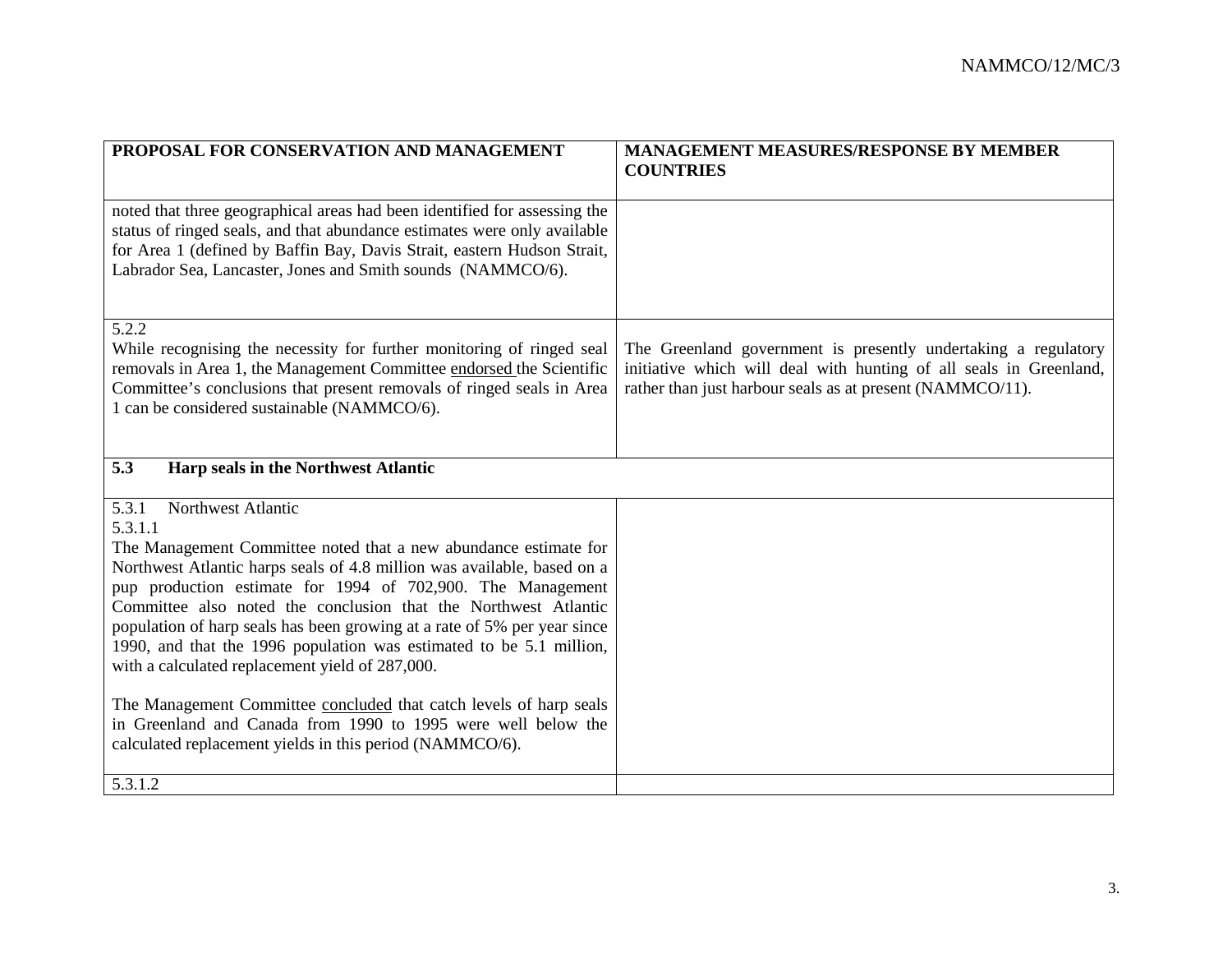| PROPOSAL FOR CONSERVATION AND MANAGEMENT                                                                                                                                                                                                                                                                                                                                                                                                             | <b>MANAGEMENT MEASURES/RESPONSE BY MEMBER</b><br><b>COUNTRIES</b>                                                                                                                                                                                                                                                                                                                                                                                                                                                                                                                                                                                                                                                                   |
|------------------------------------------------------------------------------------------------------------------------------------------------------------------------------------------------------------------------------------------------------------------------------------------------------------------------------------------------------------------------------------------------------------------------------------------------------|-------------------------------------------------------------------------------------------------------------------------------------------------------------------------------------------------------------------------------------------------------------------------------------------------------------------------------------------------------------------------------------------------------------------------------------------------------------------------------------------------------------------------------------------------------------------------------------------------------------------------------------------------------------------------------------------------------------------------------------|
| The Management Committee noted that combined estimated catches of<br>harp seals in Canada and Greenland are in the order of 300,000 and that<br>these catches are near, or at, the established replacement yields<br>(NAMMCO/8).                                                                                                                                                                                                                     | Canada brought to the attention of the Committee the recently<br>completed Report of the Eminent Panel on Seal Management, which<br>contains a full review of research and management of seals in<br>Canada, with a primary focus on Northwest Atlantic harp and hooded<br>seals. The Report is available at the following web site:<br>http://www.dfo-mpo.gc.ca/seal-phoque/reports/index.htm. Canada<br>also noted that an abundance survey of the Northwest Atlantic harp<br>seals had been completed in 1999, and that published results were<br>now available. (NAMMCO/11)<br>Greenland commented that sustainable catches may be obtained at<br>other catch levels than those that provide replacement yields.<br>(NAMMCO/11) |
| White/Barents Sea<br>5.3.2<br>The Management Committee noted the stock status and catch options<br>presented by the Scientific Committee, and concluded that the catch<br>level in 1998 was well below the calculated replacement yield. Catches<br>at the same level in the future may result in population increase. From a<br>resource management point of view, future quota levels approaching the<br>replacement yield are advised. (NAMMCO/9) |                                                                                                                                                                                                                                                                                                                                                                                                                                                                                                                                                                                                                                                                                                                                     |
| Greenland Sea<br>5.3.3<br>The Management Committee noted the stock status and catch options<br>presented by the Scientific Committee, and concluded that the catch<br>level in 1998 was well below the calculated replacement yield. Catches<br>at the same level in the future may result in population increase. From a<br>resource management point of view, future quota levels approaching the<br>replacement yield are advised. (NAMMCO/6)     |                                                                                                                                                                                                                                                                                                                                                                                                                                                                                                                                                                                                                                                                                                                                     |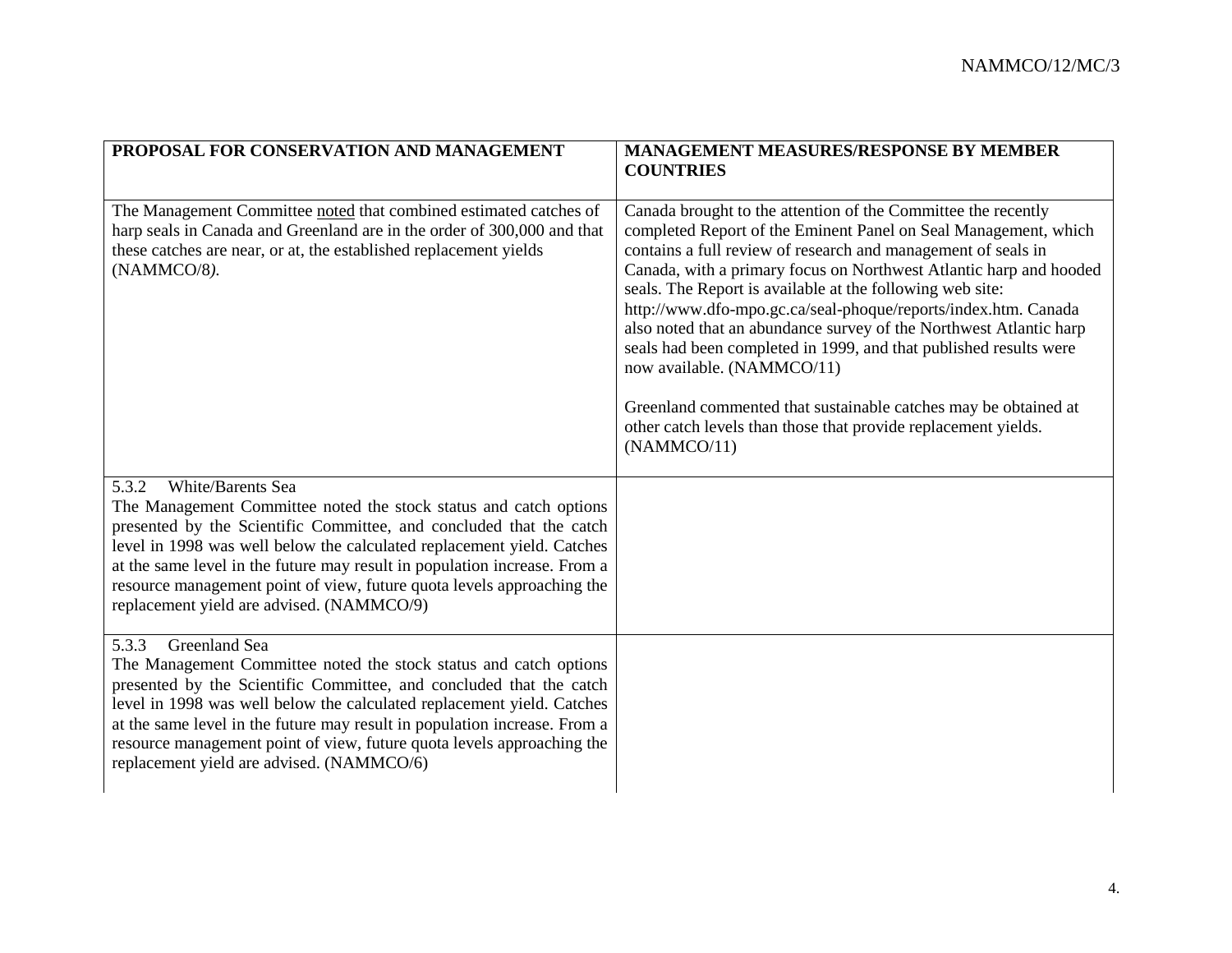| PROPOSAL FOR CONSERVATION AND MANAGEMENT                                                                                                                                                                                                                                                                                                                                                                                                                                                                                                                                             | <b>MANAGEMENT MEASURES/RESPONSE BY MEMBER</b><br><b>COUNTRIES</b>                                                                                                                                                                                                                                                      |
|--------------------------------------------------------------------------------------------------------------------------------------------------------------------------------------------------------------------------------------------------------------------------------------------------------------------------------------------------------------------------------------------------------------------------------------------------------------------------------------------------------------------------------------------------------------------------------------|------------------------------------------------------------------------------------------------------------------------------------------------------------------------------------------------------------------------------------------------------------------------------------------------------------------------|
| 5.4<br><b>Hooded seals</b>                                                                                                                                                                                                                                                                                                                                                                                                                                                                                                                                                           |                                                                                                                                                                                                                                                                                                                        |
| 5.4.1<br>Northwest Atlantic<br>5.4.1.1 Noting the Scientific Committee's review of available analyses<br>of hooded seal pup production, which recognised that calculations are<br>dependent on the particular rate of pup mortality used, as well as the<br>harvest regimes, the Management Committee concluded that present<br>catches of hooded seals in the Northwest Atlantic (1990-1995) were<br>below the estimated replacement yields of 22,900 calculated for a<br>harvest of pups only, and 11,800 calculated for a harvest of 1-year and<br>older animals only (NAMMCO/6). |                                                                                                                                                                                                                                                                                                                        |
| 5.4.1.2<br>The Management Committee noted that the total catch of hooded seals<br>in the Northwest Atlantic in 1996 slightly exceeded the replacement<br>yield while in 1997 the total number of seals taken was much lower<br>(NAMMCO/8).                                                                                                                                                                                                                                                                                                                                           | Greenland noted that this stock was shared with Canada and that the<br>two countries hold regular bilateral discussions on management of<br>this stock, including an exchange of information on harvest statistics,<br>utilisation and stock assessment. (NAMMCO/11)                                                   |
| 5.4.2<br>Greenland Sea<br>The Management Committee noted the stock status and catch options<br>presented by the Scientific Committee, and concluded that the catch<br>level in 1998 was well below the calculated replacement yield. Catches<br>at the same level in the future may result in population increase. From a<br>resource management point of view, future quota levels approaching the<br>replacement yield are advised (NAMMCO/9).                                                                                                                                     | While supporting the past conclusion of the Management Committee<br>that catch levels for this stock are below replacement yield, Norway<br>noted that the abundance estimate for this stock is dated and that it<br>hoped that new information should soon be available from surveys<br>planned for 2002. (NAMMCO/11) |
| <b>Northern bottlenose whales</b><br>5.5                                                                                                                                                                                                                                                                                                                                                                                                                                                                                                                                             |                                                                                                                                                                                                                                                                                                                        |
| The Management Committee discussed the advice of the Scientific<br>Committee on the status of the northern bottlenose whale and noted that                                                                                                                                                                                                                                                                                                                                                                                                                                           |                                                                                                                                                                                                                                                                                                                        |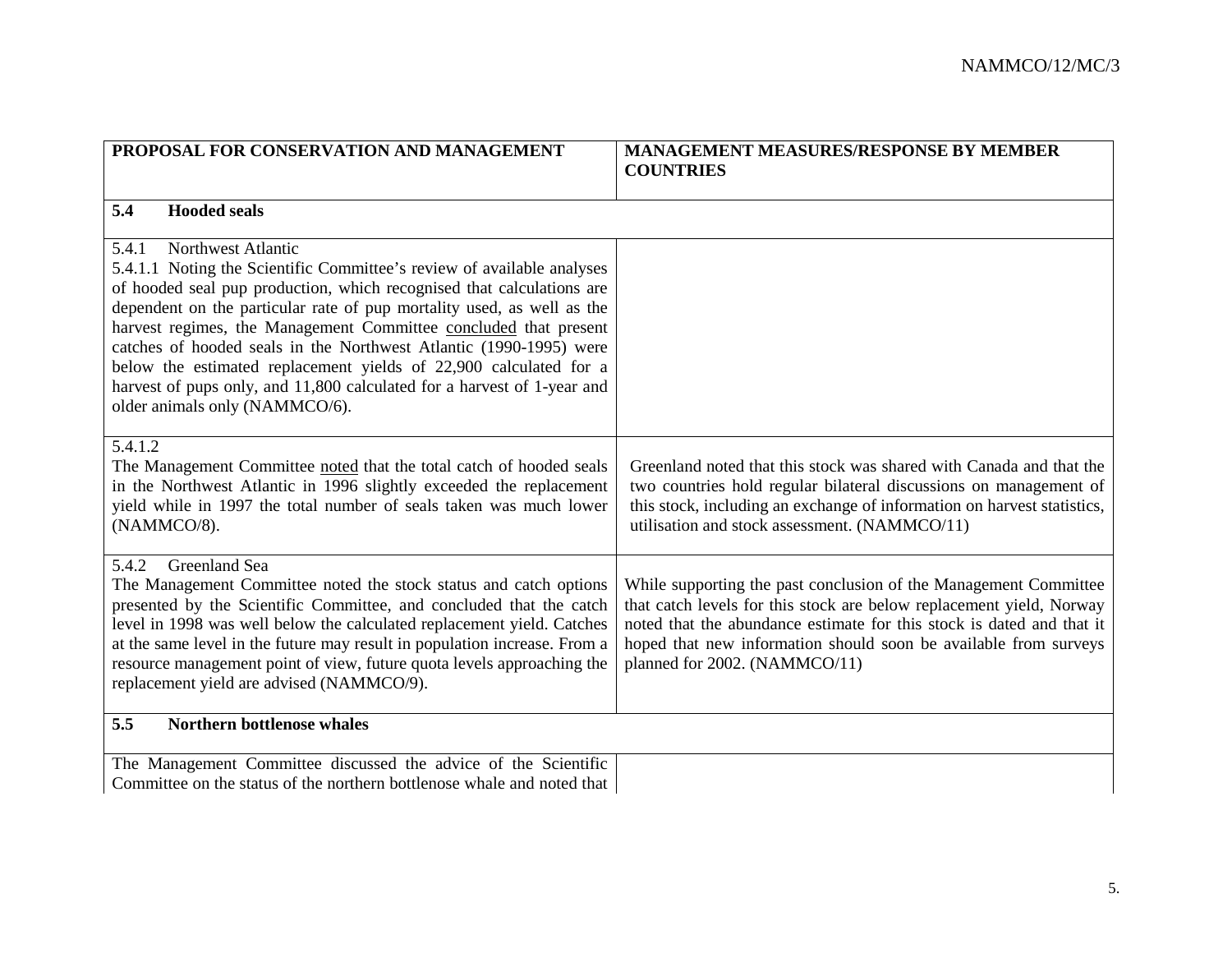| PROPOSAL FOR CONSERVATION AND MANAGEMENT                                                                                                             | MANAGEMENT MEASURES/RESPONSE BY MEMBER                             |
|------------------------------------------------------------------------------------------------------------------------------------------------------|--------------------------------------------------------------------|
|                                                                                                                                                      | <b>COUNTRIES</b>                                                   |
|                                                                                                                                                      |                                                                    |
| this was the first conclusive analysis on which management of the                                                                                    |                                                                    |
| northern bottlenose whale could be based.                                                                                                            |                                                                    |
| The Management Committee accepted that the population trajectories                                                                                   |                                                                    |
| indicated that the traditional coastal drive hunt in the Faroe Islands did                                                                           |                                                                    |
| not have any noticeable effect on the stock and that removals of fewer                                                                               |                                                                    |
| than 300 whales a year were not likely to lead to a decline in the stock                                                                             |                                                                    |
| (NAMMCO/5)                                                                                                                                           |                                                                    |
|                                                                                                                                                      |                                                                    |
| 5.6<br>Long-finned pilot whales                                                                                                                      |                                                                    |
| The Management Committee noted the findings and conclusions of the                                                                                   | In 1997 the Management Committee concluded that the Faroese drive  |
| Scientific Committee, through its review of the ICES Study Group                                                                                     | hunt of pilot whales is sustainable. There have been no changes in |
| Report and the analysis of data from NASS-95 with respect to the status                                                                              | annual take, new abundance estimates or other information that     |
| of long-finned pilot whales in the North Atlantic (Section 3.1, item 3.1),                                                                           | warrant any change in this conclusion. (NAMMCO/11)                 |
| which also confirmed that the best available abundance estimate of pilot                                                                             |                                                                    |
| whales in the Central and Northeast Atlantic is 778,000. With respect to<br>stock identity it was noted that there is more than one stock throughout |                                                                    |
| the entire North Atlantic, while the two extreme hypotheses of i) a                                                                                  |                                                                    |
| single stock across the entire North Atlantic stock, and ii) a discrete,                                                                             |                                                                    |
| localised stock restricted to Faroese waters, had been ruled out.                                                                                    |                                                                    |
|                                                                                                                                                      |                                                                    |
| The Management Committee further noted the conclusions of the                                                                                        |                                                                    |
| Scientific Committee that the effects of the drive hunt of pilot whales in                                                                           |                                                                    |
| the Faroe Islands have had a negligible effect on the population, and<br>that an annual catch of 2,000 individuals in the eastern Atlantic           |                                                                    |
| corresponds to an exploitation rate of 0.26%.                                                                                                        |                                                                    |
|                                                                                                                                                      |                                                                    |
| Based on the comprehensive advice which had now been provided by                                                                                     |                                                                    |
| the Scientific Committee to requests forwarded from the Council, the                                                                                 |                                                                    |
|                                                                                                                                                      |                                                                    |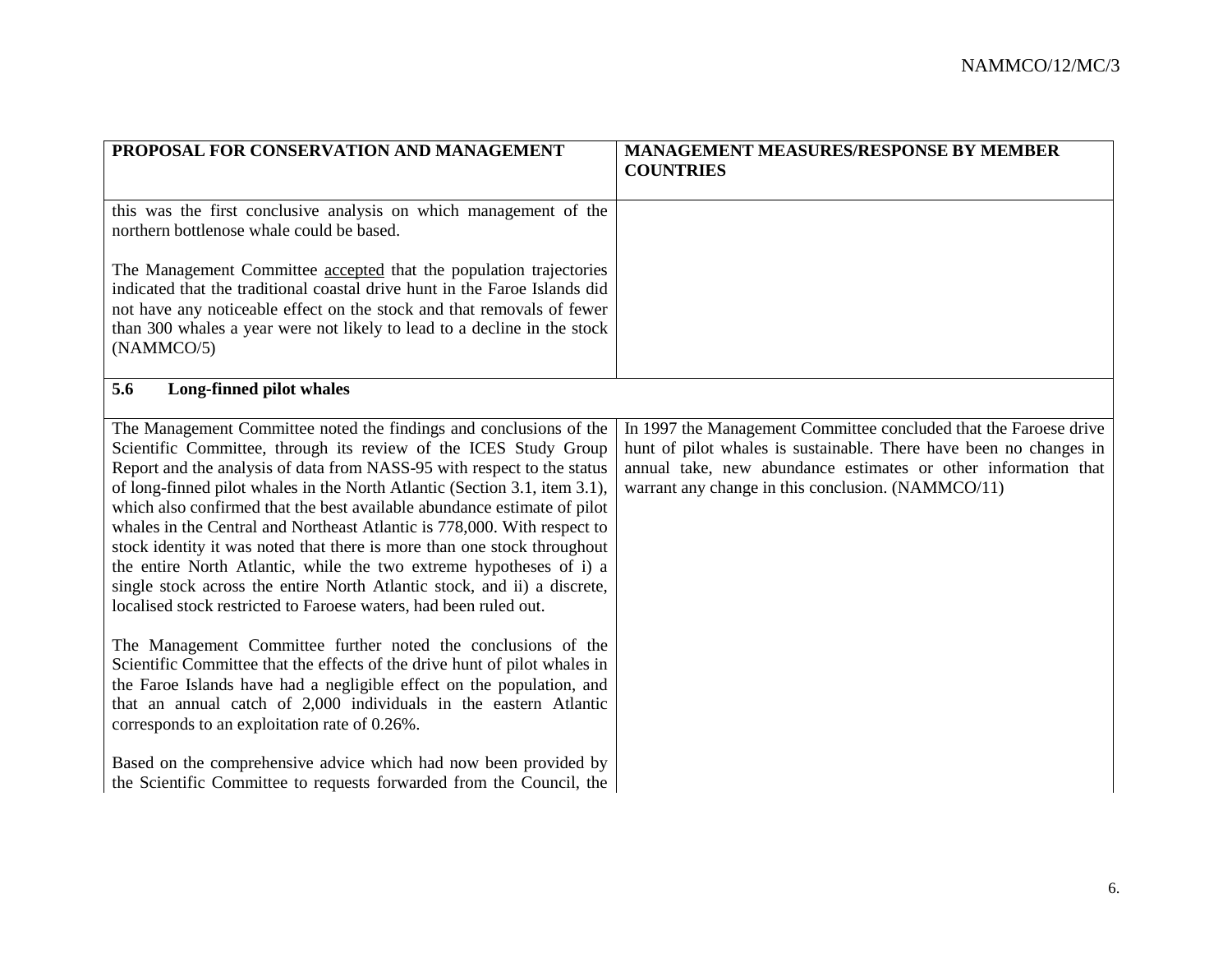| PROPOSAL FOR CONSERVATION AND MANAGEMENT                                                                                                                                                                                                                                                                                                                                               | <b>MANAGEMENT MEASURES/RESPONSE BY MEMBER</b><br><b>COUNTRIES</b>                                                                          |
|----------------------------------------------------------------------------------------------------------------------------------------------------------------------------------------------------------------------------------------------------------------------------------------------------------------------------------------------------------------------------------------|--------------------------------------------------------------------------------------------------------------------------------------------|
|                                                                                                                                                                                                                                                                                                                                                                                        |                                                                                                                                            |
| Management Committee concluded that the drive hunt of pilot whales<br>in the Faroe Islands is sustainable (NAMMCO/7).                                                                                                                                                                                                                                                                  |                                                                                                                                            |
|                                                                                                                                                                                                                                                                                                                                                                                        |                                                                                                                                            |
| 5.7<br><b>Minke Whales - Central North Atlantic</b>                                                                                                                                                                                                                                                                                                                                    |                                                                                                                                            |
| The Management Committee accepted that for the Central Stock Area<br>the minke whales are close to their carrying capacity and that removals<br>and catches of 292 animals per year (corresponding to a mean of the<br>catches between 1980-1984) are sustainable. The Management<br>Committee noted the conservative nature of the advice from the<br>Scientific Committee (NAMMCO/8) |                                                                                                                                            |
| 5.8<br><b>Beluga - West Greenland</b>                                                                                                                                                                                                                                                                                                                                                  |                                                                                                                                            |
| 5.8.1                                                                                                                                                                                                                                                                                                                                                                                  |                                                                                                                                            |
| Maniitsoq - Disko                                                                                                                                                                                                                                                                                                                                                                      | Greenland stated that this issue again will be thoroughly discussed                                                                        |
| The Management Committee noted that a series of surveys conducted<br>since 1981 indicate a decline of more than 60% in abundance in the area                                                                                                                                                                                                                                           | with the hunters, and that the Greenland Government does share the<br>concerns expressed. (NAMMCO/10)                                      |
| Maniitsoq to Disko. It further noted that with the present harvest levels                                                                                                                                                                                                                                                                                                              |                                                                                                                                            |
| (estimated at 400/yr) the aggregation of belugas in this area is likely                                                                                                                                                                                                                                                                                                                | Greenland informed the Committee that in November 2000 the                                                                                 |
| declining due to overexploitation.                                                                                                                                                                                                                                                                                                                                                     | government made a decision to introduce harvest quotas for beluga<br>and narwhal. Public hearings on a draft regulatory proposal were held |
| Avanersuaq – Upernavik                                                                                                                                                                                                                                                                                                                                                                 | in spring 2001. The results of these hearings are being taken into                                                                         |
| The present harvest in the area Avanersuaq - Upernavik is estimated to                                                                                                                                                                                                                                                                                                                 | account in the drafting of a revised regulatory proposal, and a final                                                                      |
| be more than 100/yr. The Management Committee noted that since this                                                                                                                                                                                                                                                                                                                    | set of regulations is expected to be introduced sometime in 2002                                                                           |
| beluga occurrence must be considered part of those wintering in the                                                                                                                                                                                                                                                                                                                    | (NAMMCO/11).                                                                                                                               |
| area from Maniitsoq to Disko, it is considered to be declining due to                                                                                                                                                                                                                                                                                                                  |                                                                                                                                            |
| overexploitation.                                                                                                                                                                                                                                                                                                                                                                      |                                                                                                                                            |
| Finally the Management Committee noted the conclusion by the                                                                                                                                                                                                                                                                                                                           |                                                                                                                                            |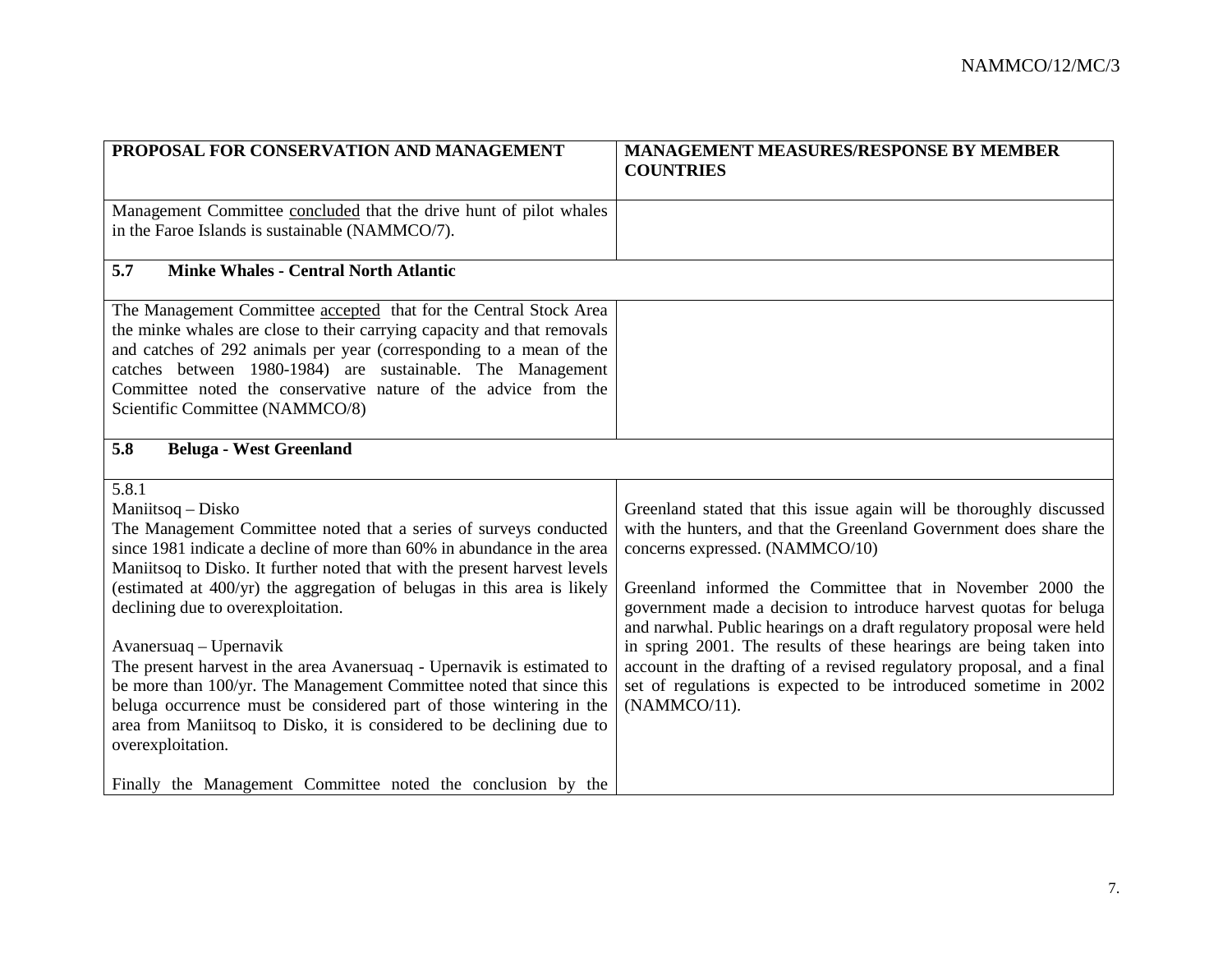| PROPOSAL FOR CONSERVATION AND MANAGEMENT                                                                                                                                                                                                                                                                                                                                                                                                                                                                                                                                                                                                                                                           | <b>MANAGEMENT MEASURES/RESPONSE BY MEMBER</b><br><b>COUNTRIES</b>                                              |
|----------------------------------------------------------------------------------------------------------------------------------------------------------------------------------------------------------------------------------------------------------------------------------------------------------------------------------------------------------------------------------------------------------------------------------------------------------------------------------------------------------------------------------------------------------------------------------------------------------------------------------------------------------------------------------------------------|----------------------------------------------------------------------------------------------------------------|
|                                                                                                                                                                                                                                                                                                                                                                                                                                                                                                                                                                                                                                                                                                    |                                                                                                                |
| Scientific Committee that with the observed decline a reduction in<br>harvesting in both areas seems necessary to halt or reverse the trend<br>(NAMMCO/9)                                                                                                                                                                                                                                                                                                                                                                                                                                                                                                                                          |                                                                                                                |
| 5.8.2<br>It was accepted that the Canada/Greenland Joint Commission on<br>Conservation and Management of Narwhal and Beluga (JCNB) would<br>provide management advice for this stock, which is shared by Canada<br>and Greenland. The Management Committee therefore recommended<br>that closer links be developed between NAMMCO and the JCNB on<br>this and other issues of mutual concern. (NAMMCO/10).                                                                                                                                                                                                                                                                                         |                                                                                                                |
| In 2000 the Management Committee accepted that the JCNB would<br>provide management advice for this stock, which is shared by Canada<br>and Greenland. The Management Committee noted with pleasure that a<br>joint meeting of the NAMMCO Scientific Working Group on the<br>Population Status of North Atlantic Narwhal and Beluga and the JCNB<br>Scientific Working Group had been held in May 2001, and<br>recommended that this co-operation at the scientific level should<br>The<br>Management Committee<br>continue.<br>also reiterated<br>its<br>recommendation that closer links be developed between NAMMCO<br>and the JCNB on this and other issues of mutual concern.<br>(NAMMCO/11). |                                                                                                                |
| 5.9<br><b>Narwhal - West Greenland</b>                                                                                                                                                                                                                                                                                                                                                                                                                                                                                                                                                                                                                                                             |                                                                                                                |
| 5.9.1<br>Avanersuaq<br>The Management Committee noted that the present exploitation level in<br>Avanersuag of 150/yr seems to be sustainable, assuming that the same                                                                                                                                                                                                                                                                                                                                                                                                                                                                                                                               | As for beluga, harvest quotas will be introduced for West Greenland<br>narwhal in the near future (NAMMCO/11). |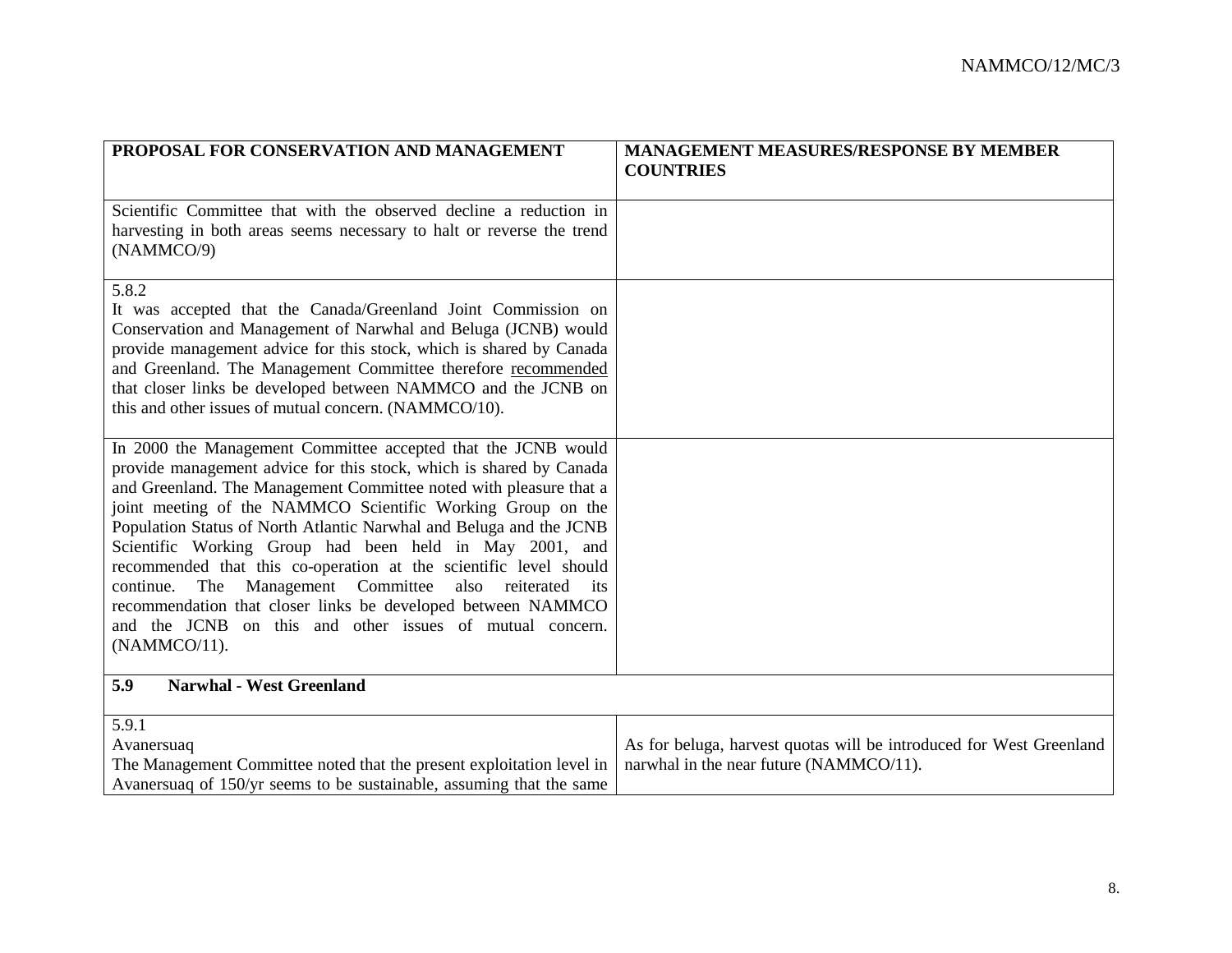| PROPOSAL FOR CONSERVATION AND MANAGEMENT                                                                                                                                                                                                                                                                          | <b>MANAGEMENT MEASURES/RESPONSE BY MEMBER</b><br><b>COUNTRIES</b> |
|-------------------------------------------------------------------------------------------------------------------------------------------------------------------------------------------------------------------------------------------------------------------------------------------------------------------|-------------------------------------------------------------------|
|                                                                                                                                                                                                                                                                                                                   |                                                                   |
| whales are not harvested in other areas                                                                                                                                                                                                                                                                           |                                                                   |
| Melville Bay - Upernavik<br>The Management Committee noted that the Scientific Committee could<br>give no status for the Melville Bay – Upernavik summering stock.                                                                                                                                                |                                                                   |
| Uummannaq<br>The Management Committee noted that the substantial catches (several<br>hundreds) in some years do cause concern for the status of this<br>aggregation. The Management Committee further noted that the<br>abundance of narwhal in this area should be estimated.                                    |                                                                   |
| Disko Bay<br>The Management Committee noted that present catches in this area are<br>probably sustainable.                                                                                                                                                                                                        |                                                                   |
| <b>Catch Statistics</b><br>The Management Committee noted that for both narwhal and beluga it<br>is mandatory for future management that more reliable catch statistics<br>(including loss rates) are collected from Canada and Greenland<br>(NAMMCO/9)                                                           |                                                                   |
| 5.9.2<br>The Management Committee accepted that the JCNB would provide<br>management advice for this stock, which is shared by Canada and<br>Greenland. The Management Committee therefore recommended that<br>closer links be developed with the JCNB on this and other issues of<br>mutual concern. (NAMMCO/10) |                                                                   |
| 5.10<br><b>North Atlantic fin whales</b>                                                                                                                                                                                                                                                                          |                                                                   |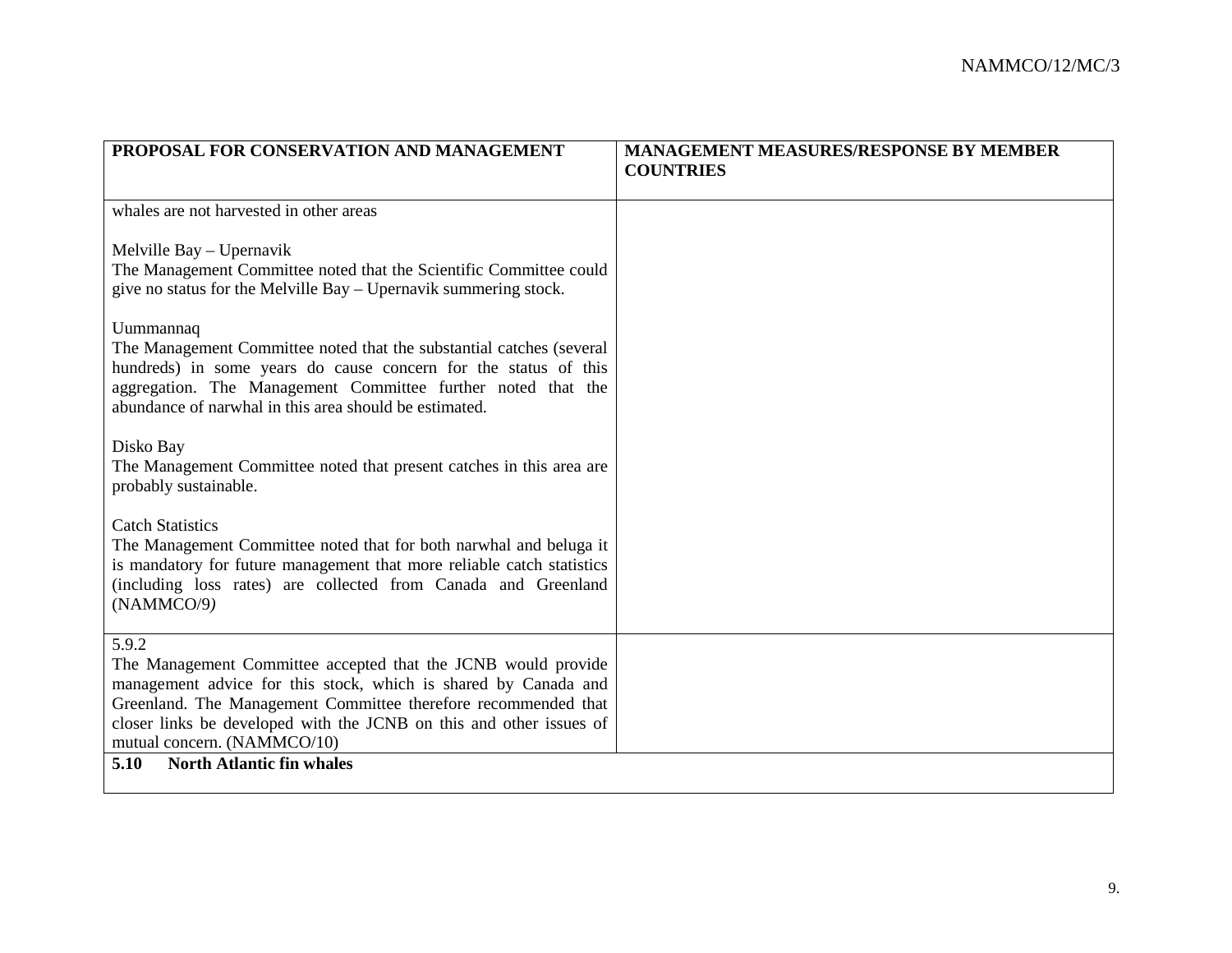| PROPOSAL FOR CONSERVATION AND MANAGEMENT                                                                                                                                                                                                                                                                                                                                                                                                                                                                                                                                                                                                                                                                                                                                                                                                         | <b>MANAGEMENT MEASURES/RESPONSE BY MEMBER</b>                                                                                                                                                                                         |
|--------------------------------------------------------------------------------------------------------------------------------------------------------------------------------------------------------------------------------------------------------------------------------------------------------------------------------------------------------------------------------------------------------------------------------------------------------------------------------------------------------------------------------------------------------------------------------------------------------------------------------------------------------------------------------------------------------------------------------------------------------------------------------------------------------------------------------------------------|---------------------------------------------------------------------------------------------------------------------------------------------------------------------------------------------------------------------------------------|
|                                                                                                                                                                                                                                                                                                                                                                                                                                                                                                                                                                                                                                                                                                                                                                                                                                                  | <b>COUNTRIES</b>                                                                                                                                                                                                                      |
| The Management Committee accepted that for fin whales in the East<br>Greenland – Iceland (EGI) stock area, removals of 200 animals per year<br>would be unlikely to bring the population down below 70% of its pre-<br>exploitation level in the next 10 years, even under the least optimistic<br>scenarios. However, catches at this level should be spread throughout<br>the EGI stock area, roughly in proportion to the abundance of fin<br>whales observed in the NASS surveys. Furthermore, the Management<br>Committee stressed that the utilization of this stock should be followed<br>by regular monitoring of the trend in the stock size.<br>The Management Committee also noted the conservative nature of the<br>advice from the Scientific Committee on which the conclusion of the<br>Management Committee was based (NAMMCO/9) |                                                                                                                                                                                                                                       |
| 5.11<br>Incorporation of the users' knowledge in the deliberations<br>of the Scientific Committee                                                                                                                                                                                                                                                                                                                                                                                                                                                                                                                                                                                                                                                                                                                                                |                                                                                                                                                                                                                                       |
| The Management Committee endorsed the proposals and viewpoints<br>contained in section 6 in the Scientific Committee report, and suggested<br>that the "Draft Minke Whale Stock Status Report" (NAMMCO/9/7)<br>could usefully serve as a pilot project for cooperation with the hunters.<br>(NAMMCO/9)                                                                                                                                                                                                                                                                                                                                                                                                                                                                                                                                           | Status Reports under development.                                                                                                                                                                                                     |
| The Management Committee had previously asked the Secretariat to<br>proceed with a proposal by the Scientific Committee to use stock status<br>reports as a starting point for discussions with resource users to<br>incorporate their knowledge in advice to Council, and to use the stock<br>status report on minke whales as a pilot project. However, in 2000 the<br>Management Committee recommended that a proposal for a conference<br>on incorporating user knowledge and scientific knowledge into                                                                                                                                                                                                                                                                                                                                      | Greenland informed the Committee that a person had been hired at<br>the Greenland Institute of Natural Resources to deal with these issues,<br>and that this employee is also on the Advisory Board of the<br>Conference. (NAMMCO/11) |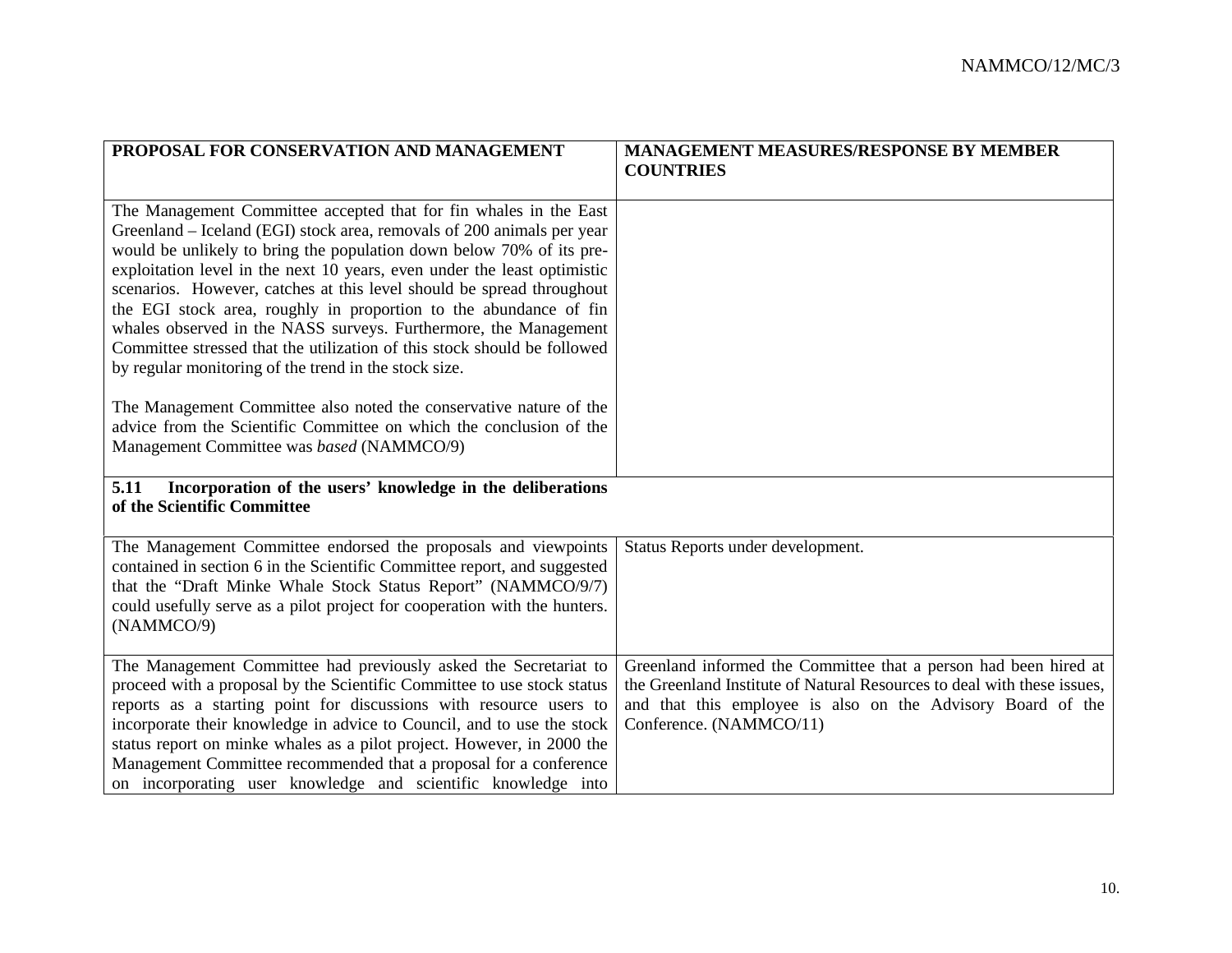| PROPOSAL FOR CONSERVATION AND MANAGEMENT                                                                                                                                                                                                                                                              | <b>MANAGEMENT MEASURES/RESPONSE BY MEMBER</b><br><b>COUNTRIES</b> |
|-------------------------------------------------------------------------------------------------------------------------------------------------------------------------------------------------------------------------------------------------------------------------------------------------------|-------------------------------------------------------------------|
| management advice should proceed, and asked the Conference<br>Advisory Group to plan this conference to evaluate whether and how<br>the previous proposal for incorporating user knowledge into the<br>Scientific Committee's deliberations could be incorporated into the<br>Conference (NAMMCO/11). |                                                                   |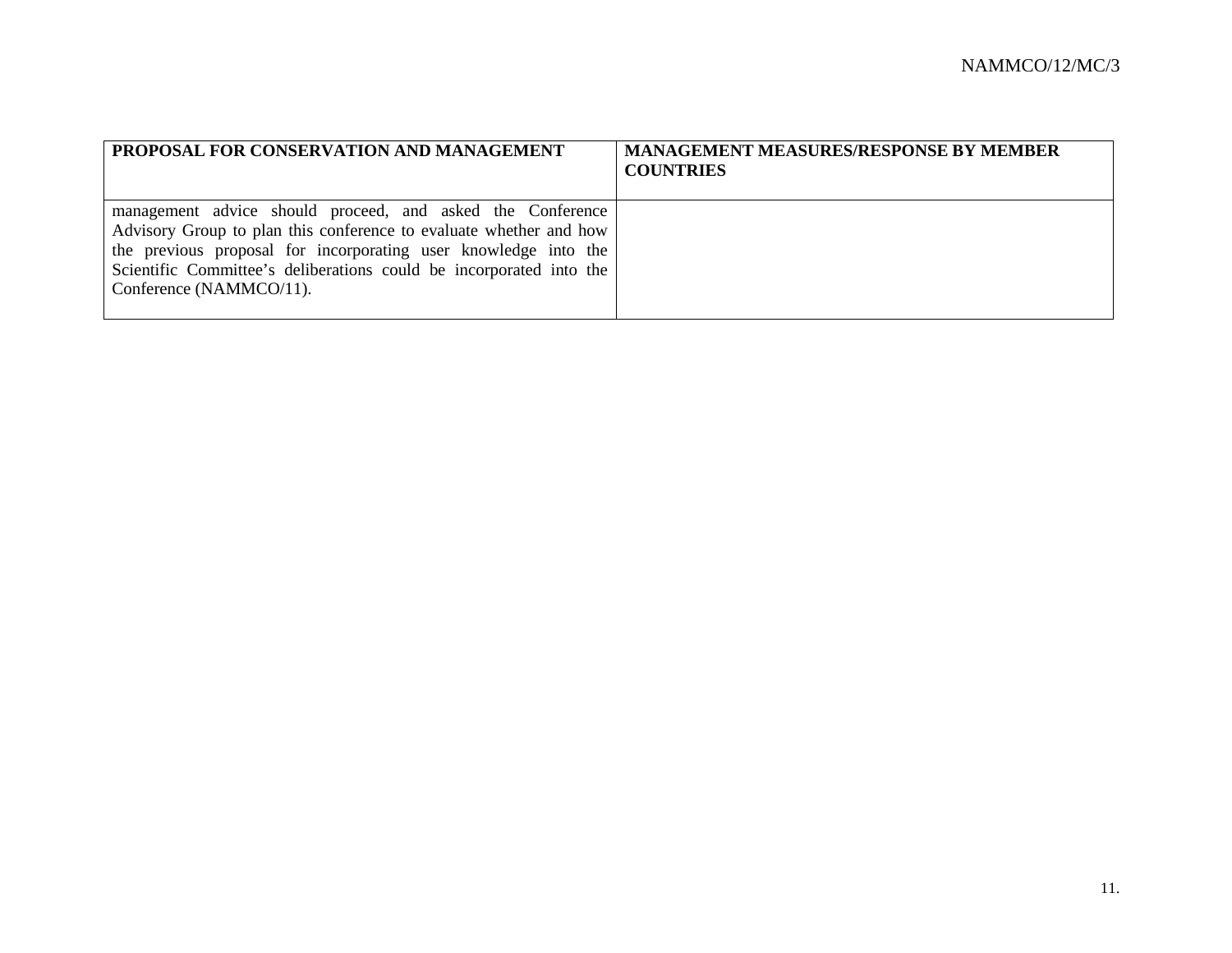#### **List of References**

#### **NAMMCO/1**

NAMMCO 1992. (MS) Report of the inaugural meeting of the Council of the North Atlantic Marine Mammal Commission. NAMMCO, University of Tromsø, Tromsø, 35 pp.

#### **NAMMCO/2**

NAMMCO. 1993. (MS) Report of the second meeting of the Council. NAMMCO, University of Tromsø, Tromsø, 65 pp.

#### **NAMMCO/3**

NAMMCO. 1993. (MS) Report of the third meeting of the Council. NAMMCO, University of Tromsø, Tromsø, 51 pp.

#### **NAMMCO/4**

NAMMCO. 1994. (MS) Fourth meeting of the Council. NAMMCO, University of Tromsø, Tromsø, 142 pp.

#### **NAMMCO/5**

NAMMCO. 1995. Fifth meeting of the Council. In: NAMMCO, *Annual Report 1995.* NAMMCO, Tromsø, 11-44.

#### **NAMMCO/6**

NAMMCO. 1997. Report of the sixth meeting of the Council. In: NAMMCO, *Annual Report 1996.* NAMMCO, Tromsø, 11-58.

#### **NAMMCO/7**

NAMMCO. 1998. Report of the seventh meeting of the Council. In: NAMMCO, *Annual Report 1997.* NAMMCO, Tromsø, 9-60.

#### **NAMMCO/8**

NAMMCO. 1999. Report of the eighth meeting of the Council. In: NAMMCO, *Annual Report 1998.* NAMMCO, Tromsø, 9-55.

#### **NAMMCO/9**

NAMMCO. 2000. Report of the ninth meeting of the Council. In: NAMMCO, *Annual Report 1999.* NAMMCO, Tromsø, 11-49.

#### **NAMMCO/10**

NAMMCO. 2001. Report of the tenth meeting of the Council. In: NAMMCO, *Annual Report 2000*. NAMMCO, Tromsø, , 11-69.

#### **NAMMCO/11**

NAMMCO. 2002. Report of the eleventh meeting of the Council. In: NAMMCO, *Annual Report 2001*. NAMMCO, Tromsø, 11-93.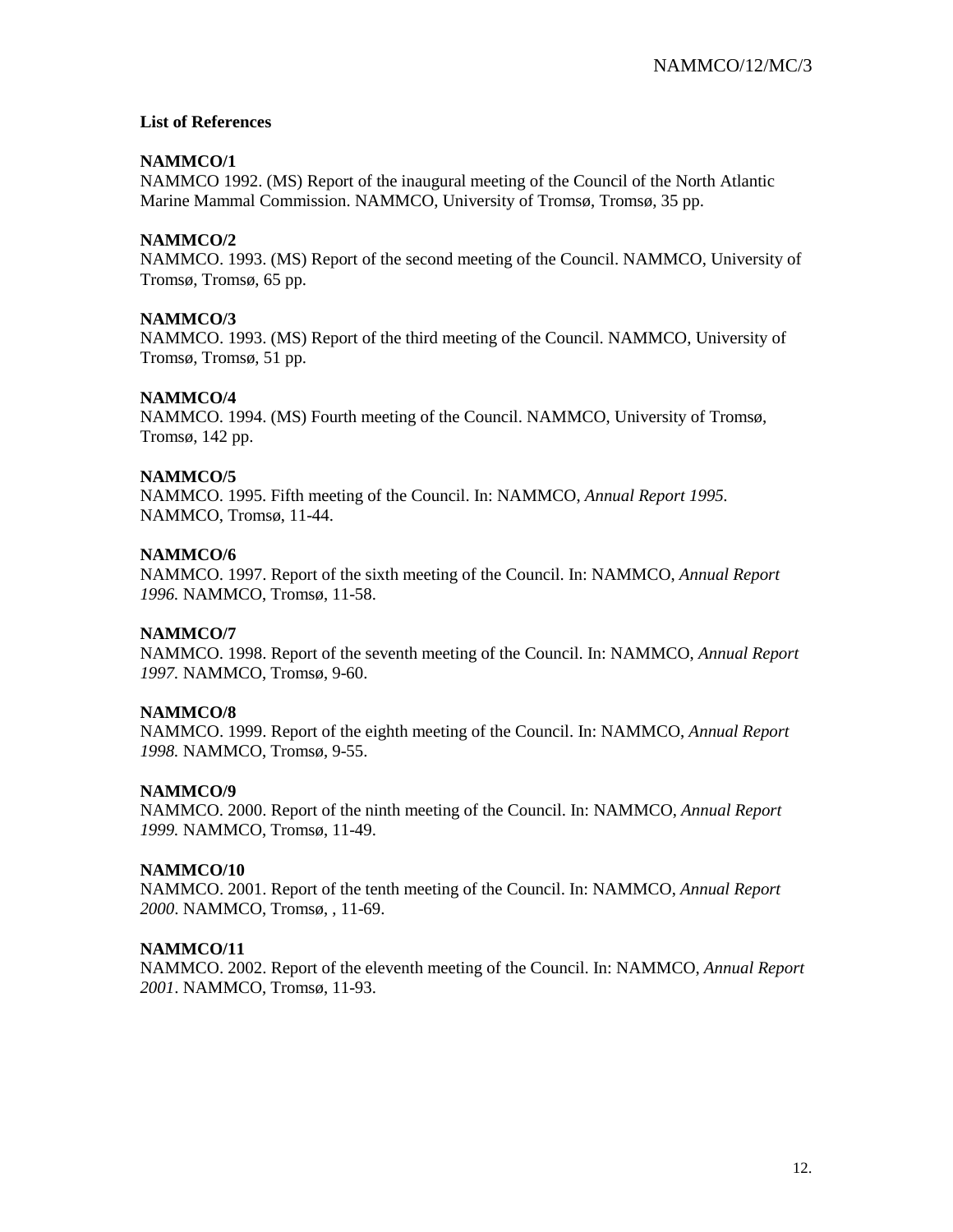

## **NORTH ATLANTIC MARINE MAMMAL COMMISSION**

## **Meeting of the Management Committee**

5 March 2003, Leangkollen, Asker, Norway

**NAMMCO/12/MC/4 SUMMARY OF REQUESTS BY NAMMCO COUNCIL TO THE SCIENTIFIC COMMITTEE, AND RESPONSES BY THE SCIENTIFIC COMMITTEE**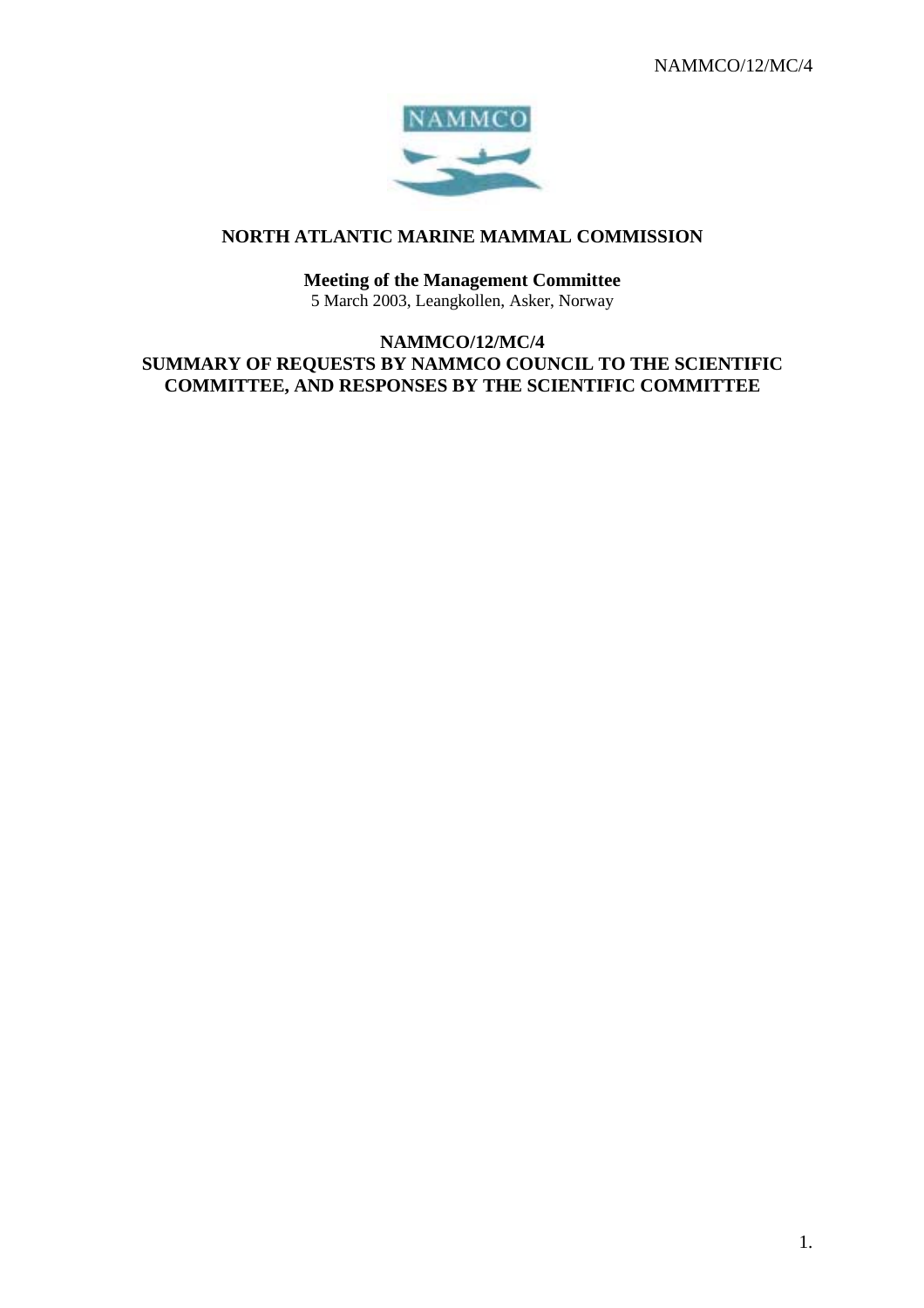## **SUMMARY OF REQUESTS BY NAMMCO COUNCIL TO THE SCIENTIFIC COMMITTEE, AND RESPONSES BY THE SCIENTIFIC COMMITTEE**

This table provides a summary of all requests by NAMMCO Council to the Scientific Committee, and notes the response of the Scientific Committee to these requests. Requests forwarded from NAC (North Atlantic Committee for Cooperation on Research on Marine Mammals) to ICES (International Council for the Exploration of the Sea) prior to NAMMCO's establishment, and which were carried over to NAMMCO in 1992, are included. This document will be continually updated to serve as a resource for both the Council and the Scientific Committee. See List of References for sources of meeting documents.

| Code | <b>Meeting</b>                            | <b>Request</b>                                                                                               | <b>Response of the Scientific Committee (SC)</b>                                                                                  |
|------|-------------------------------------------|--------------------------------------------------------------------------------------------------------------|-----------------------------------------------------------------------------------------------------------------------------------|
| 1.   |                                           | <b>ROLE OF MARINE MAMMALS IN THE ECOSYSTEM</b>                                                               |                                                                                                                                   |
|      |                                           |                                                                                                              |                                                                                                                                   |
|      | <b>Marine mammal</b> – fish interactions: |                                                                                                              |                                                                                                                                   |
| 1.1  | NAMMCO/1                                  | To provide an overview of the current state of knowledge of the                                              | See 1.2, 1.4, 1.7, 1.9, 1.10.                                                                                                     |
|      |                                           | dependence of marine mammals on the fish and shrimp stocks and the                                           |                                                                                                                                   |
|      |                                           | interrelations between these compartments.                                                                   |                                                                                                                                   |
| 1.2  | NAMMCO/1                                  | In the multispecies context  to address specific questions related to<br>the Davis Strait ecosystem such as: | Questions related to harp and hooded seals were forwarded to the<br>ICES/NAFO Joint Working Group on Harp and Hooded Seals (SC/2) |
|      |                                           | the apparent increase in harp seal stocks;                                                                   | Specific questions related to the Davis Strait ecosystem were not                                                                 |
|      |                                           | its influence on the economically important shrimp and cod stocks;                                           | addressed.                                                                                                                        |
|      |                                           | the impact of the fisheries on marine mammals, particularly harp                                             |                                                                                                                                   |
|      |                                           | seals:                                                                                                       | See also 1.4, 1.7, 1.9, 1.10.                                                                                                     |
|      |                                           | the southward shift of minke whale distribution in recent years,                                             |                                                                                                                                   |
|      |                                           | and                                                                                                          |                                                                                                                                   |
|      |                                           | observed changes in oceanographical conditions after the 1970s;                                              |                                                                                                                                   |
|      |                                           | and to the East Greenland-Iceland-Jan Mayen area interactions                                                |                                                                                                                                   |
|      |                                           | between capelin stocks, fishery and marine mammals                                                           |                                                                                                                                   |
| 1.3  | NAMMCO/2                                  | To assess the impact of marine mammals on the marine ecosystem,                                              | See 1.2, 1.4, 1.7, 1.9, 1.10.                                                                                                     |
|      |                                           | with special emphasis on the availability of economically important                                          |                                                                                                                                   |
|      |                                           | fish species.                                                                                                |                                                                                                                                   |
| 1.4  | NAMMCO/6                                  | The Scientific Committee was requested to focus its attention on the                                         | The Scientific Committee established a Working Group on the Role of                                                               |
|      |                                           | food consumption of three predators in the North Atlantic: the minke                                         | Minke Whales, Harp Seals and Hooded Seals in the North Atlantic.                                                                  |
|      |                                           | whale, the harp seal and the hooded seal, with a particular emphasis                                         | The Scientific Committee used to report of this Working Group to                                                                  |
|      |                                           | on the study of the potential implications for commercially important                                        | provide advice to Council, and to recommend further research. (SC/5)                                                              |
|      |                                           | fish stocks.                                                                                                 | Many of the papers presented will be published in Volume 2 of                                                                     |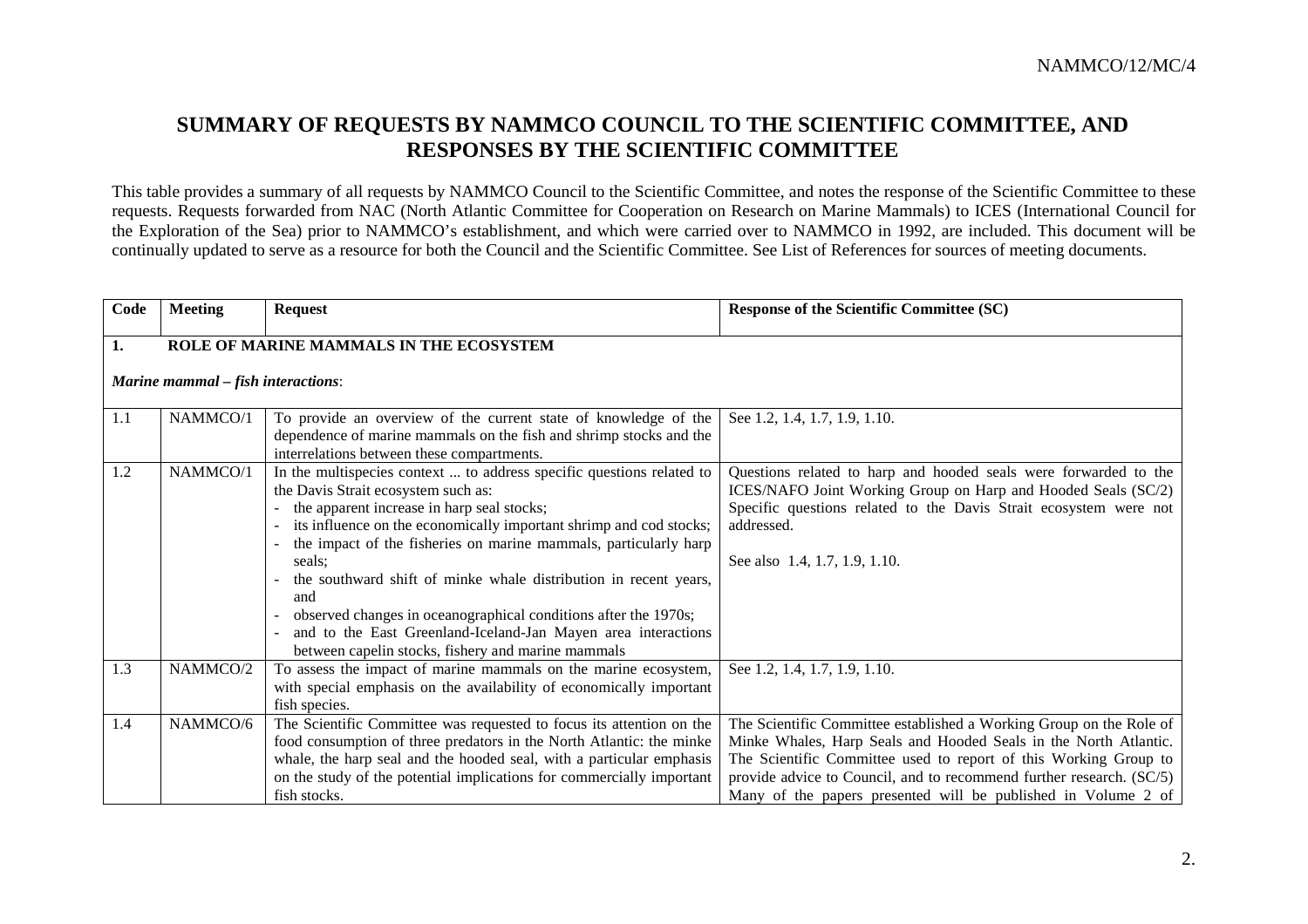| Code | <b>Meeting</b>        | <b>Request</b>                                                                                                                                                                                                                                                                                                                                                                                                                                                        | <b>Response of the Scientific Committee (SC)</b>                                                                                                                                                                                                                                                                                                                                                                                                                                                                                                                                                                                                                                                                                                                                                                                                           |
|------|-----------------------|-----------------------------------------------------------------------------------------------------------------------------------------------------------------------------------------------------------------------------------------------------------------------------------------------------------------------------------------------------------------------------------------------------------------------------------------------------------------------|------------------------------------------------------------------------------------------------------------------------------------------------------------------------------------------------------------------------------------------------------------------------------------------------------------------------------------------------------------------------------------------------------------------------------------------------------------------------------------------------------------------------------------------------------------------------------------------------------------------------------------------------------------------------------------------------------------------------------------------------------------------------------------------------------------------------------------------------------------|
|      |                       |                                                                                                                                                                                                                                                                                                                                                                                                                                                                       | NAMMCO Scientific Publications. (SC/7)                                                                                                                                                                                                                                                                                                                                                                                                                                                                                                                                                                                                                                                                                                                                                                                                                     |
| 1.5  | NAMMCO/7              | The Council encourages scientific work that leads to a better<br>understanding of interactions between marine mammals and<br>commercially exploited marine resources, and requested the Scientific<br>Committee to periodically review and update available knowledge in<br>this field.                                                                                                                                                                               | See 1.9, 1.10.                                                                                                                                                                                                                                                                                                                                                                                                                                                                                                                                                                                                                                                                                                                                                                                                                                             |
|      |                       | Multispecies approaches to management:                                                                                                                                                                                                                                                                                                                                                                                                                                |                                                                                                                                                                                                                                                                                                                                                                                                                                                                                                                                                                                                                                                                                                                                                                                                                                                            |
| 1.6  | NAMMCO/1              | To consider whether multispecies models for management purposes<br>can be established for the North Atlantic ecosystems and whether<br>such models could include the marine mammals compartment. If such<br>models and the required data are not available then identify the<br>knowledge lacking for such an enterprise to be beneficial to proper<br>scientific management and suggest scientific projects which would be<br>required for obtaining this knowledge. | See 1.4, 1.7, 1.9, 1.10.                                                                                                                                                                                                                                                                                                                                                                                                                                                                                                                                                                                                                                                                                                                                                                                                                                   |
| 1.7  | NAMMCO/5              | In relation to the importance of the further development of<br>multispecies approaches to the management of marine resources, the<br>Scientific Committee was requested to monitor stock levels and<br>trends in stocks of all marine mammals in the North Atlantic.                                                                                                                                                                                                  | It was clarified that the purpose of this request was to ensure that data<br>on marine mammals was available for input into multi-species models<br>for management. The Committee agreed that updated information on<br>abundance and indications of trends in abundance of stocks of marine<br>mammals in the North Atlantic should be clearly described in a new<br>document for the internal reference of the Council, to replace the List<br>of Priority Species. This document would be entitled Status of Marine<br>Mammals in the North Atlantic and should include those cetacean and<br>pinniped species already contained in the List of Priority Species, as<br>well as other common cetacean species in the NAMMCO area for<br>which distribution and abundance data is also available (fin, sei,<br>humpback, blue, and sperm whales). (SC/5) |
|      | Sealworm infestation: |                                                                                                                                                                                                                                                                                                                                                                                                                                                                       |                                                                                                                                                                                                                                                                                                                                                                                                                                                                                                                                                                                                                                                                                                                                                                                                                                                            |
| 1.8  | NAMMCO/6              | population<br>dynamics<br>of the<br>that the<br>sealworm<br>Aware<br>(Pseudoterranova decipiens) may be influenced by sea temperature,<br>bathymetry, invertebrate and fish fauna, the Scientific Committee was<br>requested to review the current state of knowledge with respect to<br>sealworm infestation and to consider the need for comparative studies                                                                                                        | The Scientific Committee established a Working Group on Sealworm<br>Infection to address this question. The Scientific Committee used their<br>report as the basis for providing advice to Council, and developing<br>recommendations for further research. (SC/5) Many of the papers<br>considered by the Working Group are published in NAMMCO                                                                                                                                                                                                                                                                                                                                                                                                                                                                                                           |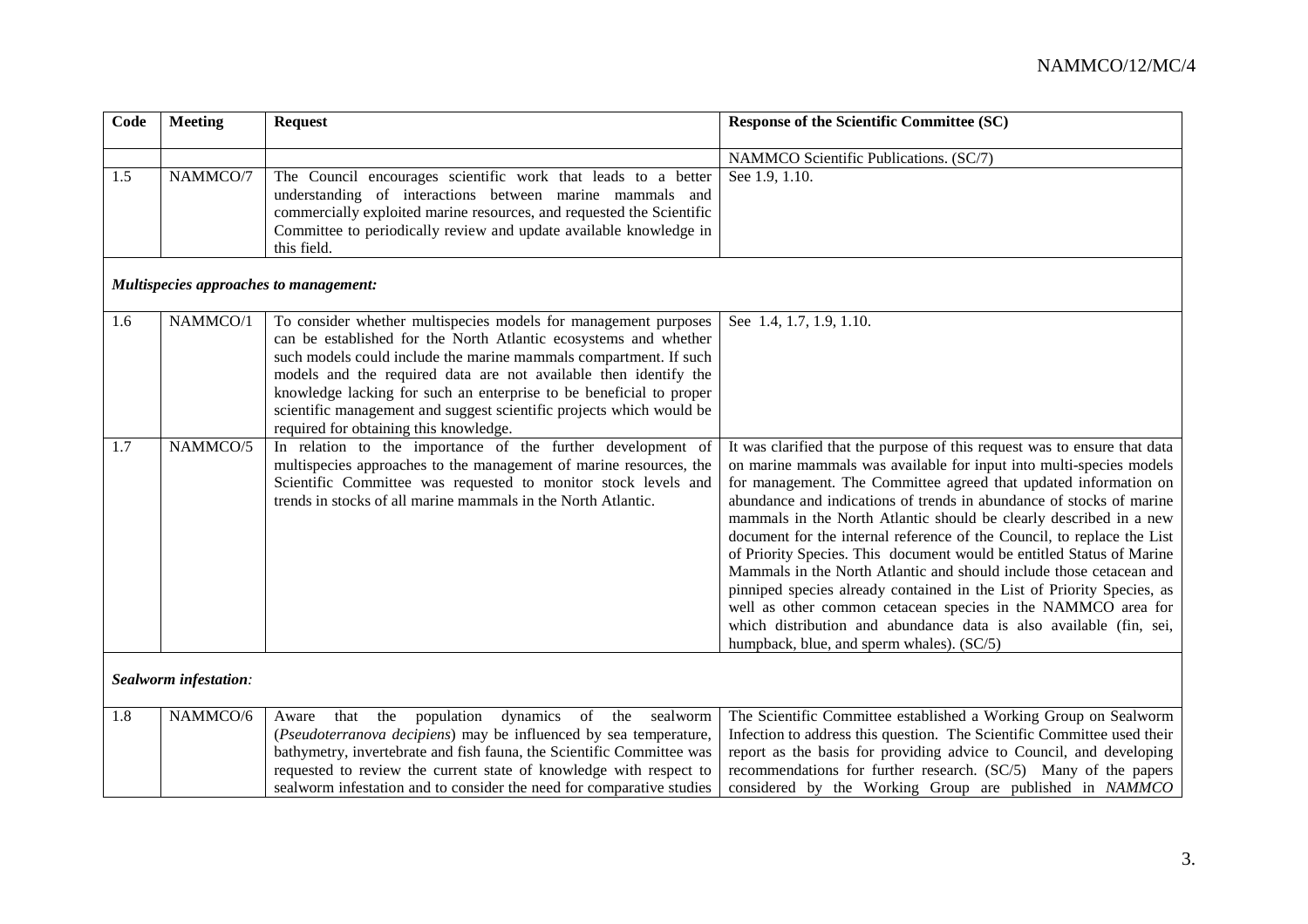| Code | <b>Meeting</b> | <b>Request</b>                                                                                                                                                                                                                                                                                                                                                                                                                                                                                                                                                                                                                                                                                                                                                                                                                                                                                                                                    | Response of the Scientific Committee (SC)                                                                                                                                                                                                                                                                                                                                                                                                                                                                                                                                                                                                                                                                                                                                                                                                                                                                                                                                                                                                                                                                                                                                                           |
|------|----------------|---------------------------------------------------------------------------------------------------------------------------------------------------------------------------------------------------------------------------------------------------------------------------------------------------------------------------------------------------------------------------------------------------------------------------------------------------------------------------------------------------------------------------------------------------------------------------------------------------------------------------------------------------------------------------------------------------------------------------------------------------------------------------------------------------------------------------------------------------------------------------------------------------------------------------------------------------|-----------------------------------------------------------------------------------------------------------------------------------------------------------------------------------------------------------------------------------------------------------------------------------------------------------------------------------------------------------------------------------------------------------------------------------------------------------------------------------------------------------------------------------------------------------------------------------------------------------------------------------------------------------------------------------------------------------------------------------------------------------------------------------------------------------------------------------------------------------------------------------------------------------------------------------------------------------------------------------------------------------------------------------------------------------------------------------------------------------------------------------------------------------------------------------------------------|
|      |                | in the western, central and eastern North Atlantic coastal areas, taking<br>into account the priority topics recommended by the Scientific<br>Committee and its <i>ad hoc</i> Working Group on grey seals.                                                                                                                                                                                                                                                                                                                                                                                                                                                                                                                                                                                                                                                                                                                                        | Scientific Publications Vol. 3, Sealworms in the North Atlantic:<br>Ecology and population dynamics (SC/7).                                                                                                                                                                                                                                                                                                                                                                                                                                                                                                                                                                                                                                                                                                                                                                                                                                                                                                                                                                                                                                                                                         |
|      |                | Economic aspects of marine mammal-fisheries interactions:                                                                                                                                                                                                                                                                                                                                                                                                                                                                                                                                                                                                                                                                                                                                                                                                                                                                                         |                                                                                                                                                                                                                                                                                                                                                                                                                                                                                                                                                                                                                                                                                                                                                                                                                                                                                                                                                                                                                                                                                                                                                                                                     |
| 1.9  | NAMMCO/7       | The Council requested that special attention be paid to studies<br>related to competition and the economic aspects of marine mammal-<br>fisheries interactions                                                                                                                                                                                                                                                                                                                                                                                                                                                                                                                                                                                                                                                                                                                                                                                    | The Scientific Committee established a Working Group on Economic<br>Aspects of Marine Mammal-Fisheries Interactions. The Scientific<br>Committee concluded that inclusion of economic considerations is a<br>valuable addition to multispecies models of interactions between<br>marine mammals and fisheries. The work presented at the Working<br>Group was considered the first step towards more complete analyses of<br>these interactions and it was recommended, in light of the economic<br>impacts, that more complete models should be developed and<br>presented. The Scientific Committee showed a continued interest in the<br>development of the models and it was decided to maintain the Working<br>Group and seek further guidance from the Council on matters of<br>particular interest. (SC/6)                                                                                                                                                                                                                                                                                                                                                                                   |
| 1.10 | NAMMCO/8       | The Scientific Committee is requested to investigate the following<br>economic aspects of marine mammal – fisheries interactions:<br>- to identify the most important sources of uncertainty and gaps in<br>knowledge with respect to the economic evaluation of harvesting<br>marine mammals in the different areas;<br>- to advise on research required to fill such gaps both in terms of<br>refinement of ecological and economical models and collection of<br>basic biological and economical data required as input parameters<br>for the models;<br>to discuss specific cases where the state of knowledge may allow<br>quantification of the economic aspects of marine mammal -<br>fisheries interactions:<br>a) what could be the economic consequences of a total stop in<br>exploitation versus different levels of continued<br>harp seal<br>sustainable harvest?<br>b) what could be the economic consequences of different levels | The Working Group On The Economic Aspects Of Marine Mammal -<br>Fisheries Interactions was reactivated to meet this request. It was<br>agreed to separate the request into two sections. At the first Working<br>Group meeting the first two items in the request were addressed. The<br>Working Group used available information to derive estimates of<br>consumption of cod, herring, capelin and shrimp by harp seals, minke<br>whales and <i>Lagenorhynchus</i> spp. and bottlenose dolphins in some<br>areas. Multispecies models presently in use or under development in<br>Norway and Iceland offer a means of assessing the impact of marine<br>mammal predation on fish stocks The Scientific Committee therefore<br>recommended that the next logical step in addressing the request<br>should be for NAMMCO to lead or assist in the development of a<br>multispecies-economic model for a candidate area. However, the<br>Scientific Committee reiterated that the estimation and model<br>uncertainties are such that definitive quantification of the economic<br>aspects of marine mammal-fisheries interactions in candidate areas<br>cannot be expected in the near term. (SC/8) |
| 1.11 | NAMMCO/10      | of sustainable harvest vs. no exploitation of minke whales?<br>Noting the requests for advice from the Council at its Eighth                                                                                                                                                                                                                                                                                                                                                                                                                                                                                                                                                                                                                                                                                                                                                                                                                      | The Scientific Committee convened a workshop, under the theme                                                                                                                                                                                                                                                                                                                                                                                                                                                                                                                                                                                                                                                                                                                                                                                                                                                                                                                                                                                                                                                                                                                                       |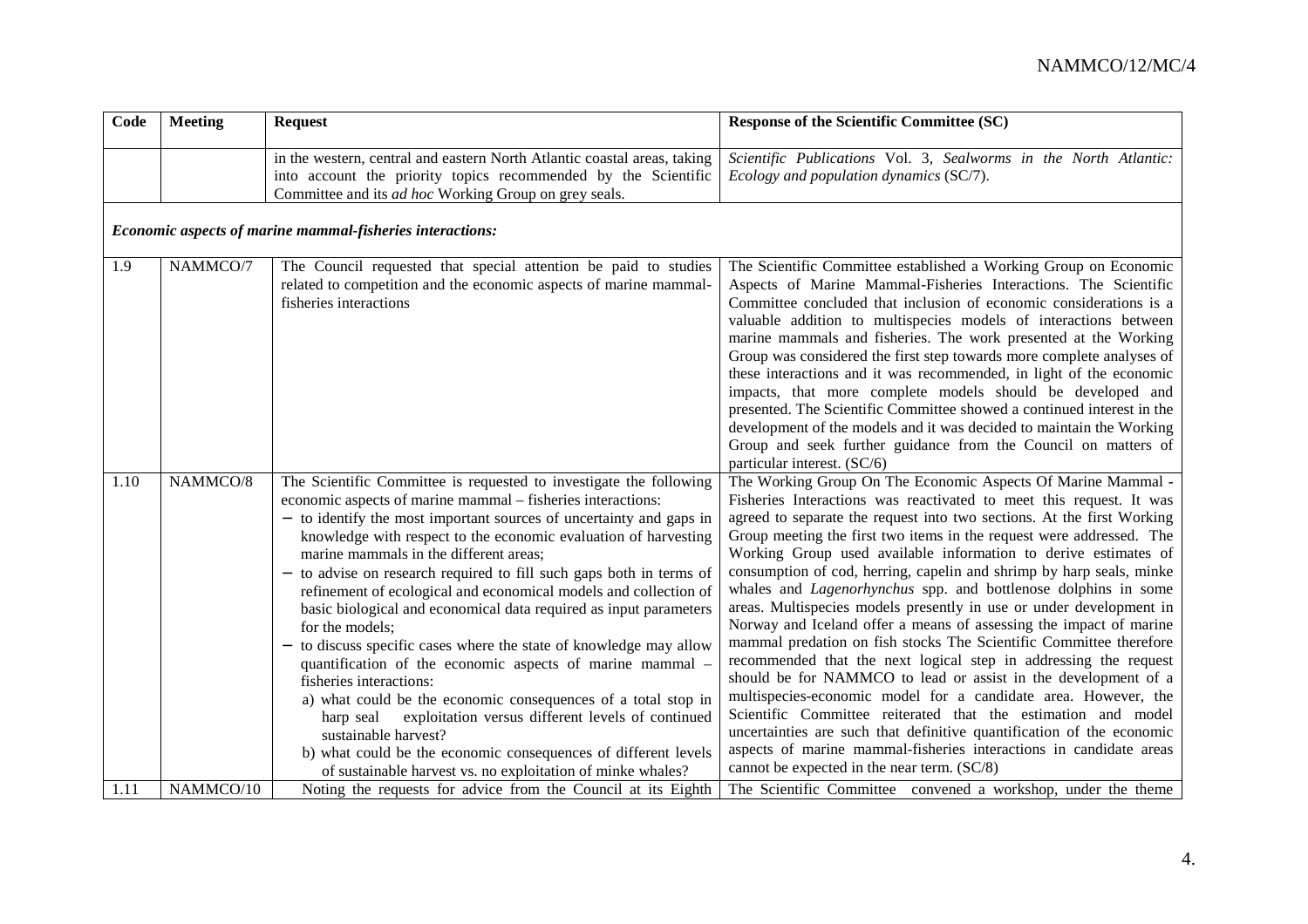| Code | <b>Meeting</b> | <b>Request</b>                                                                                                                                                                                                                                                                                                                                                                                                                                                                                                                                                                            | <b>Response of the Scientific Committee (SC)</b>                                                                                                                                                                                                                                                                                                                                                                                                                                                                                                                                                                |
|------|----------------|-------------------------------------------------------------------------------------------------------------------------------------------------------------------------------------------------------------------------------------------------------------------------------------------------------------------------------------------------------------------------------------------------------------------------------------------------------------------------------------------------------------------------------------------------------------------------------------------|-----------------------------------------------------------------------------------------------------------------------------------------------------------------------------------------------------------------------------------------------------------------------------------------------------------------------------------------------------------------------------------------------------------------------------------------------------------------------------------------------------------------------------------------------------------------------------------------------------------------|
|      |                | meeting in Oslo 1998 (see Annual Report 1998 page 23), the<br>Management Committee recommended that the Scientific<br>Committee continue the assessment of the economic aspects of<br>fishery - marine mammal interactions in the two areas (Barents<br>Sea and Iceland) and with the two species (minke whales and<br>harp seals) that have been identified as feasible for this<br>assessment.                                                                                                                                                                                          | "Marine mammals: From feeding behaviour or stomach contents to<br>annual consumption $-$ what are the main uncertainties?", to further<br>investigate the methodological and analytical problems in estimating<br>consumption by marine mammals. (SC/9)                                                                                                                                                                                                                                                                                                                                                         |
| 1.12 | NAMMCO/11      | The Management Committee noted the conclusion of the<br>Scientific Committee that the estimation and model uncertainties<br>are such that the economic aspects of marine mammal-fishery<br>interactions in candidate areas cannot be quantified without<br>further work. The Management Committee therefore<br>recommended that the Scientific Committee should hold a<br>workshop on ecosystem models aiming for a better understanding<br>of the ecological role of minke whales and harp and hooded seals<br>in the North Atlantic, as proposed in the Scientific Committee<br>report. | The Scientific Committee convened a workshop, under the theme<br>"Modelling Marine Mammal - Fisheries Interactions in the North<br>Atlantic", to investigate how presently available ecosystem models can<br>be adapted for quantifying marine mammal - fishery interactions.<br>(SC/10)                                                                                                                                                                                                                                                                                                                        |
| 2.   |                | <b>ENVIRONMENTAL ISSUES</b>                                                                                                                                                                                                                                                                                                                                                                                                                                                                                                                                                               |                                                                                                                                                                                                                                                                                                                                                                                                                                                                                                                                                                                                                 |
| 2.1  | NAMMCO/1       | To describe the possible pathways of radioactive material from<br>blowouts and leakage in existing nuclear power plants, leakage from<br>dumped material and possible accidents in planned recycling plants in<br>the northern part of Scotland into the food web of the North Atlantic<br>and hence into the top predators like marine mammals.                                                                                                                                                                                                                                          | No response.                                                                                                                                                                                                                                                                                                                                                                                                                                                                                                                                                                                                    |
| 2.2  | NAMMCO/1       | To review the contaminant burden (especially organochlorines) in<br>marine mammals in the North Atlantic and evaluate the possible<br>sources of these contaminants.                                                                                                                                                                                                                                                                                                                                                                                                                      | No response from the Scientific Committee. In 1995, NAMMCO<br>hosted the International Conference on Marine Mammals and the<br>Marine Environment. The Conference covered the following themes:<br>Marine mammals and the marine environment-impacts and<br>management approaches; Contaminants in marine mammals - sources,<br>levels and effects; Coastal communities and marine pollution - social,<br>economic and health considerations; Addressing the questions -<br>problems and future needs. The proceedings were published as a<br>special issue of The Science of the Total Environment (186, 1,2). |
| 3.   |                | <b>MANAGEMENT PROCEDURES</b>                                                                                                                                                                                                                                                                                                                                                                                                                                                                                                                                                              |                                                                                                                                                                                                                                                                                                                                                                                                                                                                                                                                                                                                                 |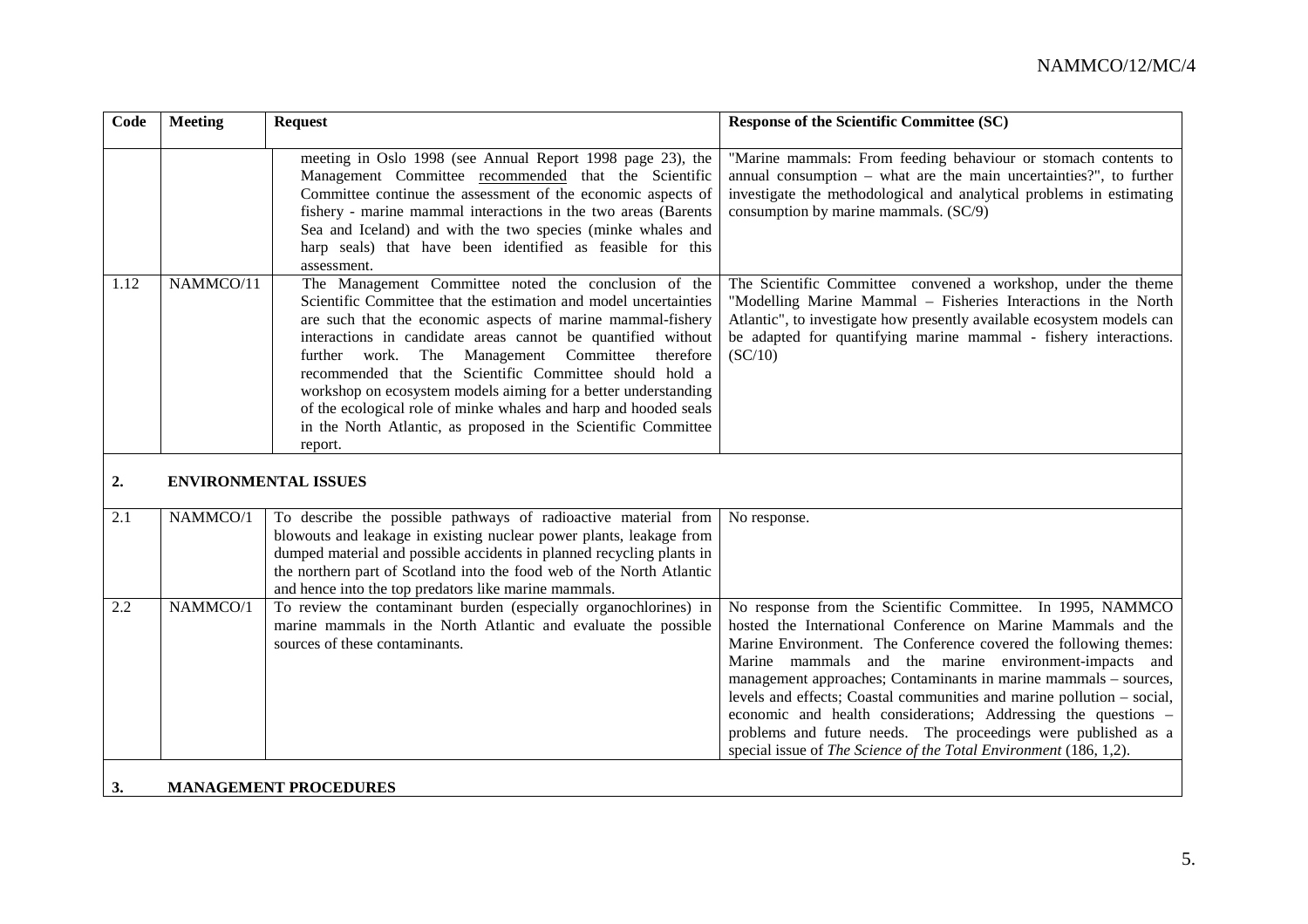| Code | <b>Meeting</b> | <b>Request</b>                                                        | <b>Response of the Scientific Committee (SC)</b>                          |
|------|----------------|-----------------------------------------------------------------------|---------------------------------------------------------------------------|
|      |                |                                                                       |                                                                           |
|      |                |                                                                       |                                                                           |
| 3.1  | NAMMCO/2       | To review the basis for, and develop assessments necessary to provide | A Working Group on Management Procedures was established to               |
|      |                | the scientific foundation for conservation and management of the      | consider this matter. The Scientific Committee noted that there were      |
|      |                | stocks relevant for management under NAMMCO.                          | many different management needs requiring different management            |
|      |                |                                                                       | procedures. It was agreed that there was need for more guidance on        |
|      |                |                                                                       | management objectives before any concrete work can be started on          |
|      |                |                                                                       | developing appropriate management procedures, and in turn this was        |
|      |                |                                                                       | likely to be case- (species and/or area) specific. Related to this it was |
|      |                |                                                                       | also noted that NAMMCO may prefer to assume an advisory and               |
|      |                |                                                                       | evaluative role in developing its management. (SC/2)                      |
| 3.2  | NAMMCO/4       | Further development of RMP-like procedures.                           | The Scientific Committee decided to develop management procedures         |
|      |                |                                                                       | on a case-by-case basis: "a more pragmatic approach on an area and        |
|      |                |                                                                       | species/case-specific basis would be desirable for the development of     |
|      |                |                                                                       | specific management procedures. It was therefore decided to suggest       |
|      |                |                                                                       | that requests for advice from the Council be accompanied by specific      |
|      |                |                                                                       | objectives defined for the case in question" $SC/3$ )                     |

#### **4. STOCKS/SPECIES**

*Monitoring marine mammal stock levels and trends in stocks /North Atlantic Sightings Surveys (NASS):*

| 4.1 | NAMMCO/3 | To plan joint cetacean sighting surveys in the North Atlantic by co-<br>ordinating national research programmes.                     | The Scientific Committee agreed to establish a Working Group to plan<br>the sighting survey for the summer of 1995. $(SC/2)$                                                                                                                                                                                                                                          |
|-----|----------|--------------------------------------------------------------------------------------------------------------------------------------|-----------------------------------------------------------------------------------------------------------------------------------------------------------------------------------------------------------------------------------------------------------------------------------------------------------------------------------------------------------------------|
|     |          |                                                                                                                                      | The Scientific Committee was pleased to note the good progress that<br>had been made in planning this important joint research, in which the<br>Faroes (1 vessel), Iceland (3 vessels and 1 aircraft) and Norway (11<br>vessels) had decided to participate. It was noted that Greenland had<br>decided not to conduct surveys as part of these joint efforts. (SC/3) |
|     |          |                                                                                                                                      | The Scientific Committee agreed to recommend that a special fund of<br>NOK 800,000 be established from the NAMMCO budget for use in<br>financing various aspects of NASS-95, where required. (SC/3)                                                                                                                                                                   |
| 4.2 | NAMMCO/5 | The 1995 North Atlantic Sightings Survey (NASS-95) would provide<br>updated abundance estimates for a number of whale species in the | The Scientific Committee agreed to establish a Working Group on<br>Abundance Estimates. The task of the Working Group would be to                                                                                                                                                                                                                                     |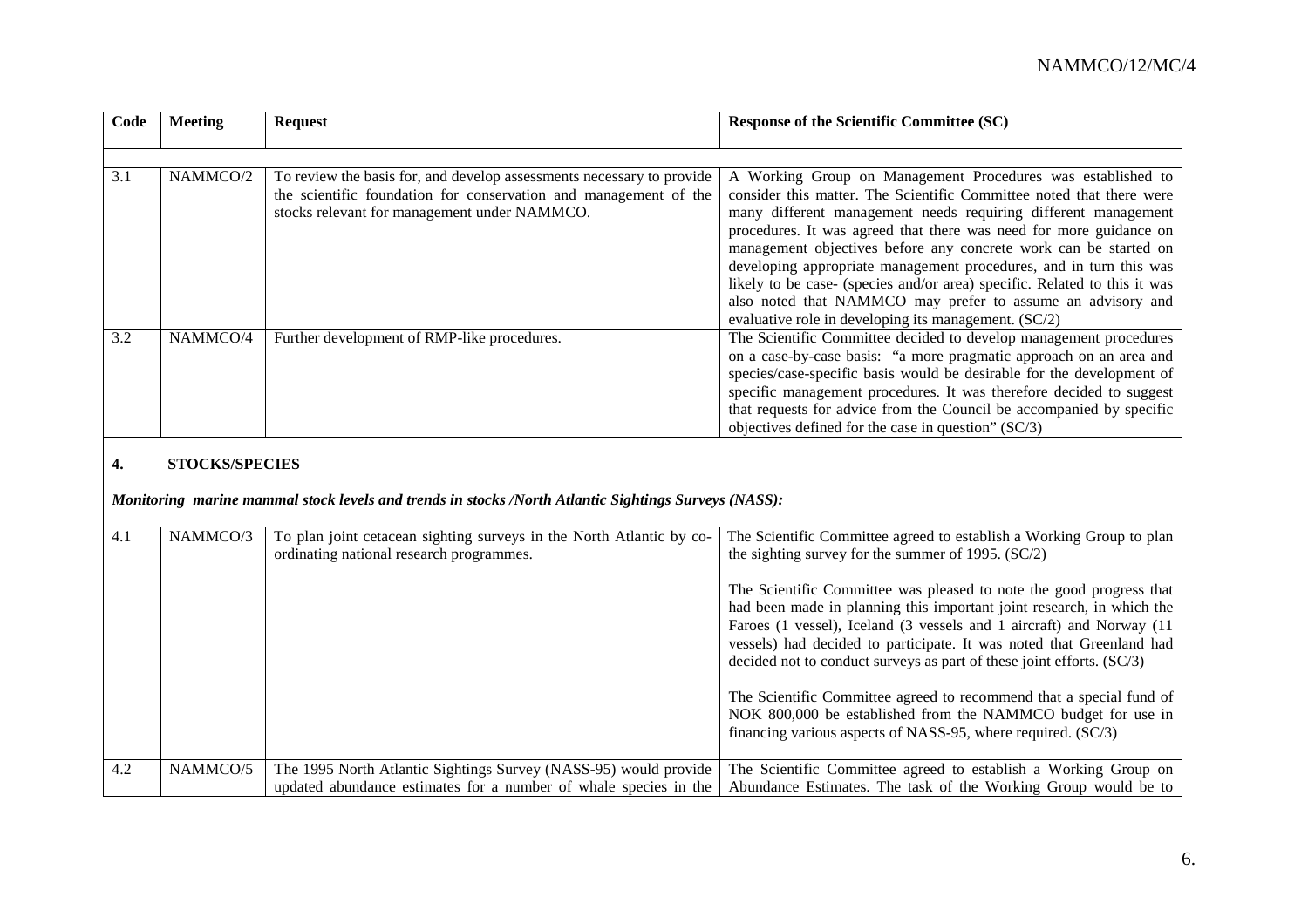| Code | <b>Meeting</b> | <b>Request</b>                                                                                                                                                                                                                                                                                                                                                                                                                                                                                                                                                                                                                                                                                                                                                                                                                                                                                                                                                                      | Response of the Scientific Committee (SC)                                                                                                                                                                                                                                                                                                                                                                                                                                                                                                                                                                                                                                                                                                                                                                                                                                                                                                                                                                     |
|------|----------------|-------------------------------------------------------------------------------------------------------------------------------------------------------------------------------------------------------------------------------------------------------------------------------------------------------------------------------------------------------------------------------------------------------------------------------------------------------------------------------------------------------------------------------------------------------------------------------------------------------------------------------------------------------------------------------------------------------------------------------------------------------------------------------------------------------------------------------------------------------------------------------------------------------------------------------------------------------------------------------------|---------------------------------------------------------------------------------------------------------------------------------------------------------------------------------------------------------------------------------------------------------------------------------------------------------------------------------------------------------------------------------------------------------------------------------------------------------------------------------------------------------------------------------------------------------------------------------------------------------------------------------------------------------------------------------------------------------------------------------------------------------------------------------------------------------------------------------------------------------------------------------------------------------------------------------------------------------------------------------------------------------------|
|      |                | North Atlantic, and the Scientific Committee was requested to review<br>results in the light of recent assessments of North Atlantic whale<br>stocks.                                                                                                                                                                                                                                                                                                                                                                                                                                                                                                                                                                                                                                                                                                                                                                                                                               | review analyses and where relevant also analyse data from NASS-95 to<br>ensure its compatibility, both between NASS-95 survey areas, as well<br>as with data from other sightings surveys, in order to provide a basis<br>for calculating abundance estimates for the relevant cetacean stocks in<br>the North Atlantic. (SC/4)                                                                                                                                                                                                                                                                                                                                                                                                                                                                                                                                                                                                                                                                               |
| 4.3  | NAMMCO/6       | The Management Committee noted the successful completion of the<br>North Atlantic Sightings Survey in 1995, and commended the process<br>initiated by the Scientific Committee to conclude the analysis of<br>NASS-95 data. It was expected that the results on abundance will be<br>dealt with by the newly established Scientific Committee Working<br>Group on Abundance Estimates and will be presented at the next<br>annual meeting. It was noted that the Working Group would at least<br>to some extent address last year's request from the Council regarding<br>monitoring of stock levels and trends in stocks. However, it was also<br>noted that one outstanding matter from last year is the request to the<br>Scientific Committee to review results of NASS-95 in the light of<br>recent assessments of North Atlantic whale stocks.<br>The Council agreed to the suggestion from the Management<br>Committee that this be drawn to the attention of the Scientific | To address this request, a Working Group on Abundance Estimates<br>had been established with the task of reviewing the analyses, and<br>where relevant, also to analyse data from NASS-95 to provide a basis<br>for calculating abundance estimates for the relevant cetacean stocks in<br>the North Atlantic. The Working Group had focused on describing<br>synoptic distributions of the cetacean species encountered during<br>NASS-95, and abundance estimates for minke, fin, sei and pilot<br>whales, which were the target species of the survey. The Scientific<br>Committee concluded that the updated abundance estimates for the<br>target species as reviewed by the Working Group on Abundance<br>Estimates represented the best available estimates for the stocks<br>concerned, and used them as a basis to provide advice to Council. The<br>Scientific Committee also recommended that the results of NASS-95<br>be compiled to a future volume of NAMMCO Scientific Publications.<br>SC/5) |
| 4.4  | NAMMCO/7       | Committee to secure a follow-up to last year's request.<br>The Scientific Committee was requested to continue its work to<br>monitor stock levels and trends in all stocks of marine mammals in<br>the North Atlantic in accordance with previous recommendations (see<br>NAMMCO Annual Report 1996:131-132). In this context the<br>Scientific Committee was encouraged to prioritise calculation of the<br>abundance of species covered by NASS-95, in particular those species<br>presently harvested and species considered to be important with<br>respect to interactions with fisheries.                                                                                                                                                                                                                                                                                                                                                                                     | See 4.3.                                                                                                                                                                                                                                                                                                                                                                                                                                                                                                                                                                                                                                                                                                                                                                                                                                                                                                                                                                                                      |
| 4.5  | NAMMCO/9       | The Management Committee noted particularly that abundance<br>estimates from NASS-95 have not been completed for some species.<br>The Management Committee therefore recommended that the<br>Scientific Committee complete abundance estimates for all species, as<br>part of its efforts to monitor the abundance of all species in the North<br>Atlantic.                                                                                                                                                                                                                                                                                                                                                                                                                                                                                                                                                                                                                         | The Scientific Committee noted that abundance estimates for the main<br>target species of NASS-95 (minke whale, fin whale, sei whale, pilot<br>whale) had been completed and accepted by them, however most had<br>not yet been published in the primary scientific literature. The<br>Scientific Committee agreed that further analyses of the abundance of<br>non-target species from the NASS-95 survey should be conducted if<br>they are warranted. However, as the survey was not optimised for these                                                                                                                                                                                                                                                                                                                                                                                                                                                                                                   |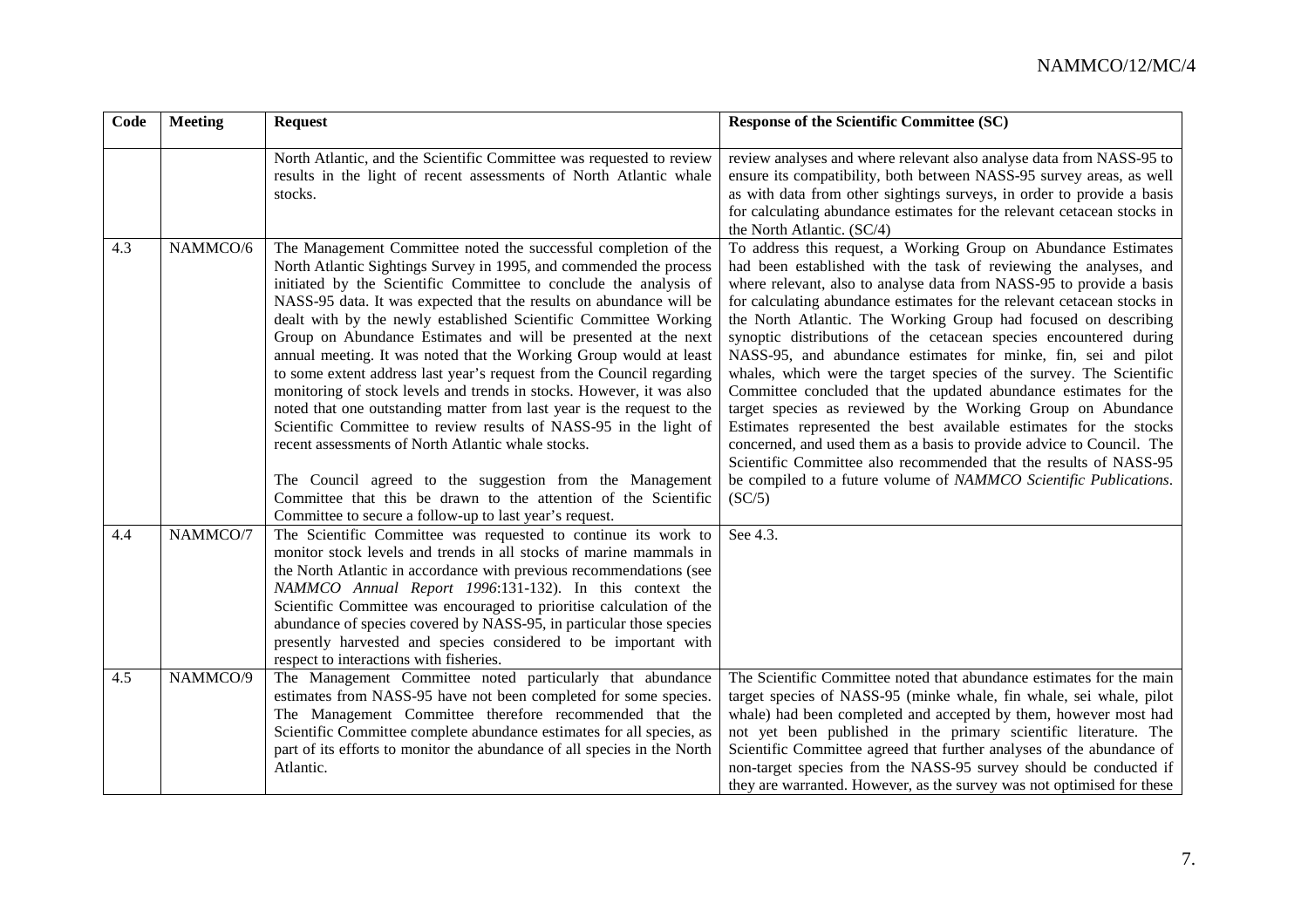| Code | <b>Meeting</b>                              | <b>Request</b>                                                                                                                                                                                                                                                                                                                                                                                                                                                                                       | <b>Response of the Scientific Committee (SC)</b>                                                                                                                                                                                                                                                                                                                                            |
|------|---------------------------------------------|------------------------------------------------------------------------------------------------------------------------------------------------------------------------------------------------------------------------------------------------------------------------------------------------------------------------------------------------------------------------------------------------------------------------------------------------------------------------------------------------------|---------------------------------------------------------------------------------------------------------------------------------------------------------------------------------------------------------------------------------------------------------------------------------------------------------------------------------------------------------------------------------------------|
|      |                                             |                                                                                                                                                                                                                                                                                                                                                                                                                                                                                                      | species, it was recognised that the design and conduct of the survey<br>would make this possible to a varying degree, depending on both the<br>species and area in question. In some cases, a general description of the<br>spatial distribution of sightings may be the only analysis warranted.<br>The Scientific Committee agreed to pursue these analyses in the<br>coming year. (SC/8) |
|      |                                             |                                                                                                                                                                                                                                                                                                                                                                                                                                                                                                      | The Scientific Committee considered new information on the NASS-<br>95 Icelandic aerial and shipboard surveys for minke whales, and a new<br>abundance estimate for humpback whales from the NASS-95 Icelandic<br>shipboard survey. (SC/9)                                                                                                                                                  |
| 4.6  | NAMMCO/9                                    | The Management Committee recommended that the Scientific<br>Committee continue its efforts to coordinate future sightings surveys<br>and analyses of the results from such surveys in the North Atlantic.<br>Priority species should be minke whales and fin whales, and the<br>Management Committee recommended that that the survey design be<br>optimized for these species. The survey should also be optimized to<br>cover those areas where abundance estimates are most urgently<br>required. | The Working Group on Abundance Estimates met in November 2000<br>to plan for NASS-2001. The survey was conducted in June/July 2001.<br>(SC/9)                                                                                                                                                                                                                                               |
| 4.7  | NAMMCO/11                                   | Management Committee recommended<br>that remaining<br>The<br>abundance estimates from the NASS-95 and new estimates from the<br>NASS-2001 surveys should be developed as soon as feasible, with the<br>target species of the surveys being of highest priority. The<br>Management Committee emphasised that this work should be<br>published in a timely manner.                                                                                                                                     | The Working Group on Abundance Estimates met in March 2002 and<br>developed preliminary abundance estimates for fin whales, minke<br>whales, humpback whales, sperm whales and dolphins. In addition a<br>full evaluation of the 2001 survey was conducted,<br>and<br>recommendations for future surveys were made. (SC/10)                                                                 |
|      | <b>Central North Atlantic minke whales:</b> |                                                                                                                                                                                                                                                                                                                                                                                                                                                                                                      |                                                                                                                                                                                                                                                                                                                                                                                             |
| 4.7  | NAMMCO/7                                    | In the light of the new survey abundance results the Scientific<br>Committee is requested to undertake an assessment of the status of<br>the Central North Atlantic minke whale stock, including to evaluate<br>the long term effects of past and present removal levels on the stock.                                                                                                                                                                                                               | The Scientific Committee agreed to assign the task of assessing the<br>status of the stock to the Working Group on Management Procedures.<br>The Council had requested the Scientific Committee to provide its<br>advice on this matter prior to the next meeting of the Council, however<br>it was the general view of the Committee that it was unlikely that this                        |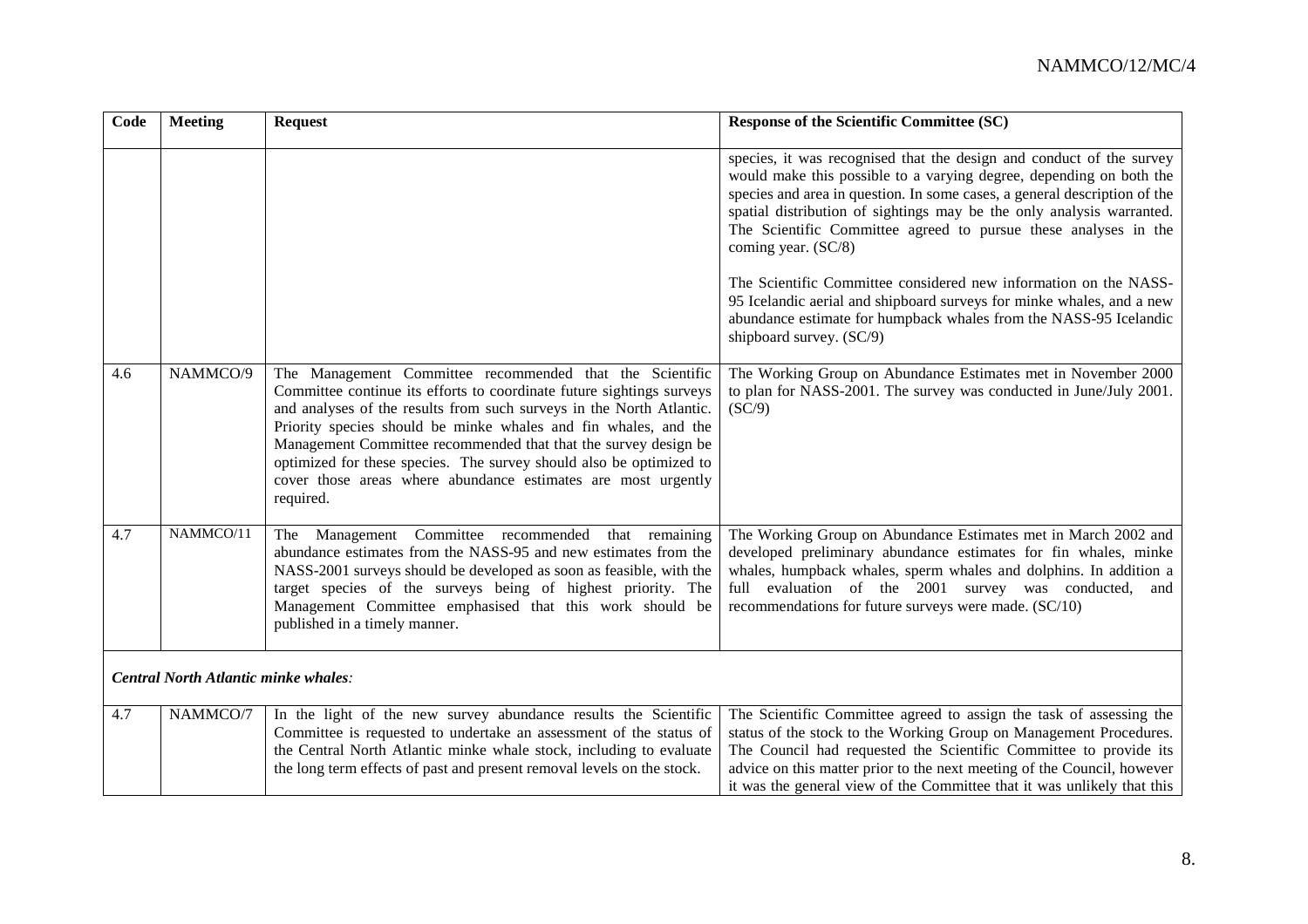| Code | <b>Meeting</b>              | <b>Request</b>                                                                                                                                                                                                                                                                                                                                         | <b>Response of the Scientific Committee (SC)</b>                                                                                                                                                                                                                                                                                                                                                                       |
|------|-----------------------------|--------------------------------------------------------------------------------------------------------------------------------------------------------------------------------------------------------------------------------------------------------------------------------------------------------------------------------------------------------|------------------------------------------------------------------------------------------------------------------------------------------------------------------------------------------------------------------------------------------------------------------------------------------------------------------------------------------------------------------------------------------------------------------------|
|      |                             |                                                                                                                                                                                                                                                                                                                                                        | work could be completed within this time frame. (SC/5)                                                                                                                                                                                                                                                                                                                                                                 |
|      |                             |                                                                                                                                                                                                                                                                                                                                                        | The Scientific Committee used the report of the Working Group on<br>Management Procedures as the basis for providing advice and research<br>recommendations to Council. The Committee agreed that catches of<br>292 per year (the mean of the catch between 1980-84) are sustainable<br>for the Central stock, and that catches of 185 whales per year are<br>sustainable for the Coastal Icelandic Area. (SC/6)       |
| 4.8  | NAMMCO/8                    | In order to ascertain the stock structure of minke whales in the North<br>Atlantic, the Scientific Committee is requested to investigate the<br>possibility of supplementing present sampling with existing older<br>material from NAMMCO countries and other countries in joint<br>genetic analyses. If possible, such analyses should be undertaken. | It was noted that such exchanges of samples are ongoing between<br>Norway and Greenland. Samples collected in the past from Iceland<br>and Norway have already been analyzed concurrently, and there are no<br>recent samples from Iceland. The Scientific Committee concluded that<br>available samples are being utilized effectively. (SC/7)                                                                        |
| 4.9  | NAMMCO/11                   | The Management Committee recommended that the Scientific<br>Committee should complete an assessment of Central Atlantic minke<br>whales once new abundance estimates from NASS-2001 become<br>available.                                                                                                                                               | Response pending.                                                                                                                                                                                                                                                                                                                                                                                                      |
|      | Northern bottlenose whales: |                                                                                                                                                                                                                                                                                                                                                        |                                                                                                                                                                                                                                                                                                                                                                                                                        |
| 4.9  | NAMMCO/2                    | To undertake an assessment of the status of the northern bottlenose<br>whale (Hyperoodon ampullatus) stock in the North Atlantic.                                                                                                                                                                                                                      | A Working Group on Northern Bottlenose and Killer Whales<br>established, and provided a preliminary assessment which was used as<br>the basis of advice and recommendations for further research given by<br>the Scientific Committee. (SC/2)                                                                                                                                                                          |
| 4.10 | NAMMCO/4                    | To undertake the necessary modelling of the species as suggested<br>under  items 9.2. and 10.2.2 of [the Report of the Third Meeting<br>of the Scientific Committee, 1993].                                                                                                                                                                            | A joint session was held of the Working Group on Northern Bottlenose<br>Whales and the Working Group on Management Procedures in order to<br>consider the request from the Council to undertake the necessary<br>modelling of the population using catch series and abundance<br>estimates. Their report was used as the basis for advice and research<br>recommendations conveyed by the Scientific Committee. (SC/3) |
|      | Killer whales:              |                                                                                                                                                                                                                                                                                                                                                        |                                                                                                                                                                                                                                                                                                                                                                                                                        |
| 4.11 | NAMMCO/2                    | To advise on stock identity for management purposes; to assess<br>abundance in each stock area; to assess effects of recent                                                                                                                                                                                                                            | A Working Group on Northern Bottlenose and Killer Whales<br>established by the Scientific Committee, and provided a preliminary                                                                                                                                                                                                                                                                                        |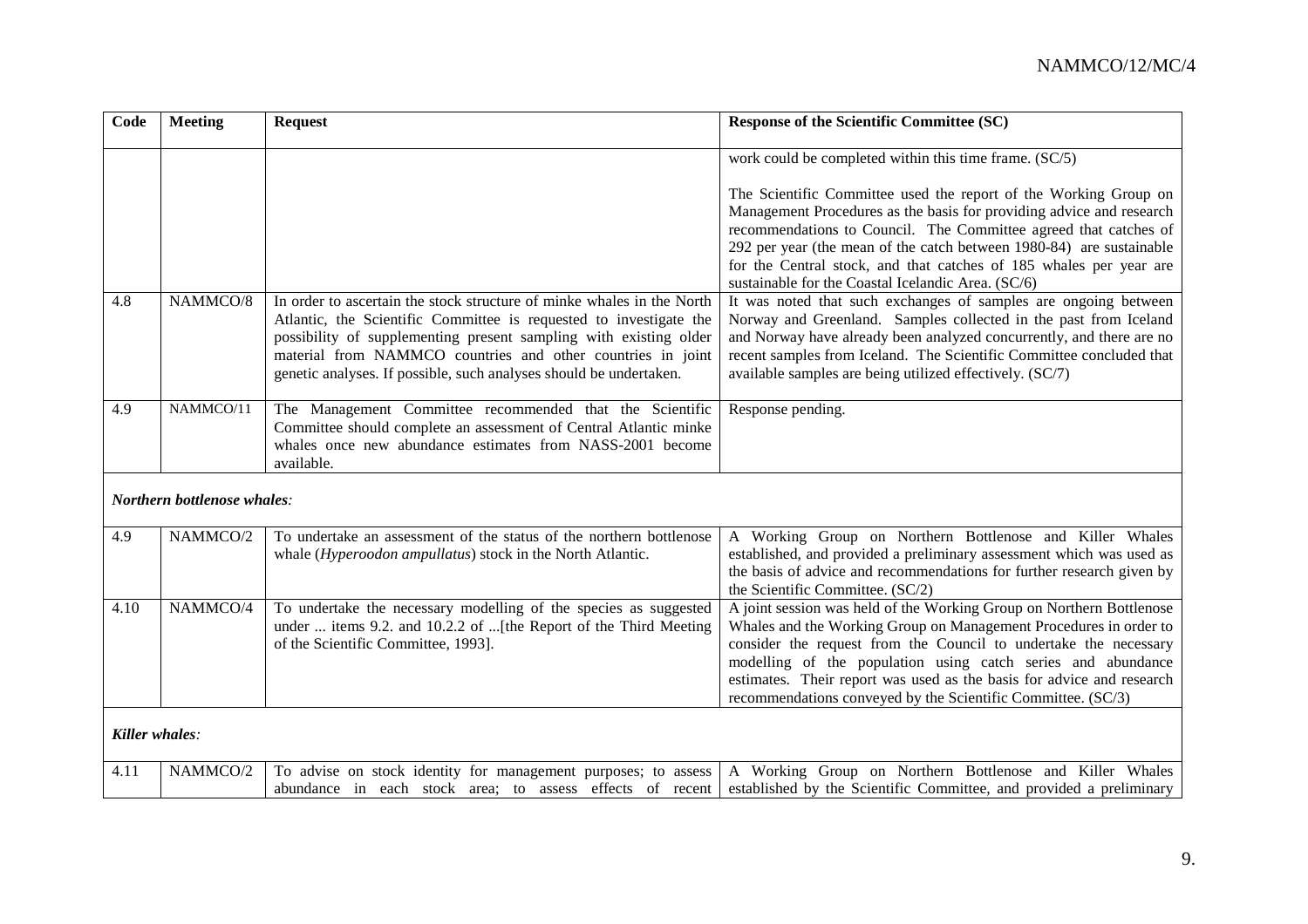| Code | <b>Meeting</b>            | <b>Request</b>                                                                                                                                                                                                                                                                                                                                                                                                    | <b>Response of the Scientific Committee (SC)</b>                                                                                                                                                                                                                                                                                                                                                                                                                                                        |
|------|---------------------------|-------------------------------------------------------------------------------------------------------------------------------------------------------------------------------------------------------------------------------------------------------------------------------------------------------------------------------------------------------------------------------------------------------------------|---------------------------------------------------------------------------------------------------------------------------------------------------------------------------------------------------------------------------------------------------------------------------------------------------------------------------------------------------------------------------------------------------------------------------------------------------------------------------------------------------------|
|      |                           | environmental changes, changes in the food supply and interactions<br>with other marine living resources in each stock area.                                                                                                                                                                                                                                                                                      | This provided the basis for advice and research<br>assessment.<br>recommendations given by the Scientific Committee. (SC/2)                                                                                                                                                                                                                                                                                                                                                                             |
|      |                           |                                                                                                                                                                                                                                                                                                                                                                                                                   | The Chairman noted that it had not yet been possible to complete a full<br>assessment of the killer whale as requested by the Council. Few new<br>data were available, other than recent sightings data from NASS-95<br>which had not been analysed. (SC/5)                                                                                                                                                                                                                                             |
|      | Long-finned pilot whales: |                                                                                                                                                                                                                                                                                                                                                                                                                   |                                                                                                                                                                                                                                                                                                                                                                                                                                                                                                         |
| 4.12 | NAMMCO/1                  | To provide an assessment of the state of the pilot whale stock in the<br>north eastern Atlantic, based on the information sampled from the<br>Faroese drive fishery and the NASS sighting surveys.                                                                                                                                                                                                                | The Scientific Committee decided to base its advice on the report of<br>the ICES Study Group on Long-Finned Pilot whales. They concluded<br>that an evaluation of status could not be provided without further<br>work. $(SC/2)$                                                                                                                                                                                                                                                                        |
| 4.13 | NAMMCO/2                  | To analyse the effects of the pilot whale drive hunt in the Faroe<br>Islands on North Atlantic pilot whales (Globicephala melas),<br>especially whether the numbers taken are consistent with sustainable<br>utilisation.                                                                                                                                                                                         | This matter was addressed by the Scientific Committee, based on the<br>findings of the ICES Study Group and the review of the results of<br>NASS-95. The Scientific Committee agreed to endorse the list of<br>future research requirements listed by the ICES Study Group in its<br>report, and provided advice on the sustainability of the Faroese catch.<br>(SC/5)                                                                                                                                  |
|      | Narwhal and beluga:       |                                                                                                                                                                                                                                                                                                                                                                                                                   |                                                                                                                                                                                                                                                                                                                                                                                                                                                                                                         |
| 4.14 | NAMMCO/7                  | The Scientific Committee was requested to examine the population<br>status of narwhal and beluga (white whales) throughout the North<br>Atlantic.                                                                                                                                                                                                                                                                 | The Scientific Committee established a Working Group on the<br>Population Status of Narwhal and Beluga in the North Atlantic, which<br>met in March 1999. The Scientific Committee used the report of the<br>Working Group to evaluate the stock status of the various narwhal and<br>beluga aggregations, and provided recommendations to Council.<br>(SC/7)                                                                                                                                           |
| 4.15 | NAMMCO/8                  | The Management Committee requested advice from the Scientific<br>Committee on the level of sustainable utilization of West Greenland<br>beluga in different areas and under different management objectives.<br>For narwhal, the Management Committee requested that the<br>Scientific Committee identify the information which is lacking in<br>order to answer the same question proposed in respect to beluga. | The Scientific Committee reactivated the Working Group on the<br>Population Status of Narwhal and Beluga and used its report as the<br>basis of its recommendations to the Council. The Scientific Committee<br>concluded that the stock is substantially depleted and that present<br>harvests are several times the sustainable yield, and, if continued, will<br>likely lead to stock extinction within 20 years. The Committee<br>assessed a range of harvest options with the overall objective of |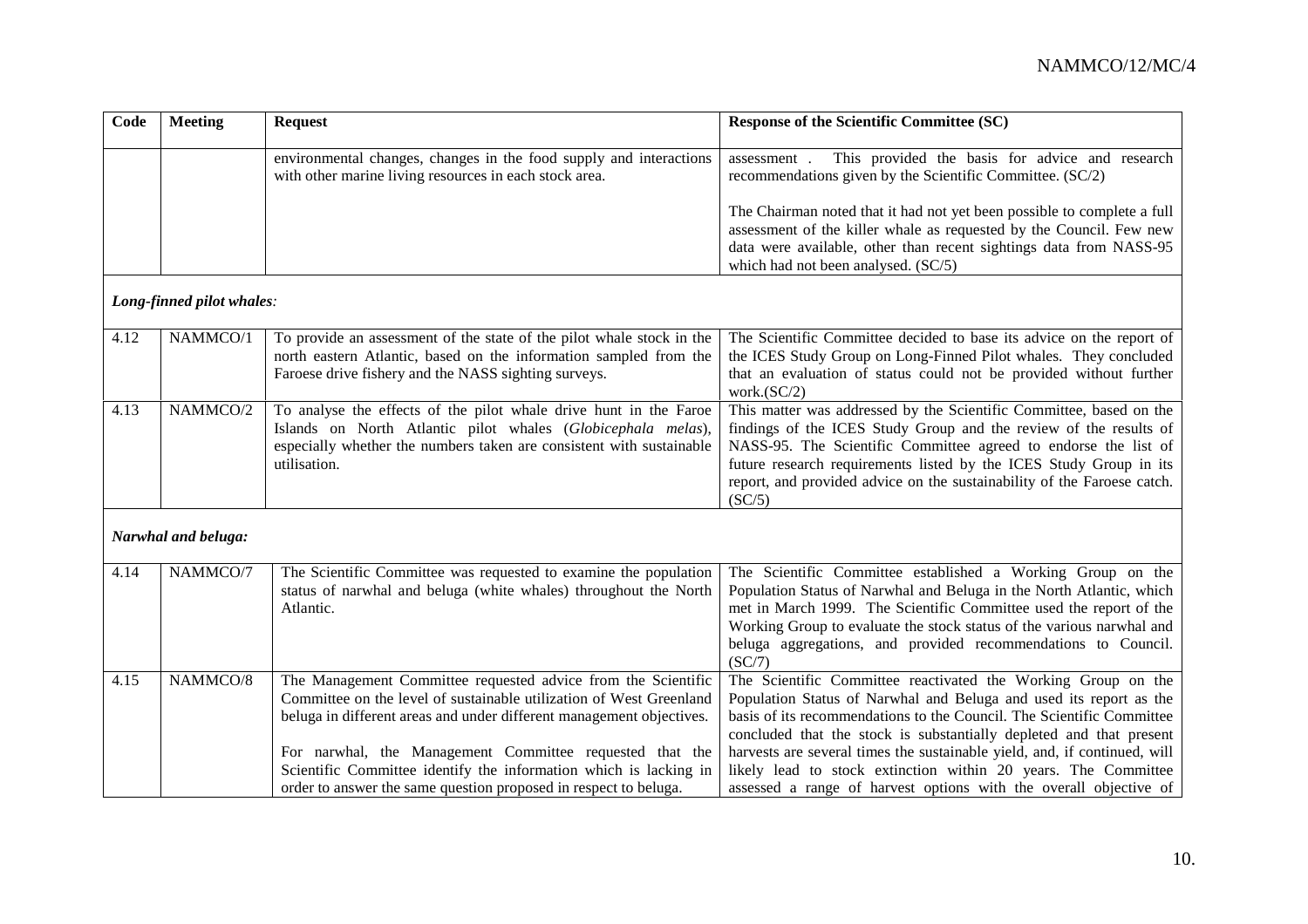| Code                      | <b>Meeting</b> | <b>Request</b>                                                                                                                                                                                                                                                                                                                                                                                                                                                                                                                                                              | <b>Response of the Scientific Committee (SC)</b>                                                                                                                                                                                                                                                                                                                                                                                                                          |  |
|---------------------------|----------------|-----------------------------------------------------------------------------------------------------------------------------------------------------------------------------------------------------------------------------------------------------------------------------------------------------------------------------------------------------------------------------------------------------------------------------------------------------------------------------------------------------------------------------------------------------------------------------|---------------------------------------------------------------------------------------------------------------------------------------------------------------------------------------------------------------------------------------------------------------------------------------------------------------------------------------------------------------------------------------------------------------------------------------------------------------------------|--|
|                           |                |                                                                                                                                                                                                                                                                                                                                                                                                                                                                                                                                                                             | arresting the decline of West Greenland Beluga, and provided priorized<br>research recommendations. (SC/8)<br>The Scientific Committee noted that developing recommendations on<br>the sustainable harvest of narwhal in Greenland will require significant                                                                                                                                                                                                               |  |
|                           |                |                                                                                                                                                                                                                                                                                                                                                                                                                                                                                                                                                                             | additional research and cannot be done at present. To this end, the<br>Scientific Committee provided research recommendations to answer<br>questions about catch statistics, stock identity and abundance. (SC/8)                                                                                                                                                                                                                                                         |  |
| 4.16                      | NAMMCO/10      | The Management Committee recommended that the Scientific<br>Committee continue its assessment of West Greenland beluga with<br>reference to the short-term research goals identified. It is anticipated<br>that a joint meeting of the Scientific Working Group of the JCNB<br>and the NAMMCO Scientific Working Group on the Population<br>Status of Narwhal and Beluga in the North Atlantic can be held in<br>spring 2001.                                                                                                                                               | The Scientific Committee Working Group on the Population Status of<br>Narwhal and Beluga in the North Atlantic met jointly with the<br>Scientific Working Group of the Joint Commission on the<br>Conservation and Management of Narwhal and Beluga (JCNB) to deal<br>with these requests. The Scientific Committee used their report to<br>provide catch options for West Greenland Beluga and research<br>recommendations for West Greenland beluga and narwhal. (SC/9) |  |
| 4.17                      | NAMMCO/10      | The Management Committee recommended that the Scientific<br>Committee complete an assessment of narwhal in West Greenland<br>when the necessary data are available. Specifically, the Scientific<br>Committee is requested to evaluate the extent of movements of<br>narwhal between Canada and Greenland.                                                                                                                                                                                                                                                                  | See 4.16. The Scientific Committee used evidence from genetic and<br>contaminant analysis, satellite tagging and hunter knowledge to<br>evaluate the extent of movement between Greenland and Canada.<br>$(SC/9)$ .                                                                                                                                                                                                                                                       |  |
| 4.18                      | NAMMCO/11      | The Management Committee recommended that the Scientific<br>Committee should concentrate its assessment efforts on the West<br>Greenland narwhal in the near term.                                                                                                                                                                                                                                                                                                                                                                                                          | Response pending.                                                                                                                                                                                                                                                                                                                                                                                                                                                         |  |
| <b>Harbour</b> porpoises: |                |                                                                                                                                                                                                                                                                                                                                                                                                                                                                                                                                                                             |                                                                                                                                                                                                                                                                                                                                                                                                                                                                           |  |
| 4.18                      | NAMMCO/7       | The Council noted that the harbour porpoise is common to all<br>NAMMCO member countries, and that the extent of current research<br>activities and expertise in member countries and elsewhere across the<br>North Atlantic would provide an excellent basis for undertaking a<br>comprehensive assessment of the species throughout its range. The<br>Council therefore requested the Scientific Committee to perform such<br>an assessment, which might include distribution and abundance, stock<br>identity, biological parameters, ecological interaction, pollutants, | The Scientific Committee decided that the matter could best be dealt<br>with by convening an international workshop/symposium on harbour<br>porpoises, which would involve experts working on this species<br>throughout its North Atlantic range. The agenda would include the<br>distribution, abundance and stock identity;<br>following themes:<br>biological parameters; ecological interactions; pollutants; removals and<br>sustainability of removals. (SC/6)     |  |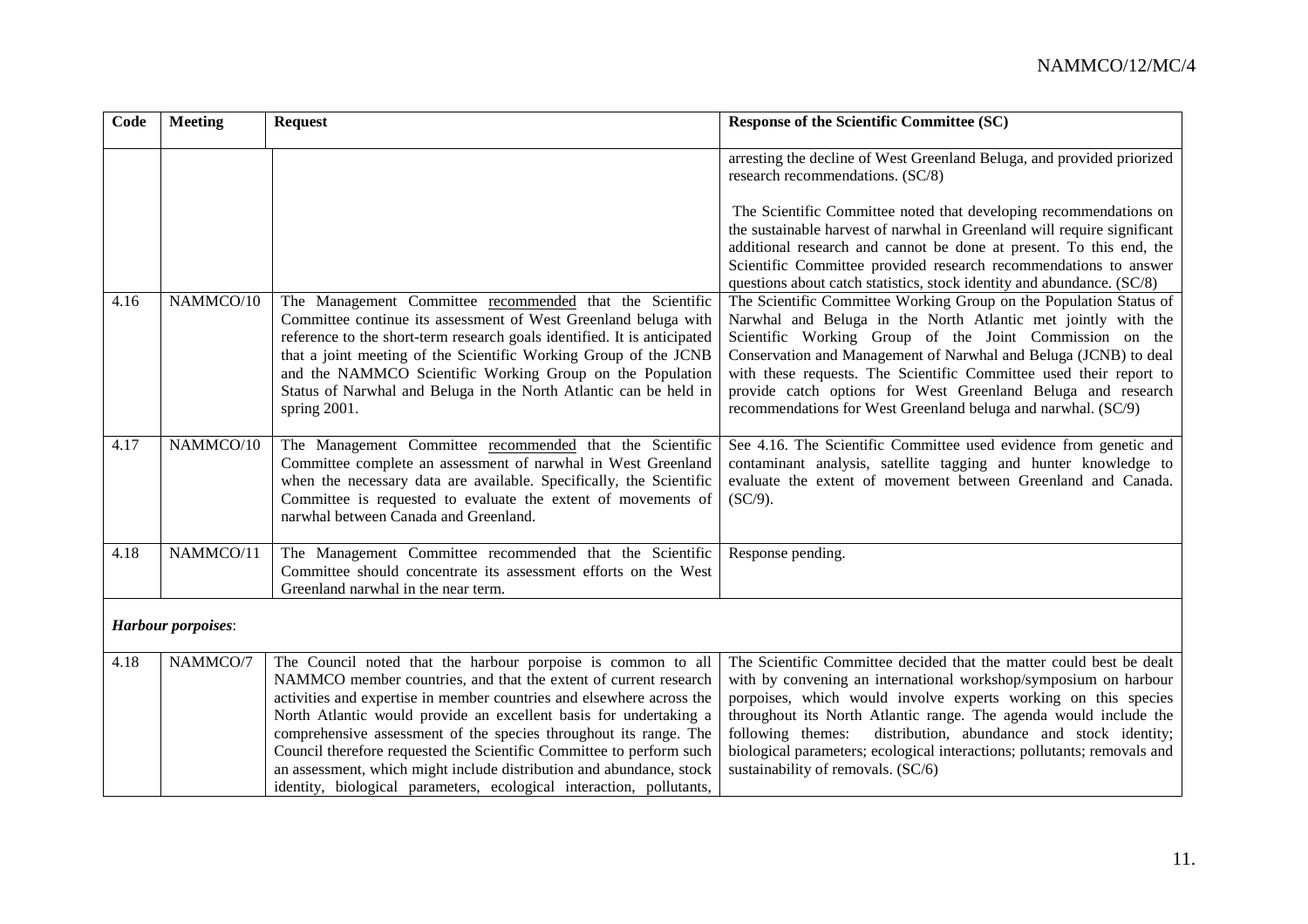| Code | <b>Meeting</b>          | <b>Request</b>                                                                                                                                                                                                                                                                                                                                                                                                                                                                                                                                                                                                     | <b>Response of the Scientific Committee (SC)</b>                                                                                                                                                                                                                                                                                                                                                                                                                                                                                                                                                                                                                                   |
|------|-------------------------|--------------------------------------------------------------------------------------------------------------------------------------------------------------------------------------------------------------------------------------------------------------------------------------------------------------------------------------------------------------------------------------------------------------------------------------------------------------------------------------------------------------------------------------------------------------------------------------------------------------------|------------------------------------------------------------------------------------------------------------------------------------------------------------------------------------------------------------------------------------------------------------------------------------------------------------------------------------------------------------------------------------------------------------------------------------------------------------------------------------------------------------------------------------------------------------------------------------------------------------------------------------------------------------------------------------|
|      |                         | removals and sustainability of removals.                                                                                                                                                                                                                                                                                                                                                                                                                                                                                                                                                                           | The Scientific Committee utilised the report of the Symposium to<br>develop its own assessment advice to the Council. Recent abundance<br>estimates are available for only a few places in the North Atlantic.<br>Directed harvesting occurs in some areas, but most removals are<br>through bycatch. In some areas, present removals are not sustainable.<br>The Scientific Committee developed research recommendations to<br>address some of the information needs for management of this species.<br>(SC/8)                                                                                                                                                                    |
|      | <b>Atlantic walrus:</b> |                                                                                                                                                                                                                                                                                                                                                                                                                                                                                                                                                                                                                    |                                                                                                                                                                                                                                                                                                                                                                                                                                                                                                                                                                                                                                                                                    |
| 4.19 | NAMMCO/2                | To advise on stock identity for management purposes; to assess<br>abundance in each stock area; to assess long-term effects on stocks by<br>present removals in each stock area; to assess effects of recent<br>environmental changes (i.e. disturbance, pollution) and changes in the<br>food supply.                                                                                                                                                                                                                                                                                                             | The assessment was postponed pending report of Walrus International<br>Technical and Scientific Committee (WITS). (SC/2)<br>It was decided in late 1994 to request Erik Born of the Greenland<br>Fisheries Research Institute in Copenhagen to coordinate the<br>compilation of a status report on the Atlantic walrus in time for the<br>Scientific Committee meeting. The result of this collaboration was the<br>report, E.W. Born, I. Gjertz and R.R. Reeves, "Population assessment<br>of Atlantic walrus (Odobenus rosmarus rosmarus)" This report was<br>used by the Scientific Committee as the basis of its management and<br>research recommendations to Council. (SC/3) |
|      | Harp and hooded seals:  |                                                                                                                                                                                                                                                                                                                                                                                                                                                                                                                                                                                                                    |                                                                                                                                                                                                                                                                                                                                                                                                                                                                                                                                                                                                                                                                                    |
| 4.20 | NAMMCO/2                | - to assess the stock size, distribution and pup production of harp<br>seals in the Barents Sea and White Sea, and of harp and hooded<br>seals in the Greenland Sea and the Northwest Atlantic;<br>- to assess sustainable yields at present stock sizes and in the long<br>term under varying options of age composition in the catch;<br>- to provide advice on catch options in the White Sea/Barents<br>Sea/Greenland Sea and NAFO areas;<br>- to assess effects of recent environmental changes or changes in the<br>food supply and possible interaction with other living marine<br>resources in the areas. | These requests forwarded to Joint ICES/NAFO Working Group on<br>Harp and Hooded Seals. A partial assessment was completed, but<br>more work was required. (SC/2)<br>The Scientific Committee considered the report of the Joint<br>ICES/NAFO Working Group on Harp and Hooded Seals which had<br>met in Dartmouth, Canada, 5-9 June 1995. The Scientific Committee<br>endorsed the recommendations in the report and identified further<br>research needs. However the required assessments had not yet been<br>completed. (SC/4).                                                                                                                                                 |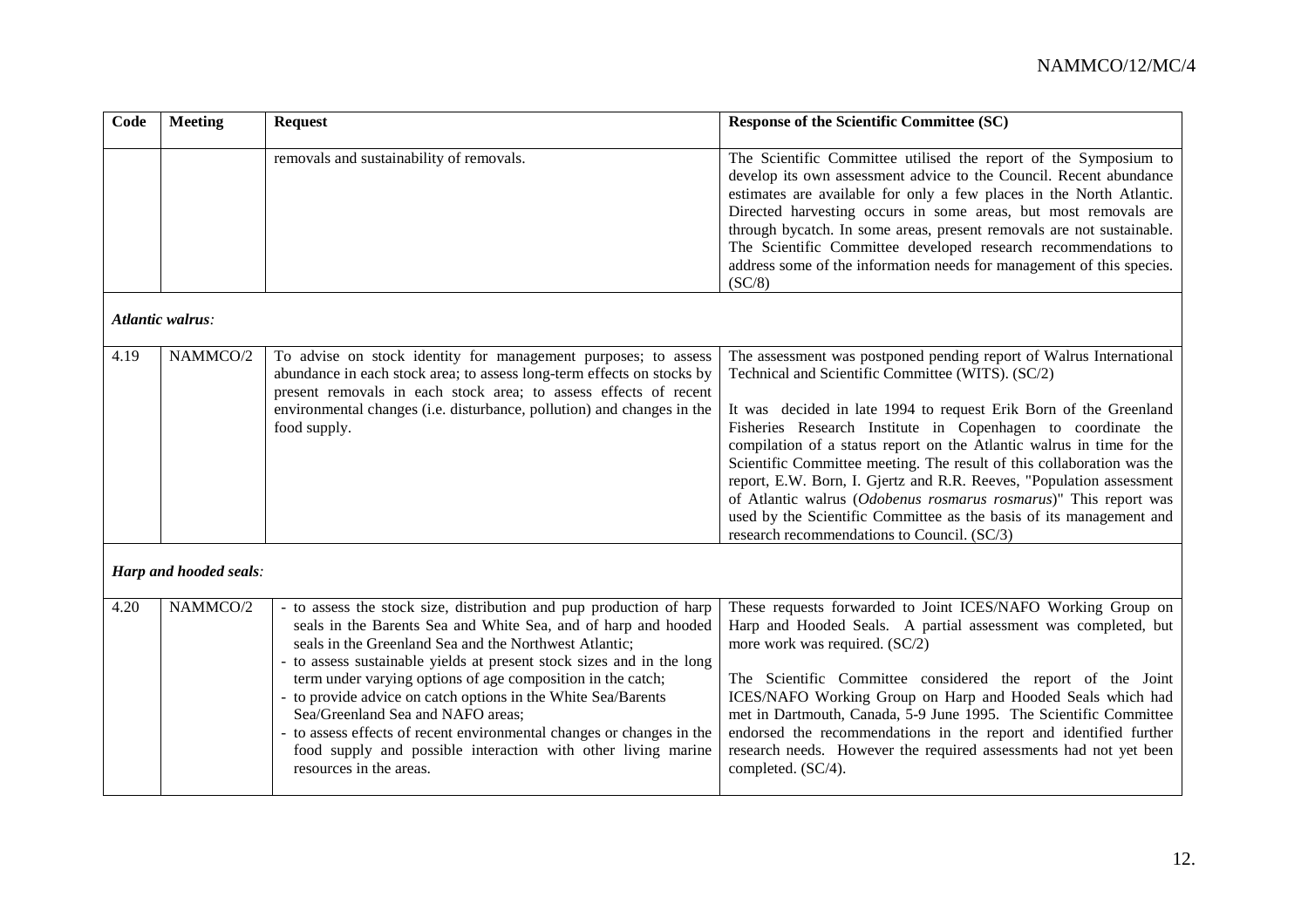| Code | <b>Meeting</b> | <b>Request</b>                                                                                                                                                                                                                                                                                                                                                                | <b>Response of the Scientific Committee (SC)</b>                                                                                                                                                                                                                                                                                                                                                                                                                                                                                                 |  |  |
|------|----------------|-------------------------------------------------------------------------------------------------------------------------------------------------------------------------------------------------------------------------------------------------------------------------------------------------------------------------------------------------------------------------------|--------------------------------------------------------------------------------------------------------------------------------------------------------------------------------------------------------------------------------------------------------------------------------------------------------------------------------------------------------------------------------------------------------------------------------------------------------------------------------------------------------------------------------------------------|--|--|
|      |                |                                                                                                                                                                                                                                                                                                                                                                               | The Scientific Committee considered the report of the Joint<br>ICES/NAFO Working Group on Harp and Hooded Seals which had<br>met in Copenhagen in 1997. The Scientific Committee used this report<br>as the basis for its advice to Council, while noting that catch options<br>had not been completed for Greenland Sea harp and hooded seals, and<br>White Sea and Barents Sea harp seals. (SC/6)                                                                                                                                              |  |  |
|      |                |                                                                                                                                                                                                                                                                                                                                                                               | The Joint ICES/NAFO Working Group on Harp and Hooded Seals met<br>in 1998 to complete the assessments for Greenland Sea harp and<br>hooded seals, and White Sea and Barents Sea harp seals. The<br>Scientific Committee used their report as the basis of its advice to<br>Council, and noted that the required assessments had now been<br>completed. Assessment of the effects of recent environmental changes<br>or changes in the food supply and possible interaction with other living<br>marine resources in the areas is ongoing. (SC/7) |  |  |
| 4.21 | NAMMCO/8       | The Scientific Committee is requested to co-ordinate joint feeding<br>studies of harp and hooded seals in the Nordic Seas (Iceland,<br>Greenland and Norwegian Seas) and off West Greenland.                                                                                                                                                                                  | The Scientific Committee noted that preparations to coordinate such<br>studies between member countries were already under way, outside of<br>the NAMMCO Scientific Committee. The Scientific Committee<br>therefore emphasized its support for such joint studies and urged<br>member countries to participate. (SC/7)                                                                                                                                                                                                                          |  |  |
| 4.22 | NAMMCO/11      | The Management Committee recommended that the Scientific<br>Committee regularly update the stock status of North Atlantic harp<br>and hooded seal stocks as new information becomes available.                                                                                                                                                                                | Ongoing as new information becomes available.                                                                                                                                                                                                                                                                                                                                                                                                                                                                                                    |  |  |
|      | Ringed seals:  |                                                                                                                                                                                                                                                                                                                                                                               |                                                                                                                                                                                                                                                                                                                                                                                                                                                                                                                                                  |  |  |
| 4.22 | NAMMCO/5       | To advise on stock identity of ringed seals (Phoca hispida) for<br>management purposes and to assess abundance in each stock area,<br>long-term effects on stocks by present removals in each stock area,<br>effects of recent environmental changes (i.e. disturbance, pollution)<br>and changes in the food supply, and interactions with other marine<br>living resources. | The Scientific Committee established a Working Group on Ringed<br>Seals. The Scientific Committee considered the report of the Working<br>Group and provided advice to Council.<br>They also provided<br>recommendations for future research. (SC/5)<br>Papers considered by the Working Group as well as other papers were                                                                                                                                                                                                                      |  |  |
| 4.23 | NAMMCO/7       | The Scientific Committee was requested to advise on what scientific                                                                                                                                                                                                                                                                                                           | published in the first volume of NAMMCO Scientific Publications,<br>Ringed Seals in the North Atlantic.<br>It was noted that the exploitation level of ringed seals in Greenland has                                                                                                                                                                                                                                                                                                                                                             |  |  |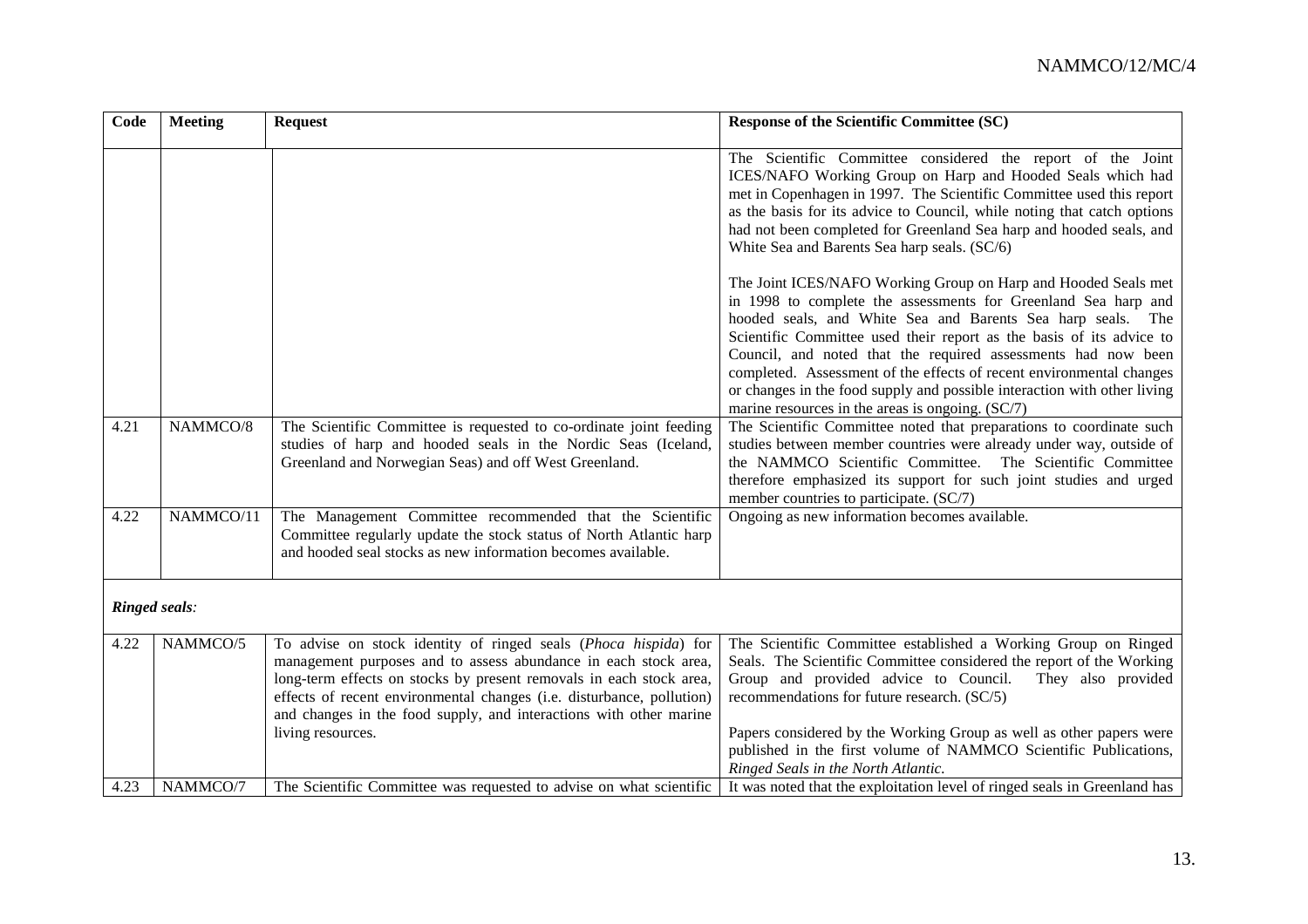| Code                                                      | <b>Meeting</b> | <b>Request</b>                                                                                                                                                                                                                                                                                                                                                                                                                                                                                                                                                                                                                                                                                                                                                                                                                                                                                                  | <b>Response of the Scientific Committee (SC)</b>                                                                                                                                                                                                                                                                                                 |  |
|-----------------------------------------------------------|----------------|-----------------------------------------------------------------------------------------------------------------------------------------------------------------------------------------------------------------------------------------------------------------------------------------------------------------------------------------------------------------------------------------------------------------------------------------------------------------------------------------------------------------------------------------------------------------------------------------------------------------------------------------------------------------------------------------------------------------------------------------------------------------------------------------------------------------------------------------------------------------------------------------------------------------|--------------------------------------------------------------------------------------------------------------------------------------------------------------------------------------------------------------------------------------------------------------------------------------------------------------------------------------------------|--|
|                                                           |                | studies need to be completed to evaluate the effects of changed levels<br>of removals of ringed seals in West and East Greenland.                                                                                                                                                                                                                                                                                                                                                                                                                                                                                                                                                                                                                                                                                                                                                                               | shown considerable variability over decades in this century. The<br>Scientific Committee chose to focus on scenarios where exploitation is<br>raised by more than twice the level reported in recent years. The<br>Scientific Committee then identified the main gaps in knowledge, and<br>recommended research required to address them. (SC/6) |  |
| Grey seals:                                               |                |                                                                                                                                                                                                                                                                                                                                                                                                                                                                                                                                                                                                                                                                                                                                                                                                                                                                                                                 |                                                                                                                                                                                                                                                                                                                                                  |  |
| 4.24                                                      | NAMMCO/5       | To review and assess abundance and stock levels of grey seals<br>(Halichoerus grypus) in the North Atlantic, with an emphasis on their<br>role in the marine ecosystem in general, and their significance as a<br>source of nematodal infestations in fish in particular.                                                                                                                                                                                                                                                                                                                                                                                                                                                                                                                                                                                                                                       | The Scientific Committee established a Working Group on Grey Seals.<br>The Scientific Committee considered the report of the Working Group<br>and provided advice to Council, including recommendations for further<br>research. (SC/4)                                                                                                          |  |
| 4.25                                                      | NAMMCO/11      | The Management Committee noted that there has been a decline in<br>the numbers of grey seals around Iceland, possibly due to harvesting<br>at rates that are not sustainable. The Scientific Committee had<br>previously provided advice in response to a request to review and<br>assess abundance and stock levels of grey seals in the North Atlantic,<br>with an emphasis on their role in the marine ecosystem in general,<br>and their significance as a source of nematodal infestations in fish in<br>particular (NAMMCO 1995). Given the apparent stock decline in<br>Iceland, an apparent increase in Southwest Norway and in the United<br>Kingdom, and the fact that this species interact with fisheries in three<br>NAMMCO member countries, the Management Committee<br>recommended that the Scientific Committee provide a new<br>assessment of grey seal stocks throughout the North Atlantic. | Response pending. The Working Group on Grey Seals will meet in<br>April 2003.                                                                                                                                                                                                                                                                    |  |
| <b>Dolphin species</b> (Tursiops and Lagenoryhncus spp.): |                |                                                                                                                                                                                                                                                                                                                                                                                                                                                                                                                                                                                                                                                                                                                                                                                                                                                                                                                 |                                                                                                                                                                                                                                                                                                                                                  |  |
| 4.25                                                      | NAMMCO/7       | The Council recommended that NAMMCO member countries study<br>the ecological interaction between dolphin species<br>(e.g.,<br>Lagenorhynchus spp.) and fisheries, with the view to future<br>assessments of such interactions.                                                                                                                                                                                                                                                                                                                                                                                                                                                                                                                                                                                                                                                                                  | Not addressed due to insufficient information.                                                                                                                                                                                                                                                                                                   |  |
| 4.26                                                      | NAMMCO/8       | Noting that ecological interactions between dolphin species of the<br>Lagenorhynchus genus and fisheries have caused concern in                                                                                                                                                                                                                                                                                                                                                                                                                                                                                                                                                                                                                                                                                                                                                                                 | The Scientific Committee noted that the IWC Scientific Committee<br>had dealt with these species in 1996. Generally, it was considered that                                                                                                                                                                                                      |  |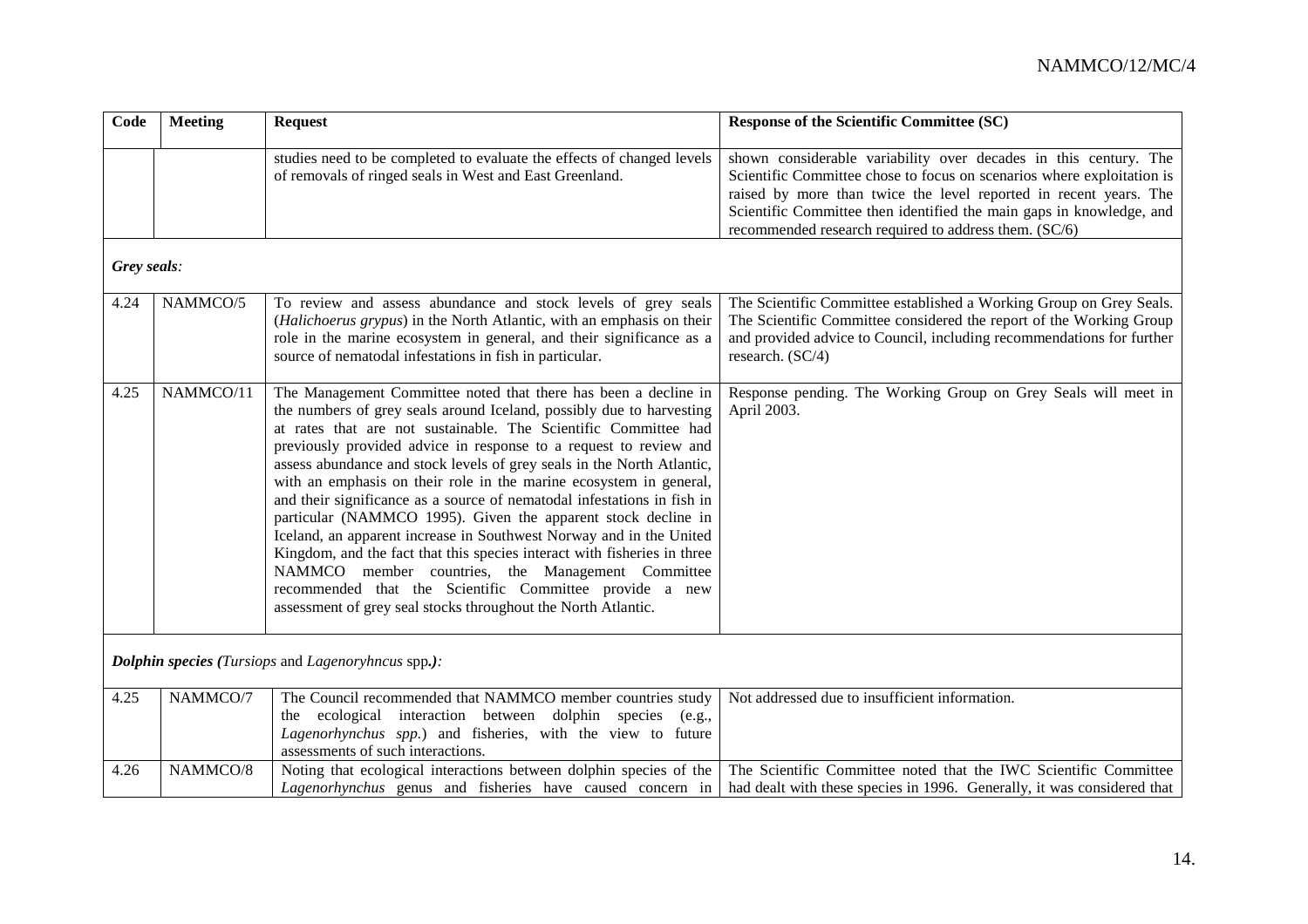| Code | <b>Meeting</b> | <b>Request</b>                                                                                                                                                                                                                                                                                                                                                                                                                                                                                                                                                                                                                                                                                                                                                                                                                                                                                                                                                                                                                                                                                                                                                                                                                                                                                  | Response of the Scientific Committee (SC)                                                                                                                                                                                                                                                                                                                                                                                                                                                                                                                                                                                                                                                                                                                                                                                                                                                                                                                                                                                                                                                                      |
|------|----------------|-------------------------------------------------------------------------------------------------------------------------------------------------------------------------------------------------------------------------------------------------------------------------------------------------------------------------------------------------------------------------------------------------------------------------------------------------------------------------------------------------------------------------------------------------------------------------------------------------------------------------------------------------------------------------------------------------------------------------------------------------------------------------------------------------------------------------------------------------------------------------------------------------------------------------------------------------------------------------------------------------------------------------------------------------------------------------------------------------------------------------------------------------------------------------------------------------------------------------------------------------------------------------------------------------|----------------------------------------------------------------------------------------------------------------------------------------------------------------------------------------------------------------------------------------------------------------------------------------------------------------------------------------------------------------------------------------------------------------------------------------------------------------------------------------------------------------------------------------------------------------------------------------------------------------------------------------------------------------------------------------------------------------------------------------------------------------------------------------------------------------------------------------------------------------------------------------------------------------------------------------------------------------------------------------------------------------------------------------------------------------------------------------------------------------|
|      |                | NAMMCO countries, the Scientific Committee is requested to<br>perform an assessment of distribution, stock identity, abundance and<br>ecological interactions of white-beaked and white-sided dolphins in<br>the North Atlantic area.                                                                                                                                                                                                                                                                                                                                                                                                                                                                                                                                                                                                                                                                                                                                                                                                                                                                                                                                                                                                                                                           | there is insufficient information on stock structure, abundance and<br>feeding ecology to carry out a meaningful assessment of these species<br>at this time. Some new information on abundance may become<br>available from the NASS-95 survey, but these data have not yet been<br>analyzed. The Scientific Committee agreed to begin compiling<br>available information on these species in member countries, with the<br>objective of identifying knowledge gaps and creating a basis for<br>assessment in the longer term. (SC/7)                                                                                                                                                                                                                                                                                                                                                                                                                                                                                                                                                                         |
| 4.27 | NAMMCO/9       | At its Eighth Meeting in 1998, the Council agreed to<br>the<br>recommendation of the Management Committee to request the<br>Scientific Committee to perform an assessment of distribution, stock<br>identity, abundance and ecological interactions of white-beaked and<br>white-sided dolphins in the North Atlantic area.<br>The Management Committee noted the conclusion of the Scientific<br>Committee that there is insufficient information on stock structure,<br>abundance and feeding ecology to carry out a meaningful assessment<br>of these species at this time.<br>The Management Committee further noted that, in addition to the<br>focus of the Management Committee's former request for advice on<br>these species in relation to their ecological interactions with<br>fisheries, these dolphin species are harvested in significant numbers<br>in the Faroe Islands.<br>The Management Committee therefore agreed to recommend that the<br>Scientific Committee be requested to facilitate the requested<br>assessment of these species, with an emphasis on the following:<br>to analyse results from NASS 95 and other sightings surveys as<br>a basis for establishing abundance estimates for the stocks;<br>to coordinate the efforts of member countries to conduct | The Scientific Committee noted that the NASS surveys were optimised<br>for species other than dolphins, and that in some cases, it was not<br>possible to identify dolphins to species. In these cases, mapping of<br>sightings may be the only analysis warranted. Further analyses may be<br>feasible from the Faroese and Icelandic survey areas, and the Scientific<br>Committee made preparations to begin these analyses. (SC/8)<br>These species are harvested sporadically in drive hunts in the Faroe<br>Islands, and there is some bycatch in Iceland. They are rarely taken in<br>Norway or Greenland. Scientific papers on feeding ecology and life<br>history in Icelandic waters are expected to be published soon. The<br>Scientific Committee recommended that a sampling program be<br>initiated in the Faroe Islands for white-sided, white-beaked and<br>bottlenose dolphins, primarily to collect information on feeding<br>ecology, life history and stock delineation. They also recommended<br>that sampling should continue in Iceland and Norway on an<br>opportunistic basis. (SC/8) |
|      |                | research to fill the noted information gaps, taking advantage in<br>particular of the sampling opportunities provided by the Faroese<br>catch, as well as dedicated samples in other areas.                                                                                                                                                                                                                                                                                                                                                                                                                                                                                                                                                                                                                                                                                                                                                                                                                                                                                                                                                                                                                                                                                                     |                                                                                                                                                                                                                                                                                                                                                                                                                                                                                                                                                                                                                                                                                                                                                                                                                                                                                                                                                                                                                                                                                                                |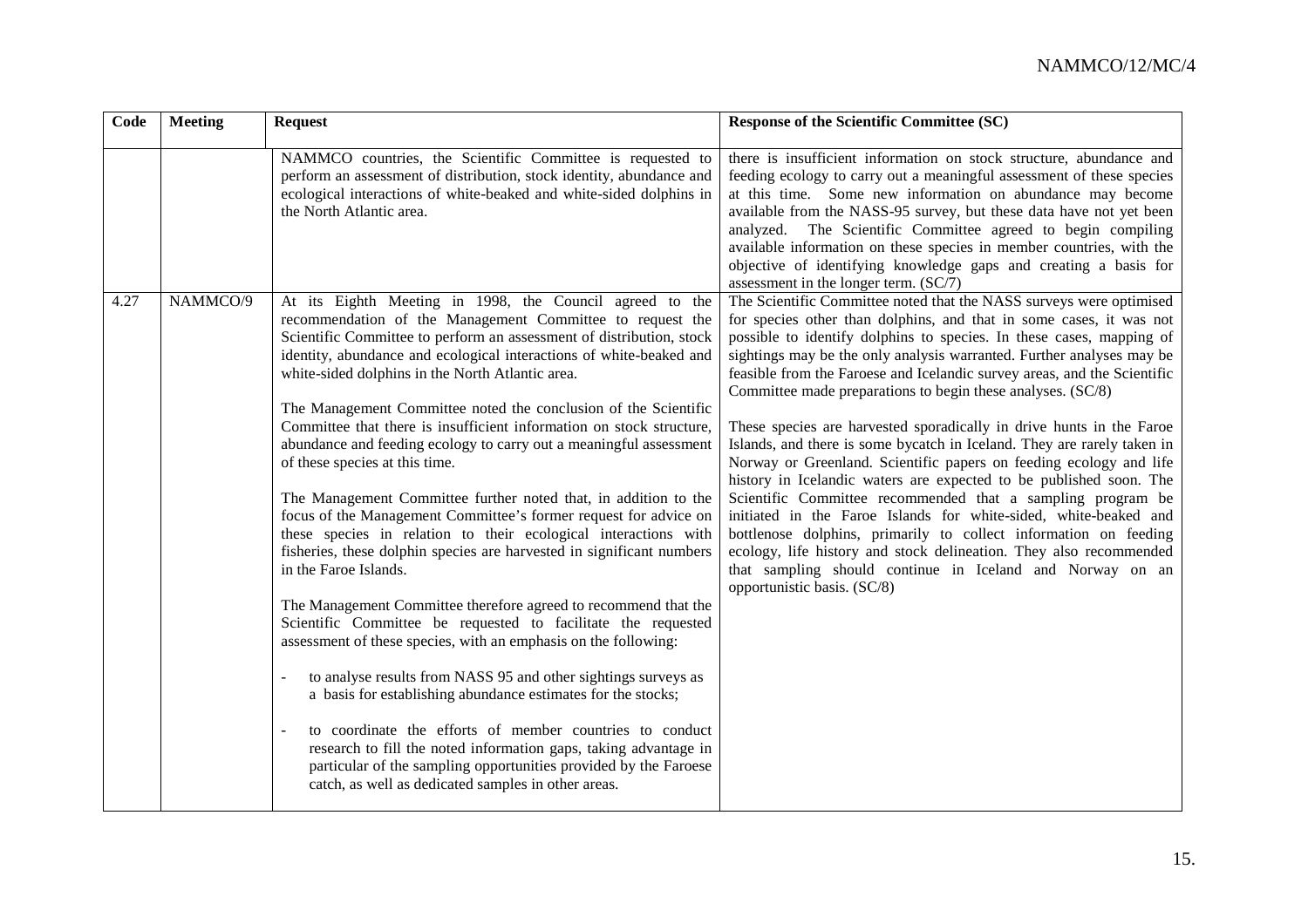| Code       | <b>Meeting</b> | <b>Request</b>                                                                                                                                                                                                                                                                                                                                                                                                                                                                                                                                                                                                                                                                                                                                                                                                                            | <b>Response of the Scientific Committee (SC)</b>                                                                                                                                                                                                                                                                                                                                                                                                                                                                                                             |
|------------|----------------|-------------------------------------------------------------------------------------------------------------------------------------------------------------------------------------------------------------------------------------------------------------------------------------------------------------------------------------------------------------------------------------------------------------------------------------------------------------------------------------------------------------------------------------------------------------------------------------------------------------------------------------------------------------------------------------------------------------------------------------------------------------------------------------------------------------------------------------------|--------------------------------------------------------------------------------------------------------------------------------------------------------------------------------------------------------------------------------------------------------------------------------------------------------------------------------------------------------------------------------------------------------------------------------------------------------------------------------------------------------------------------------------------------------------|
| 4.28       | NAMMCO/9       | The Management Committee noted that bottlenosed dolphins, like<br>white-sided and white-beaked dolphns, are also harvested in the<br>coastal drive fishery in the Faroe Islands.<br>The Management Committee agreed to recommend that, in<br>connection with the updated request for advice from the Scientific<br>Committee on white-sided and white-beaked dolphins, that                                                                                                                                                                                                                                                                                                                                                                                                                                                               | See 4.25.                                                                                                                                                                                                                                                                                                                                                                                                                                                                                                                                                    |
| 4.29       | NAMMCO/10      | bottlenosed dolphins also be included in this assessment<br>The Management Committee noted that the requested assessments<br>for these species could not at present be completed because of a lack<br>of information on stock identity, distribution, abundance and<br>biology. The Management Committee therefore recommended that<br>the Scientific Committee monitors developments in this area and<br>continues its assessments, as new data become available.                                                                                                                                                                                                                                                                                                                                                                        | To be completed as new information becomes available.                                                                                                                                                                                                                                                                                                                                                                                                                                                                                                        |
| Fin whale: |                |                                                                                                                                                                                                                                                                                                                                                                                                                                                                                                                                                                                                                                                                                                                                                                                                                                           |                                                                                                                                                                                                                                                                                                                                                                                                                                                                                                                                                              |
| 4.30       | NAMMCO/8       | The Scientific Committee is requested to undertake an assessment of<br>the status of fin whales in the North Atlantic based on all available<br>data. (This request was later elaborated as follows: "Acknowledging<br>the large amount of work involved in such a comprehensive<br>assessment of all possible fin whale stocks in the North Atlantic, the<br>Council requests the Scientific Committee, when conducting such<br>comprehensive assessment, particularly to<br>i. assess the stock structure of fin whales in the whole North<br>Atlantic.<br>ii. assess the long-term effects of annual removal of 50, 100 and 200<br>fin whales in the stock area traditionally assumed to have a main<br>concentration off East Greenland and Iceland (EGI stock area),<br>iii. identify MSY exploitation levels for that stock area.") | The Scientific Committee established a Working Group on Fin Whales<br>to deal with this request. The Working Group met in April 1999.<br>Their report dealt with the stock structure of fin whales throughout the<br>North Atlantic, and with assessment of the EGI stock. The Scientific<br>Committee used the report of the Working Group to formulate advice<br>and research recommendations to NAMMCO Council.<br>Detailed<br>assessment of other fin whale stocks was not carried out, but will be if<br>further requests from Council are forthcoming. |
| 4.31       | NAMMCO/9       | The Management Committee noted that the Scientific Committee<br>has completed its assessment of the stock structure of fin whales in<br>North Atlantic, and that more research on stock structure is required<br>before firm conclusions can be drawn. The Management Committee                                                                                                                                                                                                                                                                                                                                                                                                                                                                                                                                                           | The Scientific Committee reactivated the Working Group on North<br>Atlantic Fin Whales and used their report as the basis for their advice<br>to the Council. The results of the assessments indicated that fin whales<br>in the area have likely been substantially depleted by past harvests, but                                                                                                                                                                                                                                                          |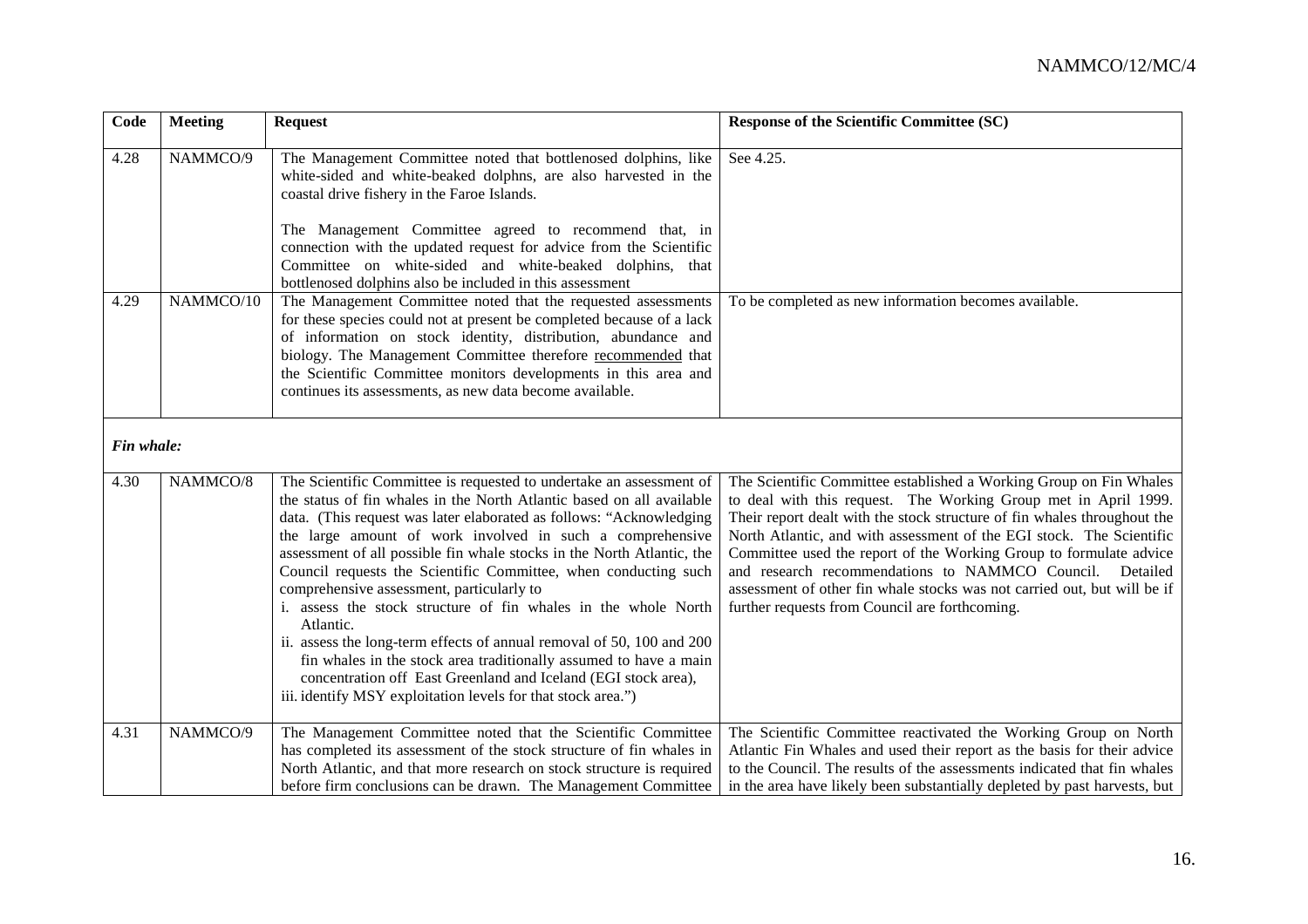| Code            | <b>Meeting</b> | <b>Request</b>                                                                                                                                                                                                                                                                                                                                                                                                                                                                                                                                                                                                                                                               | <b>Response of the Scientific Committee (SC)</b>                                                                                                                                                                                                                                                                                                                                                                                                                                                                                                                                                                                                         |  |
|-----------------|----------------|------------------------------------------------------------------------------------------------------------------------------------------------------------------------------------------------------------------------------------------------------------------------------------------------------------------------------------------------------------------------------------------------------------------------------------------------------------------------------------------------------------------------------------------------------------------------------------------------------------------------------------------------------------------------------|----------------------------------------------------------------------------------------------------------------------------------------------------------------------------------------------------------------------------------------------------------------------------------------------------------------------------------------------------------------------------------------------------------------------------------------------------------------------------------------------------------------------------------------------------------------------------------------------------------------------------------------------------------|--|
|                 |                | therefore recommended that member countries initiate the research<br>required to elucidate the stock structure of fin whales.<br>The Management Committee recommended that the Scientific<br>Committee continue its assessment of fin whale stocks in the North<br>Atlantic, focussing in the near term on the status of fin whales in<br>Faroese territorial waters. The Scientific Committee should focus<br>particularly on the following issues:<br>Assess the long-term effects of annual removals of 5, 10<br>i.<br>and 20 fin whales in Faroese waters;<br>Information gaps that may need to be filled in order to<br>ii.<br>complete a full assessment in this area. | there was great uncertainty in the results. The Scientific Committee<br>noted that in attempting to respond to the Council's request for advice<br>on the long-term effect of various catch levels in the Faroese area, it<br>had immediately become apparent that there is insufficient information<br>on stock identity to carry out a reliable assessment of the status of fin<br>whales in Faroese waters, and thus provide reliable advice on the<br>effects of various catches. The Scientific Committee therefore<br>recommended a research program primarily geared to understanding<br>the stock relationships of fin whales around the Faroes. |  |
| 4.32            | NAMMCO/10      | The Management Committee noted that the requested assessment<br>(4.31) had not been fully completed and awaited in particular the<br>provision of more information on stock delineation. The<br>Management Committee therefore recommended that the Scientific<br>Committee continue its assessment, as new data become available.                                                                                                                                                                                                                                                                                                                                           | To be addressed as new information becomes available.                                                                                                                                                                                                                                                                                                                                                                                                                                                                                                                                                                                                    |  |
| 4.33            | NAMMCO/11      | The Management Committee clarified its previous request for advice<br>on fin whales, asking that the Scientific Committee continue with its<br>assessments of fin whale stocks in the areas of interest to NAMMCO<br>countries with existing and new information on abundance and stock<br>delineation as it becomes available.                                                                                                                                                                                                                                                                                                                                              | Response ongoing as information becomes available. The Working<br>Group on Fin Whales will meet in September 2003.                                                                                                                                                                                                                                                                                                                                                                                                                                                                                                                                       |  |
| Humpback whale: |                |                                                                                                                                                                                                                                                                                                                                                                                                                                                                                                                                                                                                                                                                              |                                                                                                                                                                                                                                                                                                                                                                                                                                                                                                                                                                                                                                                          |  |
| 4.34            | NAMMCO/11      | The Management Committee noted the conclusions of the Scientific<br>Committee that there was evidence of a rapidly increasing<br>abundance of humpback whales around Iceland, and recommended<br>that the Scientific Committee complete abundance estimates for this<br>species as a high priority. The Scientific Committee should also<br>consider the results of the "Years of the North Atlantic Humpback"<br>(YoNAH) project as it pertains to member countries in providing<br>advice for this species.                                                                                                                                                                | Response pending. Abundance estimates will be finalised in 2003.<br>Information from the YoNAH project, pertaining to stock delineation,<br>migration, biological parameters, and abundance both North Atlantic-<br>wide and in feeding areas has been published. The Scientific<br>Committee has noted previously (SC/9) that abundance estimates from<br>the NASS-95 survey appear to conflict with the results of the YoNAH<br>project, and comparison with the estimates from NASS-2001 should be<br>of great interest. (SC/10)                                                                                                                      |  |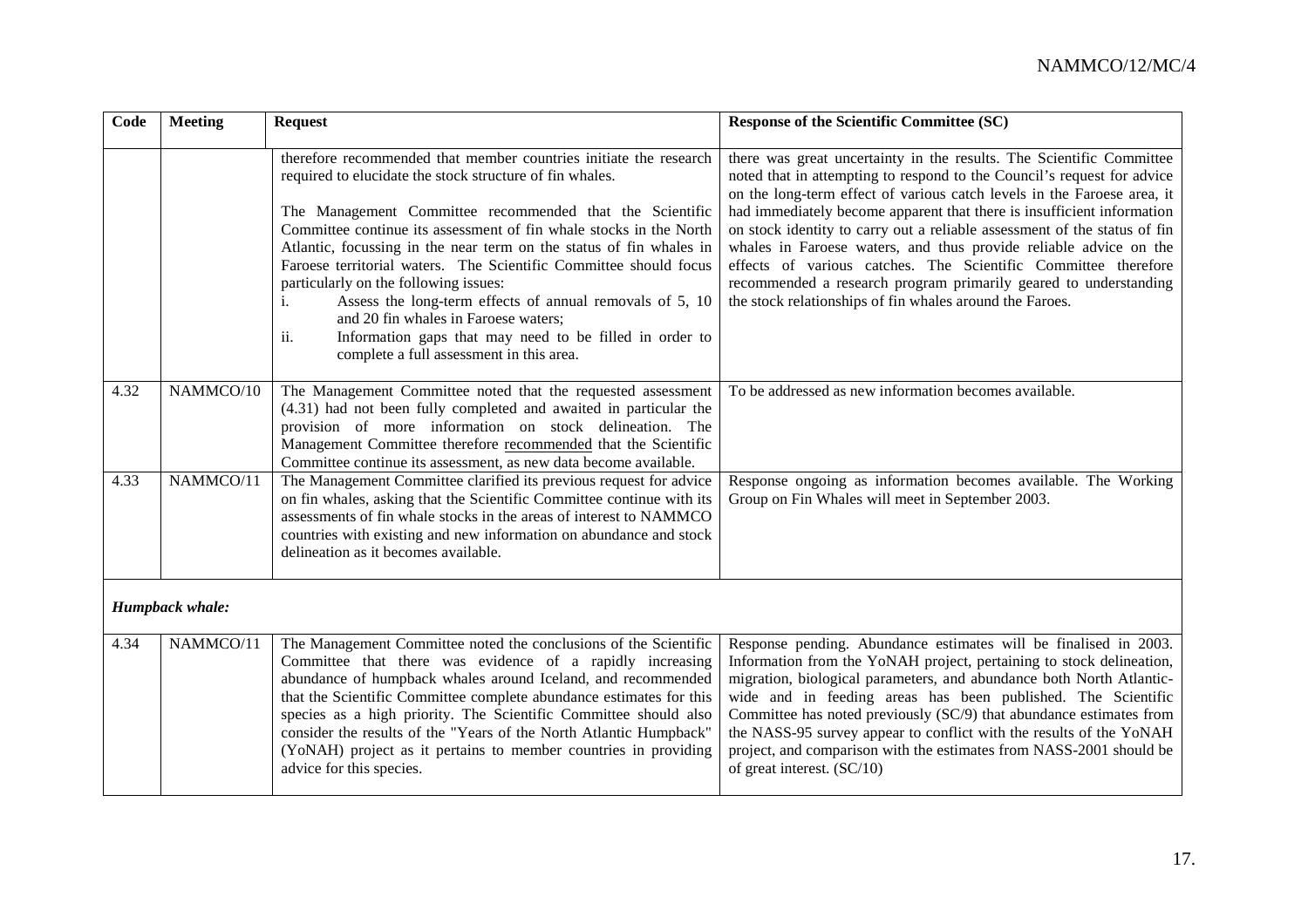| Code | <b>Meeting</b> | <b>Request</b>                                                                                                                                                                                                                                                                                                                                                                                                                                                                                                                                                                                                                                                                                                                                                                                                     | <b>Response of the Scientific Committee (SC)</b>                                                                                                                                                                                                                                                                                                                                                                                                                                                                                                                                                                                                                                                                                                                    |
|------|----------------|--------------------------------------------------------------------------------------------------------------------------------------------------------------------------------------------------------------------------------------------------------------------------------------------------------------------------------------------------------------------------------------------------------------------------------------------------------------------------------------------------------------------------------------------------------------------------------------------------------------------------------------------------------------------------------------------------------------------------------------------------------------------------------------------------------------------|---------------------------------------------------------------------------------------------------------------------------------------------------------------------------------------------------------------------------------------------------------------------------------------------------------------------------------------------------------------------------------------------------------------------------------------------------------------------------------------------------------------------------------------------------------------------------------------------------------------------------------------------------------------------------------------------------------------------------------------------------------------------|
| 5.   | <b>OTHER</b>   |                                                                                                                                                                                                                                                                                                                                                                                                                                                                                                                                                                                                                                                                                                                                                                                                                    |                                                                                                                                                                                                                                                                                                                                                                                                                                                                                                                                                                                                                                                                                                                                                                     |
| 5.1  | NAMMCO/8       | Greenland noted the need for greater input from hunters and users in<br>the work of the Scientific Committee. While noting the need for<br>scientists to be able to conduct their work on their own scientific<br>terms in the context of their Committee meetings, it was suggested<br>that scientists and users of marine mammal resources which are the<br>subject of examination by the Scientific Committee could, for<br>example, meet prior to meetings of the Scientific Committee in order<br>to exchange information relevant to the work planned by the<br>Scientific Committee. With these ideas in mind, Greenland<br>recommended that concrete steps should be taken to provide for a<br>more active dialogue between scientists and resource users. This<br>recommendation was endorsed by Council. | The Scientific Committee agreed to a proposal put forward by the<br>Secretariat, to use the "Status of Marine Mammals in the North<br>Atlantic" stock status reports as a means of incorporating the<br>knowledge of marine mammal users. This proposal was presented to<br>NAMMCO Council for approval. (SC/7)<br>The Scientific Committee Working Group on the Population Status of<br>Narwhal and Beluga in the North Atlantic met jointly with the<br>Scientific Working Group of the Joint Commission on the<br>Conservation and Management of Narwhal and Beluga (JCNB) in May<br>2001. Prior to the main meeting, the Joint Working Group met with<br>hunters from Greenland and Canada, and Canadian hunters<br>participated throughout the meeting. (SC/9) |
| 5.3  | NAMMCO/9       | With respect to the language used in the Report of the Scientific<br>Committee, Greenland suggested that it must be kept precise and<br>simple. The Management Committee agreed to convey this as a<br>suggestion to the Scientific Committee.                                                                                                                                                                                                                                                                                                                                                                                                                                                                                                                                                                     | No response.                                                                                                                                                                                                                                                                                                                                                                                                                                                                                                                                                                                                                                                                                                                                                        |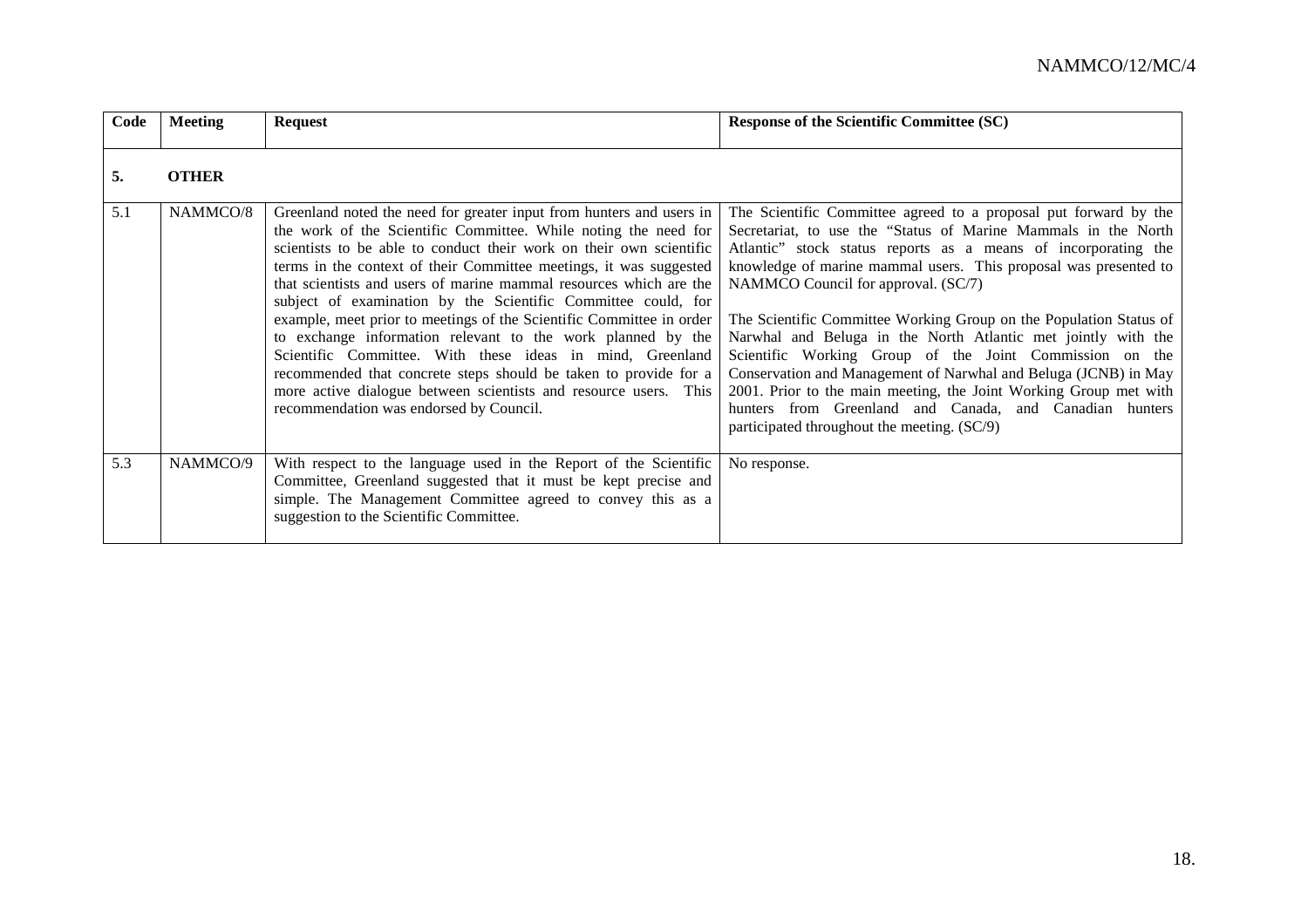#### **List of References**

#### **NAMMCO/1**

NAMMCO 1992. (MS) Report of the inaugural meeting of the Council of the North Atlantic Marine Mammal Commission. NAMMCO, University of Tromsø, Tromsø, 35 pp.

#### **NAMMCO/2**

NAMMCO. 1993. (MS) Report of the second meeting of the Council. NAMMCO, University of Tromsø, Tromsø, 65 pp.

#### **NAMMCO/3**

NAMMCO. 1993. (MS) Report of the third meeting of the Council. NAMMCO, University of Tromsø, Tromsø, 51 pp.

#### **NAMMCO/4**

NAMMCO. 1994. (MS) Fourth meeting of the Council. NAMMCO, University of Tromsø, Tromsø, 142 pp.

#### **NAMMCO/5**

NAMMCO. 1995. Fifth meeting of the Council. In: NAMMCO, *Annual Report 1995.* NAMMCO, Tromsø, 11-44.

#### **NAMMCO/6**

NAMMCO. 1997. Report of the sixth meeting of the Council. In: NAMMCO, *Annual Report 1996.* NAMMCO, Tromsø, 11-58.

#### **NAMMCO/7**

NAMMCO. 1998. Report of the seventh meeting of the Council. In: NAMMCO, *Annual Report 1997.* NAMMCO, Tromsø, 9-60.

#### **NAMMCO/8**

NAMMCO. 1999. Report of the eighth meeting of the Council. In: NAMMCO, *Annual Report 1998.* NAMMCO, Tromsø, 9-55.

#### **NAMMCO/9**

NAMMCO. 2000. Report of the ninth meeting of the Council. In: NAMMCO, *Annual Report 1999.* NAMMCO, Tromsø, 11-49.

#### **NAMMCO/10**

NAMMCO. 2001. Report of the tenth meeting of the Council. In: NAMMCO, *Annual Report 2000*. NAMMCO, Tromsø, , 11-69.

#### **NAMMCO/11**

NAMMCO. 2002. Report of the eleventh meeting of the Council. In: NAMMCO, *Annual Report 2001*. NAMMCO, Tromsø, 11-93.

#### **SC/2**

NAMMCO. 1993. (MS) Report of the second meeting of the Scientific Committee. NAMMCO, University of Tromsø, Tromsø, 57 pp.

**SC/3**

NAMMCO. 1995. Report of the third meeting of the Scientific Committee. In: NAMMCO, *Annual Report 1995.* NAMMCO, Tromsø, 71-126.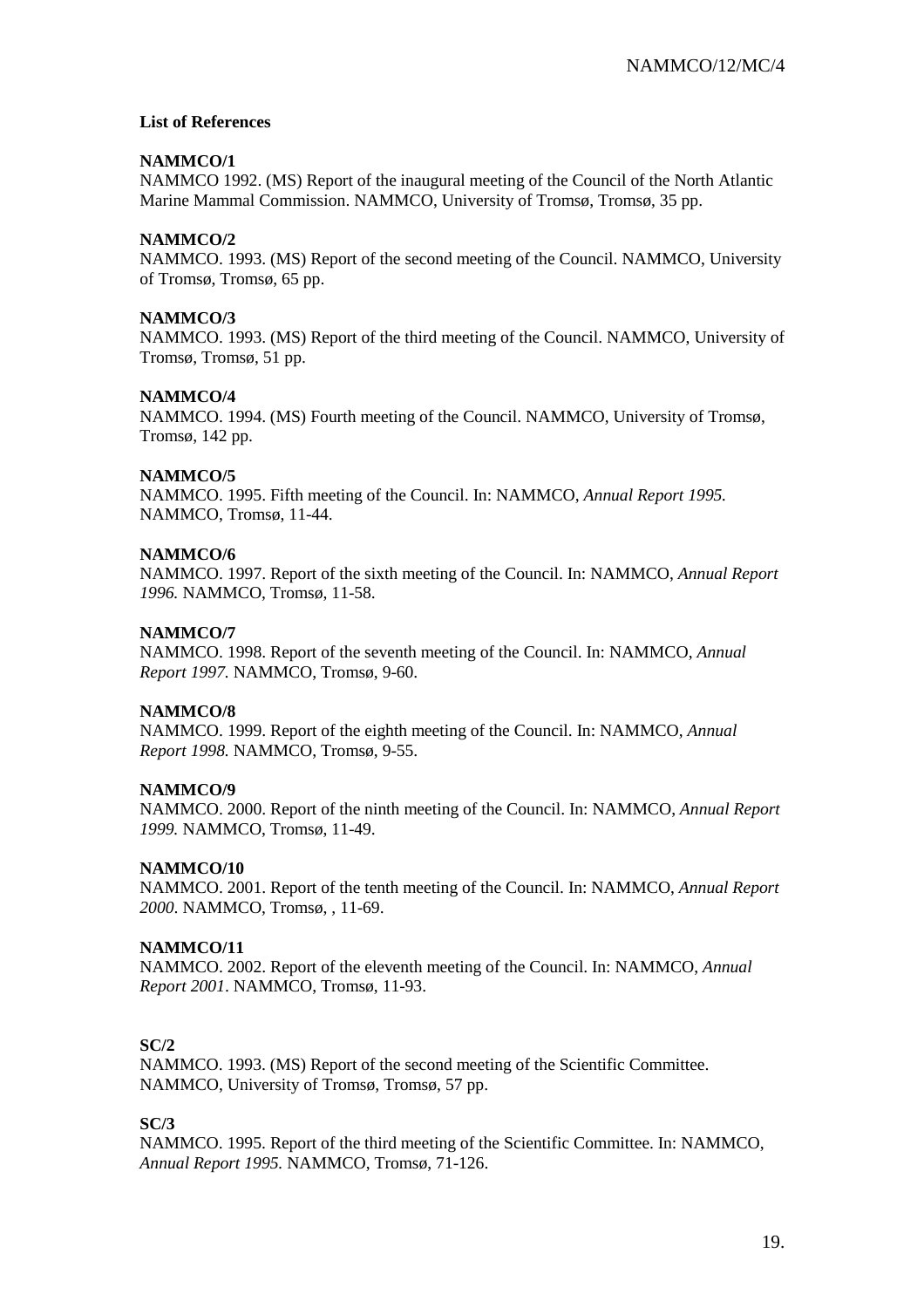## **SC/4**

NAMMCO. 1997. Report of the Scientific Committee. In: NAMMCO, *Annual Report 1996.* NAMMCO, Tromsø, 97-178.

## **SC/5**

NAMMCO. 1998. Report of the Scientific Committee. In: NAMMCO, *Annual Report 1997.* NAMMCO, Tromsø, 85-202.

## **SC/6**

NAMMCO. 1999. Report of the sixth meeting of the Scientific Committee. In: NAMMCO, *Annual Report 1998.* NAMMCO, Tromsø, 89-131.

## **SC/7**

NAMMCO. 2000. Report of the seventh meeting of the Scientific Committee. In: NAMMCO, *Annual Report 1999.* NAMMCO, Tromsø, 125-211.

## **SC/8**

NAMMCO. 2001. Report of the eighth meeting of the Scientific Committee. In: NAMMCO, *Annual Report 2000*. NAMMCO, Tromsø, 123-294.

#### **SC/9**

NAMMCO. 2002. Report of the ninth meeting of the Scientific Committee. In: NAMMCO, *Annual Report 2001*. NAMMCO, Tromsø, 147-270.

#### **SC/10**

NAMMCO. 2003 in prep. Report of the tenth meeting of the Scientific Committee. In: NAMMCO, *Annual Report 2002*. NAMMCO, Tromsø, in prep.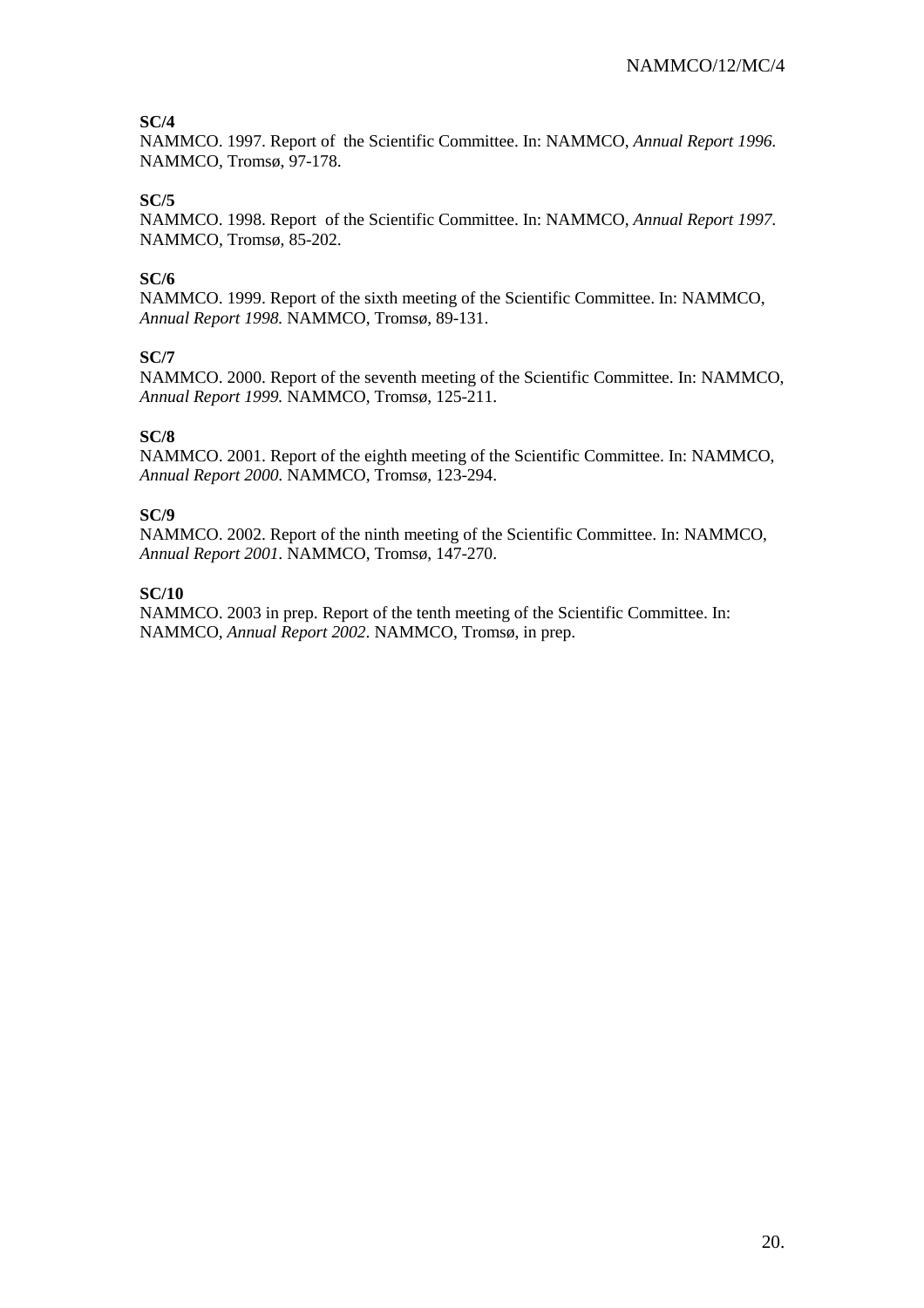NAMMCO/12/MC/5



## **NORTH ATLANTIC MARINE MAMMAL COMMISSION**

**Twelfth Meeting of the Council** 4 - 6 March 2003, Leangkollen, Asker, Norway

## **NAMMCO/12/MC/5**

# **Management Committee Working Group on Bycatch**

Teleconference 17 February 2003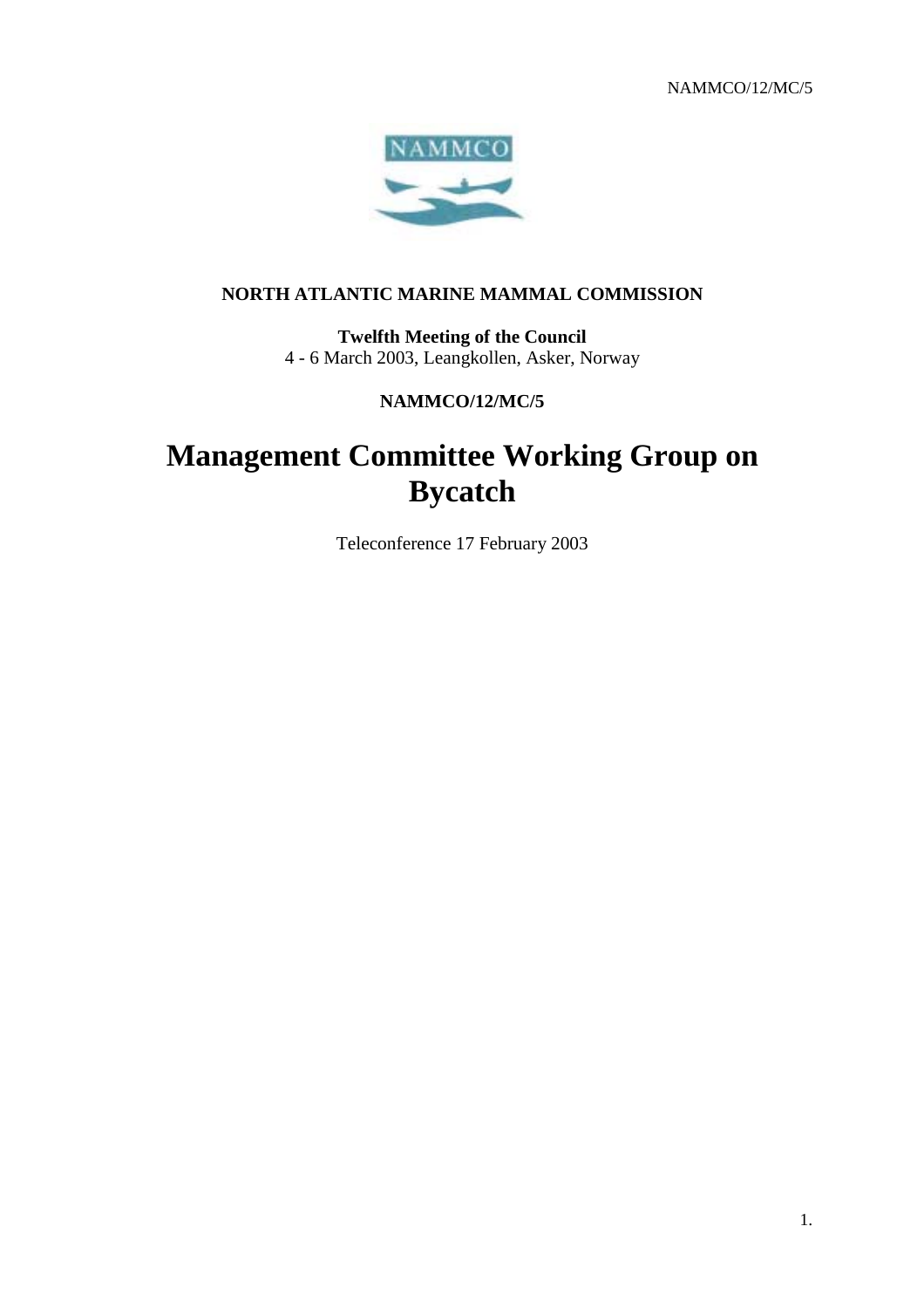## **MANAGEMENT COMMITTEE WORKING GROUP ON BYCATCH**

Teleconference 17 February 2003

## **DRAFT REPORT**

Chairman Kim Mathiasen welcomed the participants to the meeting (Appendix 1).

## **1. Adoption of agenda**

The draft agenda (Appendix 2) was adopted without change.

## **2. Appointment of rapporteur**

Daniel Pike, Scientific Secretary of NAMMCO, was appointed as rapporteur for the meeting.

## **3. Information regarding ongoing monitoring and management of marine mammal bycatches outside the NAMMCO Area**

## *3.1 European Union Initiative*

Last year the Working Group recommended that Norway continue to report on the "European Initiative" in bycatch monitoring and reduction to NAMMCO through this Working Group. Bjørge informed the Working Group that a Nordic Coordination meeting will be held in advance of the ASCOBANS meeting in April, at which time progress in bycatch monitoring and reduction within the European Union will be discussed. Until that meeting takes place, little new information will be available. Bjørge agreed to send a written report to the Working Group immediately after the Nordic Coordination meeting, sometime in March 2003.

#### **4. Review progress in monitoring and management of marine mammal bycatches within the NAMMCO Area**

## *4.1 Progress in monitoring marine mammal bycatches by NAMMCO Member Countries*

Mathiasen reported that **Greenland** had taken no new initiatives with regard to bycatch in 2002. There is a system of mandatory reporting of marine mammal bycatch through logbooks kept by all fishing vessel operators. National inspectors observe on larger vessels operating offshore. In addition a Wildlife Officer must be informed of any incident involving the entanglement of a marine mammal in fishing gear. In 2001 no bycatch was reported through the logbooks, and it is not known if this represents an absence of bycatch or a lack of reporting. The incidents of humpback whale entanglement (see 5.2) were reported to a Wildlife Officer.

Bjørge reported that the reporting of marine mammal bycatch through fishery logbooks was now mandatory in **Norway.** However, the logbook information is also being supplemented through other measures. Independent fishery observers are used on a sub-sample of the offshore fishing fleet, and their observations will be scaled up to estimate total bycatch in the respective fisheries. Further, a "reference fleet" is being established, which will be a subsample of vessels from which very detailed effort and bycatch data will be collected. Methods for collecting bycatch data from small coastal vessels (Sjark) are still under development. It is expected that the new system will begin to return useable data within the next few months. The emphasis is now directed towards the entire Norwegian fishing fleet, and not only focused on the fisheries of anticipated bycatches of marine mammals. The reason for this is that documentation of "clean fisheries" is anticipated to be prerequisite for "environmental labelling" of fish products.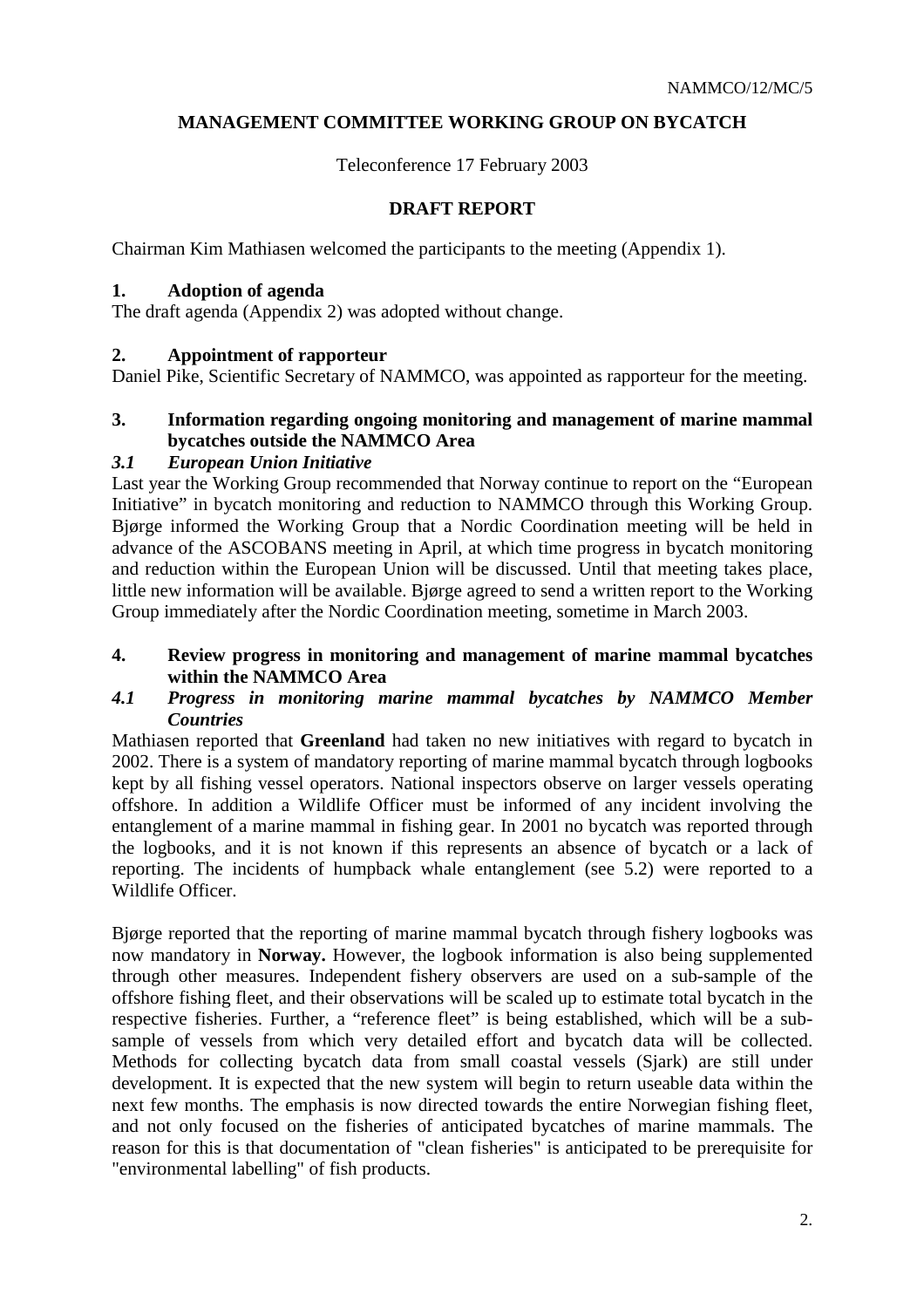Mikkelsen noted that there had been no recent changes in the bycatch reporting system for the **Faroe Islands**. Reporting of marine mammal bycatch in fishery logbooks is mandatory for mid- to large size vessels. At present there is no reporting system for small coastal vessels. Faroese observers are present on international exploratory fisheries (*e.g.* for tuna) and report any bycatch that occurs. Mikkelsen was unsure about the status of bycatch reporting on foreign vessels fishing in Faroese waters, and agreed to look into this matter for the Working Group.

Olafsdóttir noted that the reporting of marine mammal bycatch has been mandatory in **Iceland** for some years, but a systematic effort on reporting and compiling marine mammal by-catch was first initiated in the beginning of 2002. All fishermen using gill nets were sent a letter from the Directorate of Fisheries explaining the procedure of reporting the bycatch through fishery logbooks. Fisheries inspectors from the Directorate of Fisheries have furthermore explained the procedure during regular visits to the boats.

Preliminary results from 2002 indicate that about 5% of the vessels participating in the gillnet fishery returned reports in which bycatch information was recorded, and in these reports bycatch was recorded in about 8% of the nets that were set. However a small proportion of these vessels accounted for most of the reported bycatch. Eight species of marine mammals were caught, of which harbour porpoises and harbour seals where the most common species. The relatively low proportion of vessels that returned records indicates that the real bycatch may be much higher than that recorded. Even those that did report bycatch seemed to do so sporadically and furthermore, records form certain areas were completely missing.

From the beginning of 2003 the entire fishing fleet will receive instructions of reporting marine mammal by-catch with each fishery logbook the boats will receive from The Directorate of Fisheries, including all large vessels as well as the gill net boats. No further plans have been made to improving the progress of monitoring marine mammal by-catch in Iceland.

## *4.2 Evaluation of procedures developed and implemented by NAMMCO Member Countries*

In 2002 the Working Group considered that procedures for the monitoring of bycatch in NAMMCO member countries had not yet reached a stage of implementation where an evaluation could be conducted. The Working Group concluded that this was still the case, and that at least another year would be required before the systems in Norway and perhaps Iceland were at a stage where a useful evaluation could be conducted. However it was recommended that such an evaluation should be conducted at the earliest possible opportunity.

## **5. Reporting of bycatch to NAMMCO**

## *5.1 Use of National Progress Reports to report bycatch.*

In 2002 the Working Group recommended that the format of the National Progress reports should be changed such that the reports discriminated between no bycatch, and an apparent lack of bycatch because of inadequate monitoring. It was also recommended that the Reports should include a brief explanation of how bycatch information was collected, including the methodology used (*e.g*. log book, observers, questionnaires), the fisheries covered and the extent of the coverage by fishery, and should be adequate for a future evaluation of bycatch monitoring procedures by the Scientific Committee and/or this Working Group.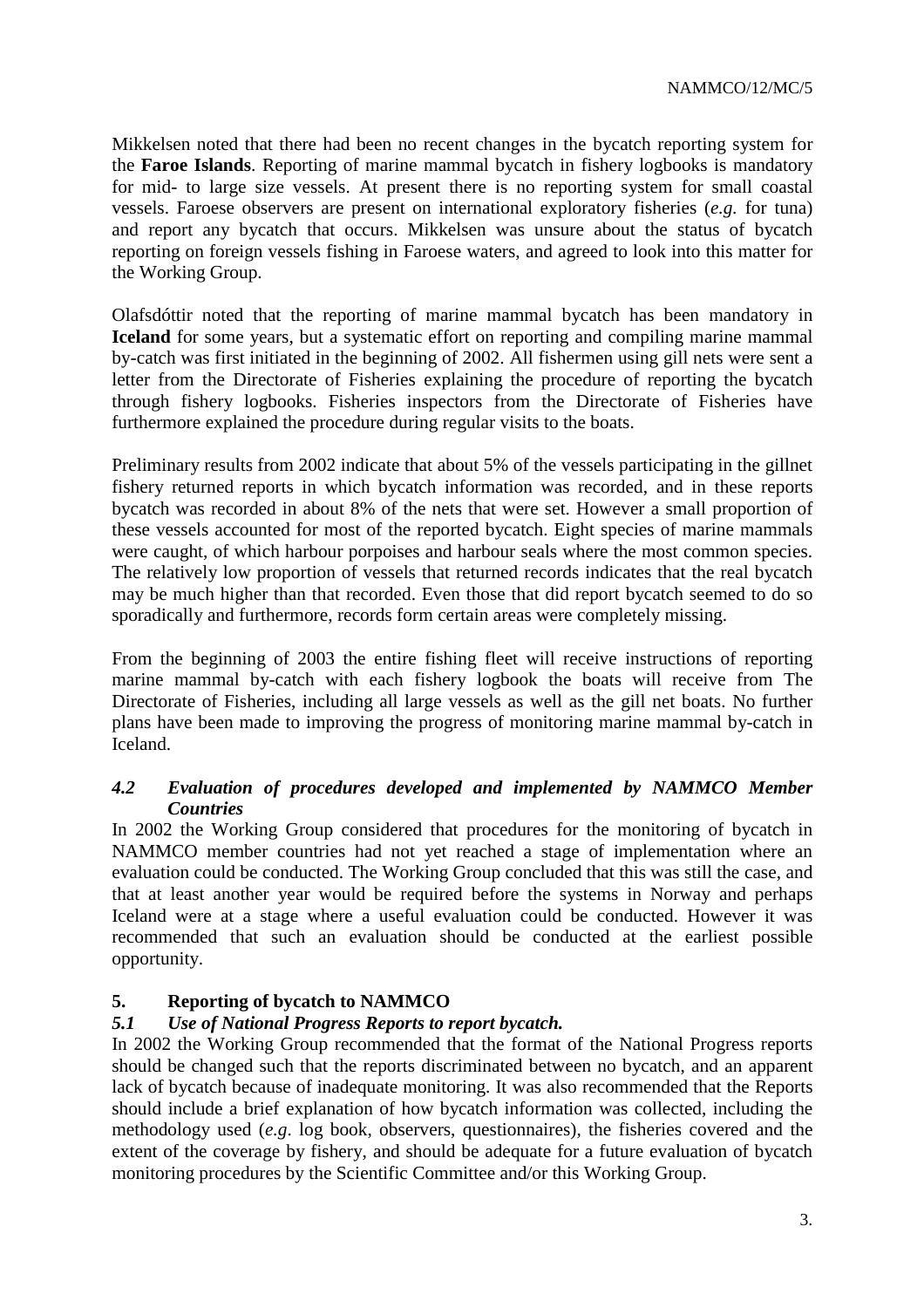Pike reported that the format had been modified, mainly through the addition of a narrative introduction to the bycatch section, in which the monitoring programs would be fully described. Member countries had been instructed to use the new format for the preparation of National Progress Reports for 2001. The Working Group reviewed the new format and found it acceptable.

## *5.2 Reporting in 2001*

Pike reviewed the bycatch information in the National Progress Reports for 2001. Norway did not use the revised format and hence did not report bycatch. The Faroe Islands used the revised format and reported a bycatch of 1 bottlenose whale. Greenland reported a bycatch of 2 humpback whales in the year 2000. However the report was incomplete and no details about monitoring methodology and coverage, fishery or gear type were given. Iceland reported that no systematic reporting of bycaught marine mammals took place in 2001, but that information would be available for 2002 (see 4.1).

In the discussion the Working Group noted the continued lack of adequate reporting by some member countries and reiterated its recommendation from 2002 for member countries to report their bycatch to NAMMCO through the new National Progress Report format.

## **6. Other items**

Mathiasen reported that there had been an increase in the number of large cetaceans entangled in fishing gear in West Greenland in recent years. In some cases these animals are still alive when found and are killed by the fishermen. He noted that this might be a matter of concern to NAMMCO, both in terms of total allowable catch and the methods by which these animals are killed.

The Working Group noted that similar incidents may occur with small cetaceans and pinnipeds in other areas as well as Greenland. The Working Group agreed to bring this matter to the attention of the Management Committee, particularly with regard to the killing methods employed in large whale entanglements.

## **7. Recommendations**

- i. The Working Group, noting that the reporting of bycatch to NAMMCO was still not adequate, reiterated its recommendation from 2002, that NAMMCO member countries report their bycatch to NAMMCO through the new National Progress Report format.
- ii. As soon as one member country has a functioning bycatch monitoring system in place, the Working Group should meet to conduct a full evaluation of the system and make recommendations on bycatch monitoring to all member countries. The evaluation should focus on the practical and logistical aspects of the reporting system. It was anticipated that this could be done within the next 12 to 24 months.

## **8. Further meetings?**

The Working Group considered that annual teleconferences should be adequate until the evaluation mentioned under 7.ii. can be conducted.

#### **9. Adoption of report**

The report was adopted by correspondence on 25 February, 2003.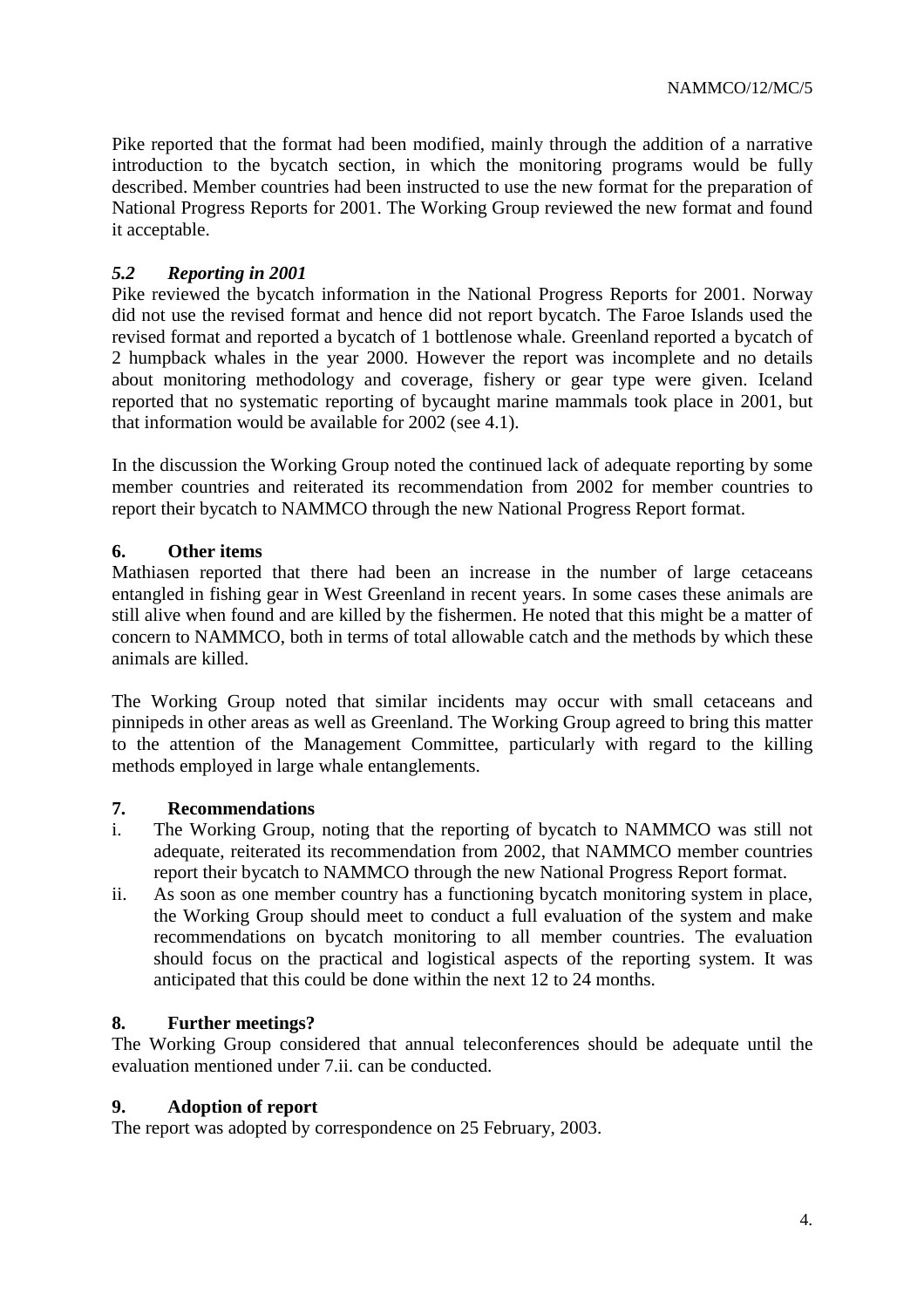## Appendix 1 - **LIST OF PARTICIPANTS**

Mr Kim Mathiasen (Chairman, Greenland) Dr Arne Bjørge (Norway) Mr Elling Lorentsen (Norway) Mr Bjarni Mikkelsen (Faroe Islands) Mr Jens Dam (Faroe Islands) Ms Droplaug Ólafsdóttir (Iceland) Mr Daniel Pike (NAMMCO)

## Appendix 2 – **AGENDA**

- 1. Adoption of Agenda
- 2. Appointment of Rapporteur
- 3. Information regarding ongoing monitoring and management of marine mammal bycatches outside the NAMMCO Area
	- 3.1 European Union Initiative
- 4. Review progress in monitoring and management of marine mammal bycatches within the NAMMCO Area
	- 4.1 Progress in monitoring marine mammal bycatches by NAMMCO Member Countries
	- 4.2 Evaluation of procedures developed and implemented by NAMMCO Member **Countries**
- 5. Reporting of bycatch to NAMMCO
	- 5.3 Use of National Progress Reports to report bycatch.
	- 5.4 Reporting in 2001.
- 6. Other items
- 7. Recommendations
- 8. Further meetings
- 9. Adoption of report.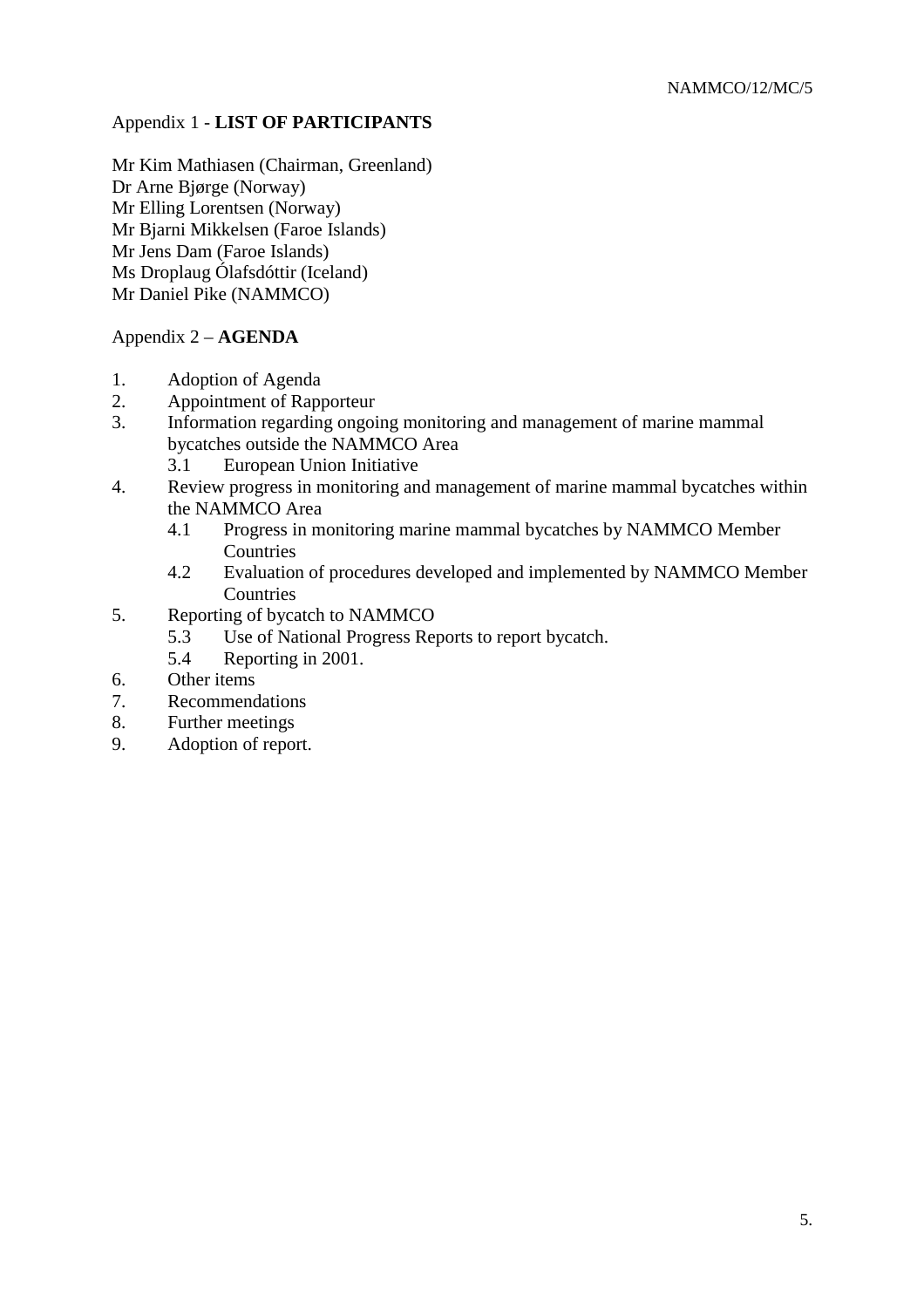

## **NORTH ATLANTIC MARINE MAMMAL COMMISSION**

## **Meeting of the Management Committee**

5 March 2003, Leangkollen, Asker, Norway

## **NAMMCO/12/MC/6 REPORT OF THE MEETING OF THE MANAGEMENT COMMITTEE ON INSPECTION AND OBSERVATION**

Copenhagen, Denmark, 31 January 2003

The Management Committee on Inspection and Observation met in the Office of the Faroe Islands Government in Copenhagen, 31 January from 09:00 - 1300. Present were Egil Ole Øen, chair, (Norway), Jústines Olsen (Faroe Islands), Kristjan Loftsson (Iceland), Amalie Jessen and Kim Mathiasen (Greenland), Grete Hovelsrud-Broda and Charlotte Winsnes from the Secretariat.

## **1. Election of Chair**

Egil Ole Øen was elected as chair of the Committee.

## **2. Adoption of the Agenda**

The agenda was adopted with the following amendment: Item 4. Terms of Reference

## **3. Appointment of Rapporteur**

Charlotte Winsnes was appointed as rapporteur.

## **4. Terms of Reference**

This was the first meeting of the Committee since it was formally constituted at the Management Committee meeting in Ilulissat in February 2002.

Terms of Reference for the Committee:

- *The working group shall function as a standing review body to monitor the implementation of the Observation Scheme and provide recommendations for improvements.*
- *The working group shall upon request from the Secretariat provide advice on the Observation Scheme.*
- *The Working Group shall report annually to the Management Committee*

*The Terms of Reference is open for future adjustments and additions.*

The Committee reviewed the terms of reference and agreed on the following understanding:

The Committee is free to discuss and make recommendations for improvements /alterations to the Inspection and Observation Scheme whenever it sees a need for this. If more background information is needed in a given case, it is the responsibility of the Committee to ask the Secretariat to provide all necessary information.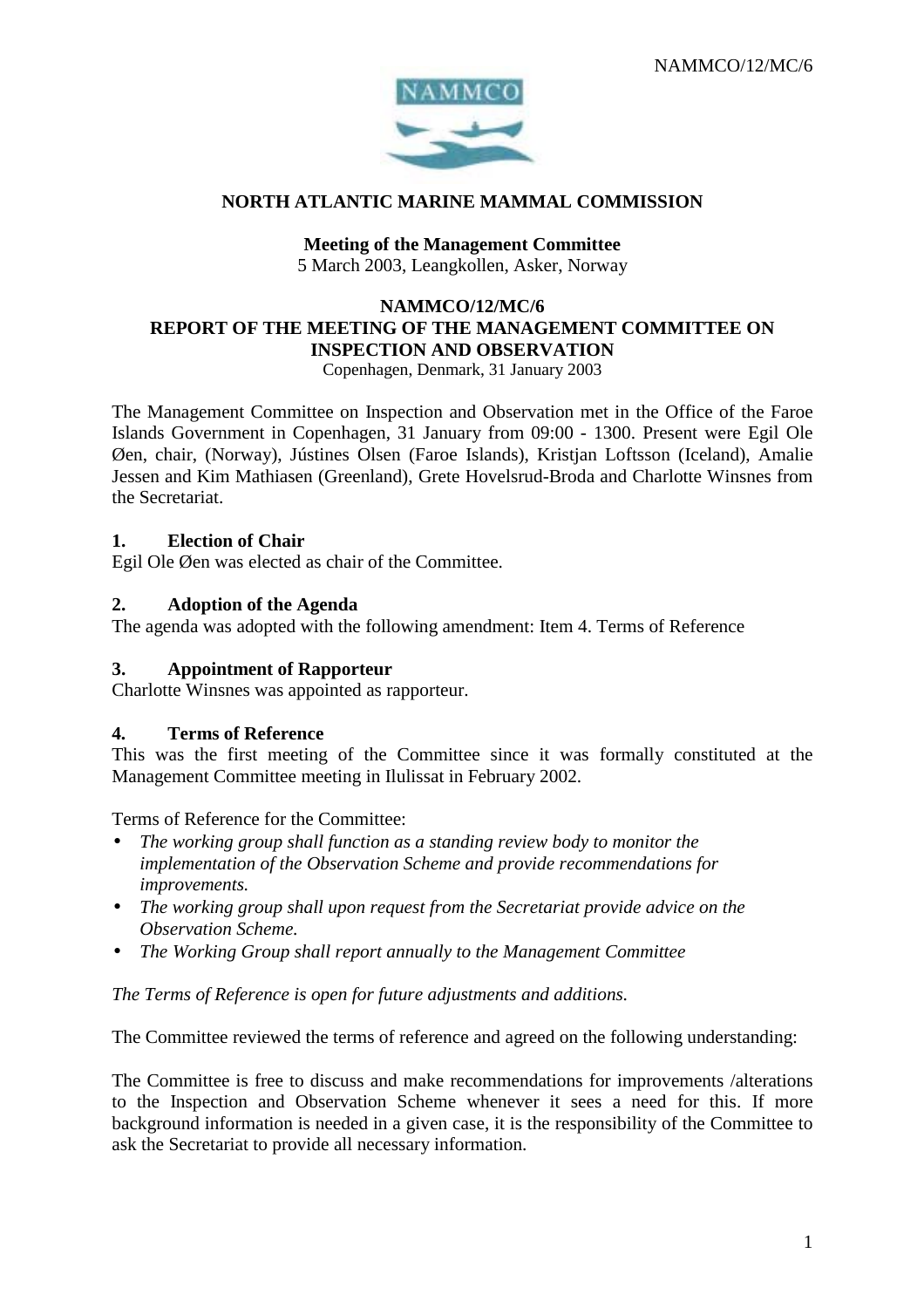The Committee will function as an advisory body for the Secretariat. If the Secretariat seeks the advice of the Committee it is the responsibility of the Secretariat to provide all necessary background information.

The Committee will not intervene in the daily operation of the Scheme.

## **5. Experiences with the Inspection and Observation Scheme**

The Secretariat had prepared the document NAMMCO/IO-1/2003-4, outlining its experiences with the Observation Scheme. The document was two-folded, and part one gave statistical data such as where and for which period observations have taken place, observation targets, and land of origin of the observers.

The Scheme came into force in 1998 and has been in operation for five seasons. No violation of national or hunting related regulations has occurred during these five seasons. In 2001 there was a violation of the regulations laid down by the NAMMCO Inspection and Observations Scheme when the observer was denied access to one vessel in Norway. However, the national inspector reported no infringements or violations of the Norwegian laws and regulations on the same vessel.

Except for the seasons 1998 and 2002, observations have taken place in the three member countries engaged in hunting activities (the Faroe Islands - pilot whaling, Norway - sealing and minke whaling and Greenland - sealing and whaling). In 1998 observations did not take place in the Faroe Islands, and in 2002 there was no observation of sealing in Norway.

The Committee noted that as a rule the observation period referred to should be the active observation period excluded travelling time to and from the country in question.

Part two of the document NAMMCO/IO-1/2003-4, summarised earlier recommendations made by the Working Group on Inspection and Observation in 1999, in addition to some points made by the Secretariat. Most of the recommendations have for various reasons not been followed up, but it was the general consensus that given a relatively small effort most of the problems could be solved.

- The Committee noted that the procedures governing the nomination and appointment of observers might seem somewhat time-consuming and bureaucratic. It is however very important that these procedures are followed in order to secure the legitimacy of the process. The member countries have mainly been the "weak point" here, but this seems to have changed based on the experiences so far related to the upcoming season.
- The Committee recommended that the Secretariat produce a one- page information sheet describing the Inspection and Observation Scheme and NAMMCO in general. The information must be translated into all NAMMCO languages, and will be used both by the Secretariat, the member countries and the observers. It will mainly be aimed at the local authorities and hunters but also at the general public. It seems to be a general problem that the Scheme is not as well known as was anticipated. The Committee also recommended that information on the Scheme be placed on the NAMMCO web site.
- The Committee recommended that each member country provides the Secretariat with detailed information on hunting statistics, quotas and time frames and places for the most optimum areas of observation, and names of contact persons in each region. As a routine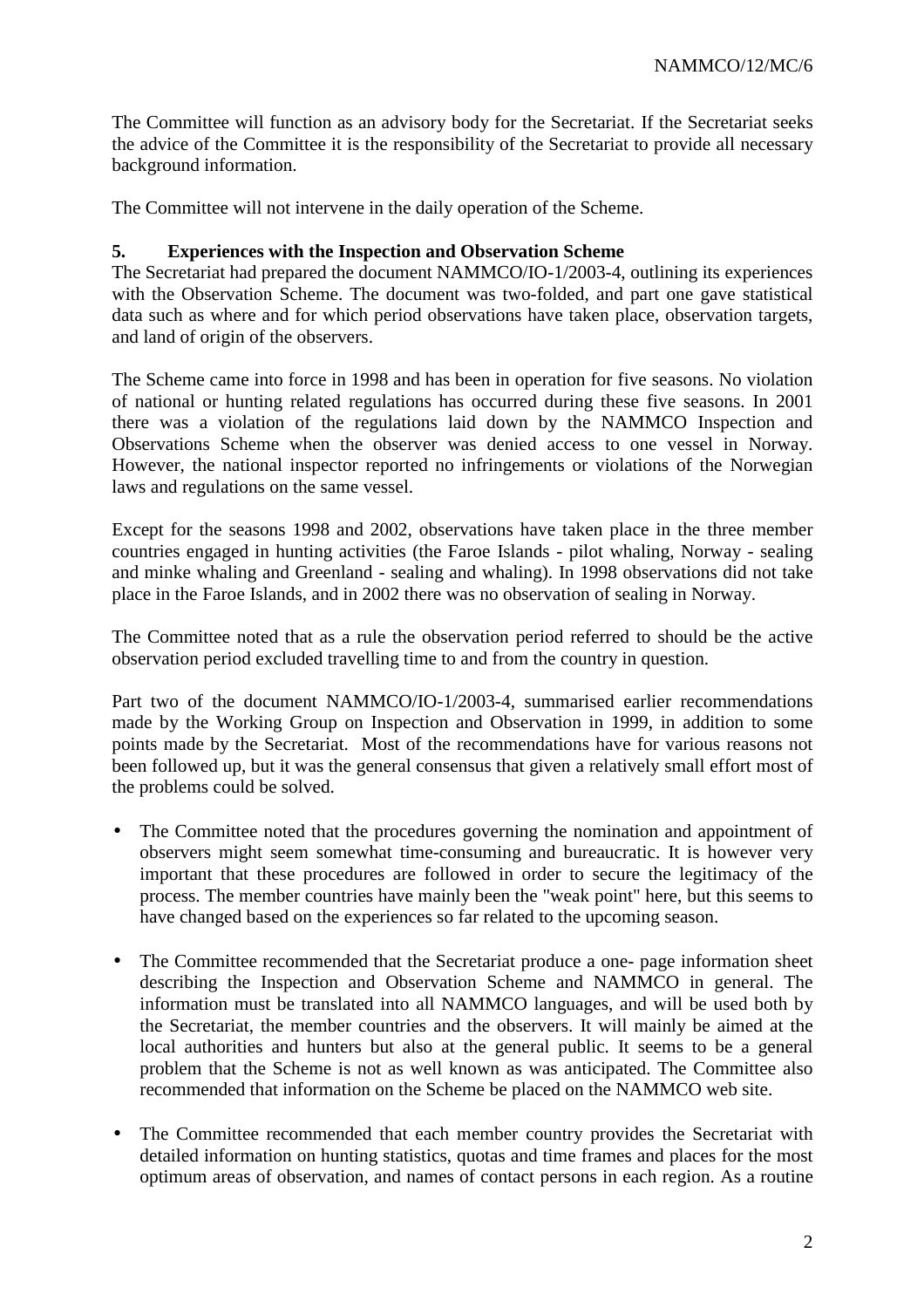the Secretariat will be responsible for reminding the member countries to provide this information.

- In the future the Secretariat will send the observers' report to the country in question for comments. This condition is outlined in provision B2.4 of the Scheme, but has not been followed up by the Secretariat.
- In connection with the 2002 season, one observer reported that based on his interpretation of the Scheme as to when observation can take place, he chose not to submit a report in two cases. After having consulted the guidelines and read the observers report the Committee concluded that the guidelines are not ambiguous on this point and the observer was in a situation where observations could have taken place. In the future, as part of the preparation process, observers should be instructed to seek advice from the Secretariat if they have questions about the provisions of the Scheme or its guidelines.

The remaining points in document NAMMCO/IO-1/2003-4 were dealt with under the next agenda item.

## **6. The future of the Inspection and Observation Scheme**

The Committee agreed that the Inspection and Observation Scheme is working according to the intentions laid down in the provisions of the Scheme. It is important to realise that the Scheme is still "young" and it is therefor too early to fully evaluate the Scheme. The Secretariat's routines for implementation are in place. The problems encountered in the past with this part of the Scheme were mainly related to member countries failing ability to meet deadlines, but this seems to be functioning now. Furthermore, when the observers are out in the field, it is the Committee's impression that the Scheme is working well. In general after having discussed the experiences under item 5., the Committee sees no serious obstacles as to upgrading the routines and making the implementation process run more smoothly.

The Committee underlined that NAMMCO in fact is the only organisation that has a well functioning international Inspection and Observation Scheme on whaling and sealing. However, in order to further strengthen the Scheme the Committee asked the Management Committee to consider the following:

- To increase the budget. In order to fully accomplish the intentions laid down in the Scheme it is necessary with a larger budget. Today the active observation periods have been maximum three weeks, but usually between 8 to 14 days. This is a comparatively short period of time. It has also been the pattern to place one observer in Greenland and the Faroe Islands each and two observers in Norway.

- in some years, to focus the observations on one activity and/or one region. This is not intended to be the rule, but to help expand the experience in a field, given the present budget level.

- to recommend the member countries to nominate more than one observer candidate. The last years there has been a tendency for some member countries to nominate only one candidate. This makes the implementation difficult and very fragile, but also decreases the possible observation periods, places and focuses. It is therefore important to increase the pool of observers, and in that connection remind member countries that it is possible to nominate candidates coming from countries outside of NAMMCO.